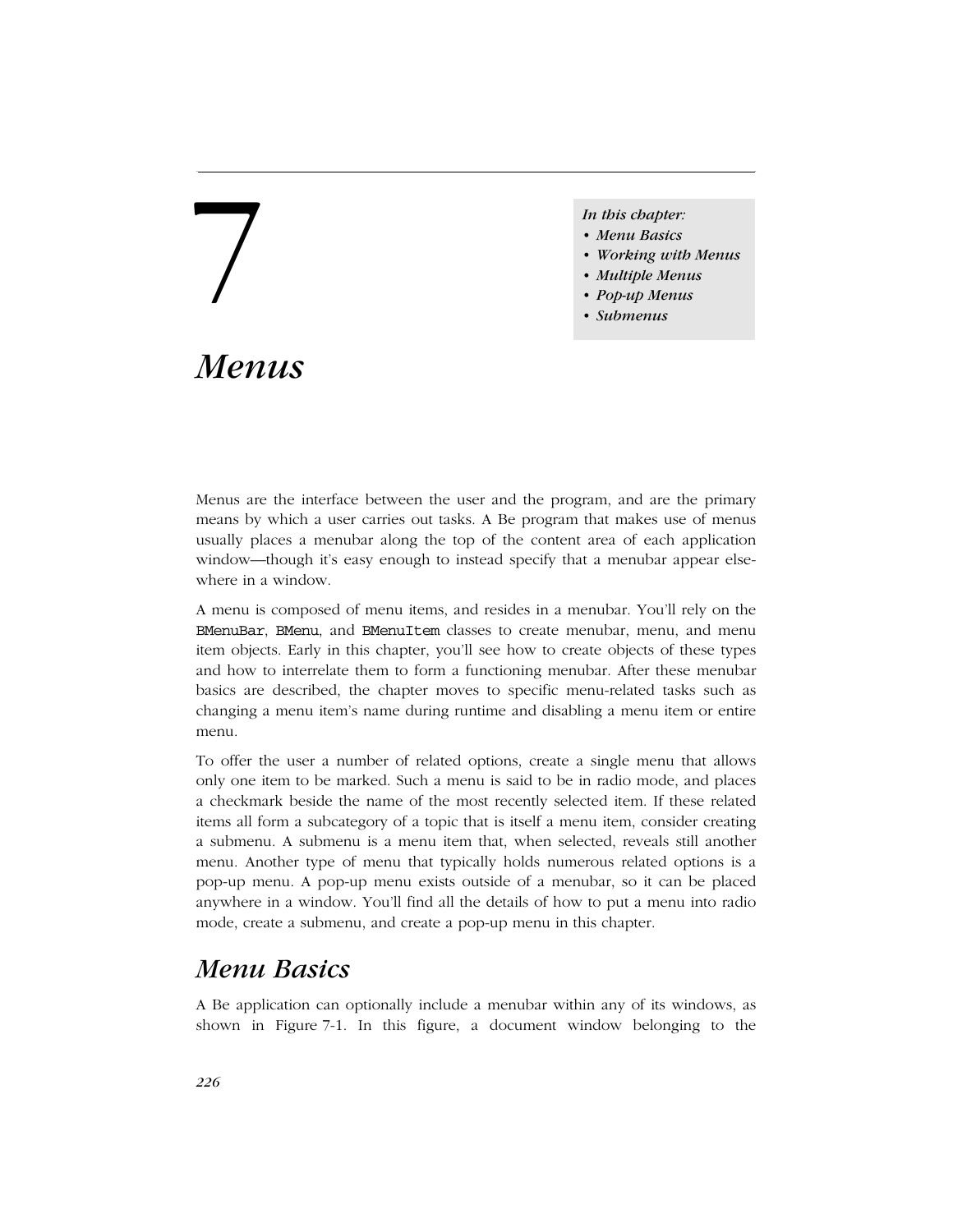| Edit<br>File<br>Font | <b>Document</b>            |   |                    |  |
|----------------------|----------------------------|---|--------------------|--|
|                      | Size                       | Þ |                    |  |
| To be or not td      | Color                      | Þ |                    |  |
|                      | SymbolProp BT              | Þ |                    |  |
|                      | ProFontISOLatin1           | Þ |                    |  |
|                      | $\sqrt{\text{Swis}}$ 721BT | ▷ |                    |  |
|                      | Dutch801Rm BT              | Þ | Roman              |  |
|                      | Baskerville                | ▷ | <b>Italic</b>      |  |
|                      | Courier 10 BT              | Þ | لمستهج<br>Bold     |  |
|                      |                            |   | <b>Bold Italic</b> |  |

StyledEdit program includes a menubar that holds four menus. As shown in the Font menu, a menu can include nested menus (submenus) within it.

*Figure 7-1. An application window can have its own menubar*

Menus can be accessed via the keyboard rather than the mouse. To make the menubar the focus of keyboard keystrokes, the user presses both the Command and Escape keys. Once the menubar is the target of keystrokes, the left and right arrow keys can be used to drop, or display, a menu. Once displayed, items in a menu can be highlighted using the up and down arrow keys. The Enter key selects a highlighted item.

A second means of navigating menus and choosing menu items from the keyboard is through the use of *triggers*. One character in each menu name and in each menu item name is underlined. This trigger character is used to access a menu or menu item. After making the menubar the focus of the keyboard, pressing a menu's trigger character drops that menu. Pressing the trigger character of an item in that menu selects that item.

The topics of menubars, menus, and menu items are intertwined in such a way that moving immediately into a detailed examination of each in turn doesn't make sense. Instead, it makes more sense to conduct a general discussion of menu basics: creating menu item, menu, and menubar objects, adding menu item objects to a menu object, and adding a menu object to a menubar. That's what takes place on the next several pages. Included are a couple of example projects that include the code to add a simple menubar to a window. With knowledge of the interrelationship of the various menu elements, and a look at the code that implements a functional menubar with menus, it will be appropriate to move on to studies of the individual menu-related elements.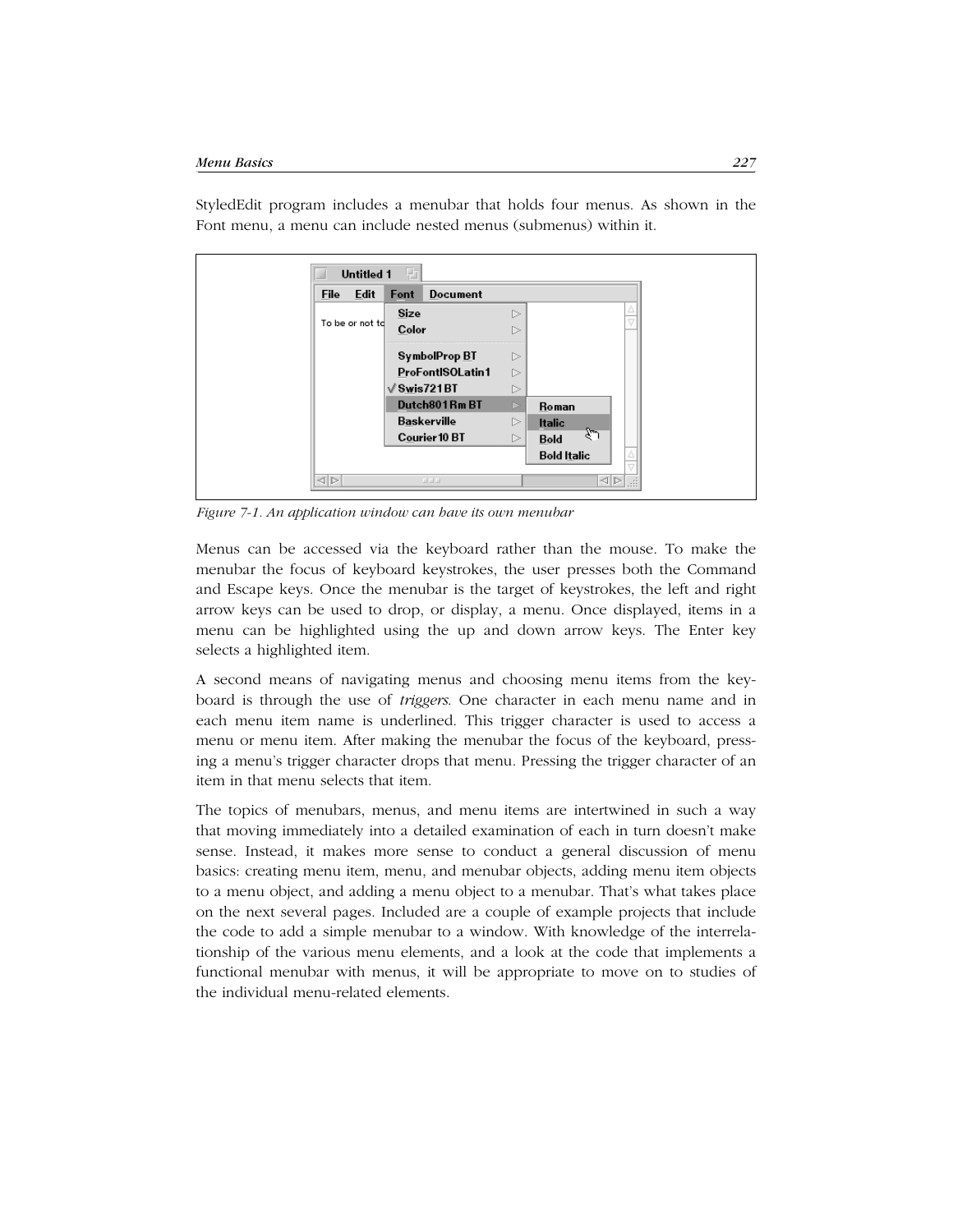## *Adding a Menubar to a Window*

The menubar, menu, and menu item are represented by objects of type BMenuBar, BMenu, and BMenuItem, respectively. To add these menu-related elements to your program, carry out the following steps:

- 1. Create a BMenuBar object to hold any number of menus.
- 2. Add the BMenuBar object to the window that is to display the menu.
- 3. For each menu that is to appear in the menubar:
	- a. Create a BMenu object to hold any number of menu items.
	- b. Add the BMenu object to the menubar that is to hold the menu.
	- c. Create a BMenuItem object for each menu item that is to appear in the menu.

A menubar must be created before a menu can be added to it, and a menu must be created before a menu item can be added to it. However, the attaching of a menubar to a window and the attaching of a menu to a menubar needn't follow the order shown in the above list. For instance, a menubar, menu, and several menu items could all be created before the menu is added to a menubar.



When an example project in this book makes use of a menubar, its code follows the order given in the above list. It's worth noting that you will encounter programs that do things differently. Go ahead and rearrange the menu-related code in the MyHelloWindow constructor code in this chapter's first example project to prove that it doesn't matter when menu-related objects are added to parent objects.

#### *Creating a menubar*

The menubar is created through a call to the BMenuBar constructor. This routine accepts two arguments: a BRect that defines the size and location of the menubar, and a name for what will be the new BMenuBar object. Here's an example:

```
#define MENU_BAR_HEIGHT 18.0
BRect menuBarRect;
BMenuBar *menuBar;
menuBarRect = Bounds();
menuBarRect.bottom = MENU_BAR_HEIGHT;
menuBar = new BMenuBar(menuBarRect, "MenuBar");
```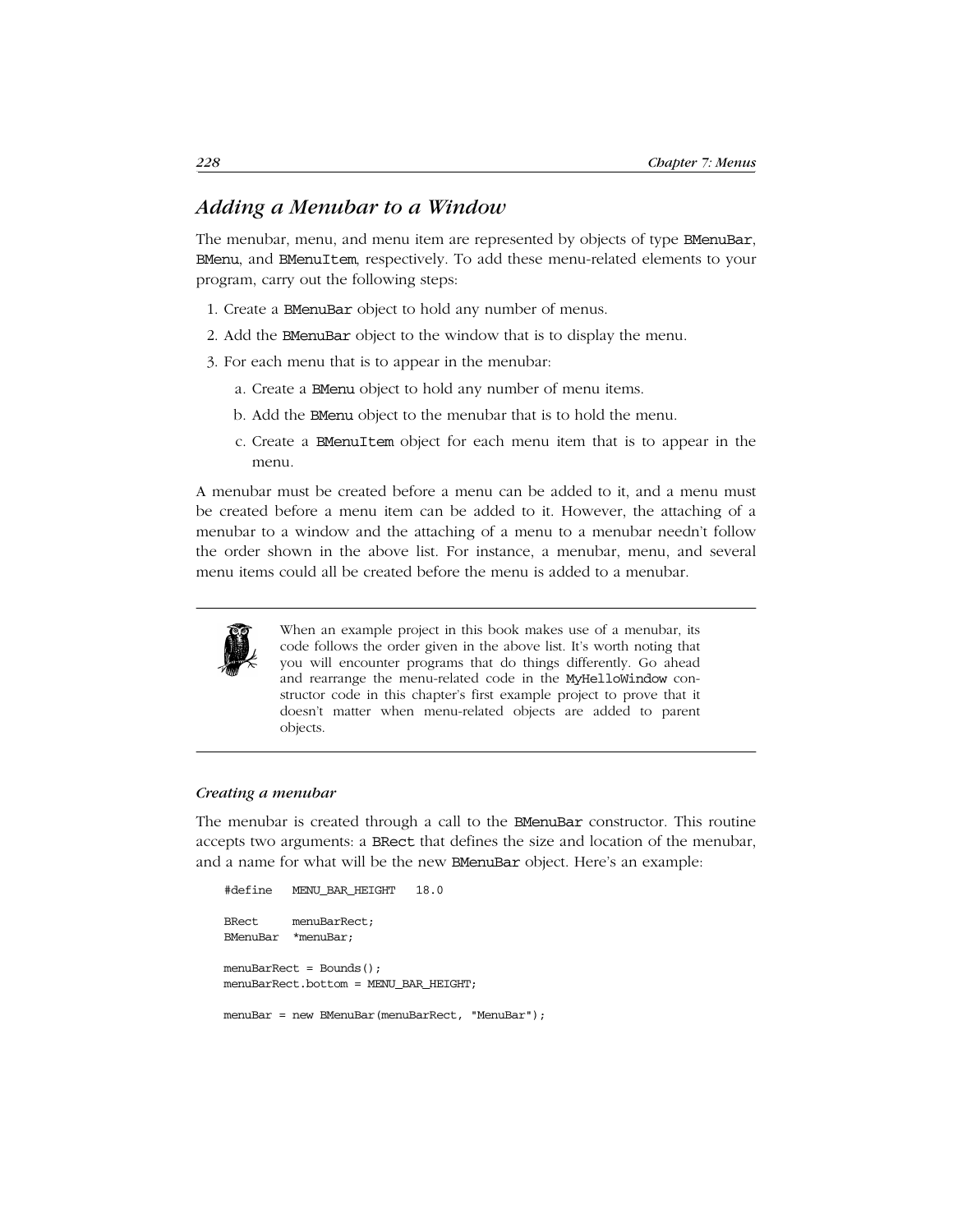Convention dictates that a menubar appear along the top of a window's content area. Thus, the menubar's top left corner will be at point (0.0, 0.0) in window coordinates. The bottom of the rectangle defines the menu's height, which is typically 18 pixels. Because a window's menubar runs across the width of the window—regardless of the size of the window—the rectangle's right boundary can be set to the current width of the window the menubar is to reside in. The call to the BWindow member function Bounds() does that. After that, the bottom of the rectangle needs to be set to the height of the menu (by convention it's 18 pixels).

Creating a menubar object doesn't automatically associate that object with a particular window object. To do that, call the window's BWindow member function AddChild(). Typically a window's menubar will be created and added to the window from within the window's constructor. Carrying on with the above snippet, in such a case the menubar addition would look like this:

AddChild(menuBar);

#### *Creating a menu*

Creating a new menu involves nothing more than passing the menu's name to the BMenu constructor. For many types of objects, the object name is used strictly for "behind-the-scenes" purposes, such as in obtaining a reference to the object. A BMenu object's name is also used for that purpose, but it has a second use as well—it becomes the menu name that is displayed in the menubar to which the menu eventually gets attached. Here's an example:

BMenu \*menu;

menu = new BMenu("File");

Because one thinks of a menubar as being the organizer of its menus, it may be counterintuitive that the BMenuBar class is derived from the BMenu class—but indeed it is. A menubar object can thus make use of any BMenu member function, including the AddItem() function. Just ahead you will see how a menu object invokes AddItem() to add a menu item to itself. Here you see how a menubar object invokes AddItem() to add a menu to itself:

```
menuBar->AddItem(menu);
```
#### *Creating a menu item*

Each item in a menu is an object of type BMenuItem. The BMenuItem constructor requires two arguments: the menu item name as it is to appear listed in a menu,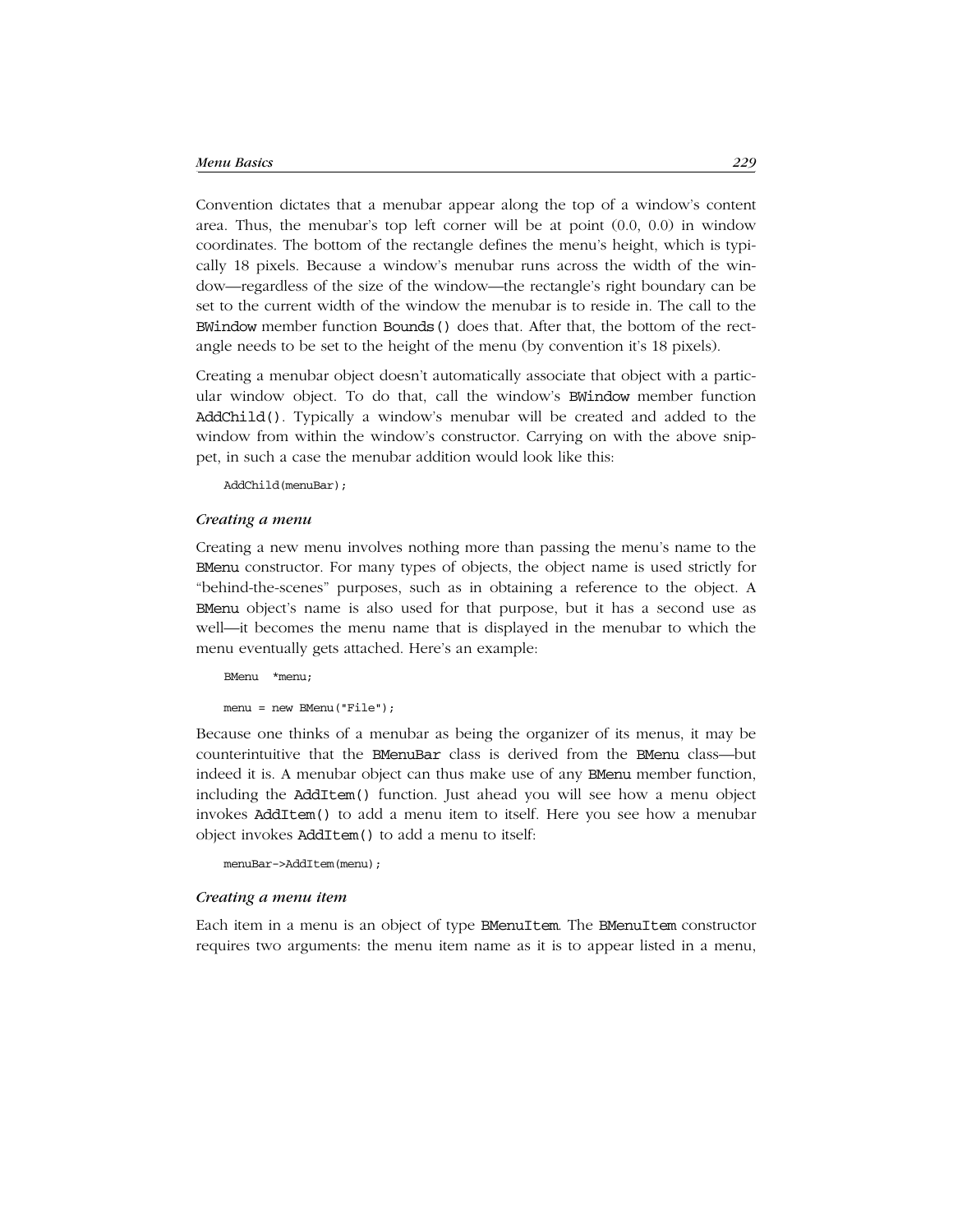and a BMessage object. Here's how a menu item to be used as an Open item in a File menu might be created:

```
#define MENU_OPEN_MSG 'open'
BMenuItem *menuItem;
menuItem = new BMenuItem("Open", new BMessage(MENU_OPEN_MSG));
```
Add the menu item to an existing menu by invoking the menu object's BMenu member function AddItem(). Here menu is the BMenu object created in the previous section:

menu->AddItem(menuItem);

While the above method of creating a menu item and adding it to a menu in two steps is perfectly acceptable, the steps are typically carried out in a single action:

menu->AddItem(new BMenuItem("Open", new BMessage(MENU OPEN MSG)));

## *Handling a Menu Item Selection*

Handling a menu item selection is so similar to handling a control click that if you know one technique, you know the other. You're fresh from seeing the control (you either read Chapter 6, *Controls and Messages*, before this chapter, or you just jumped back and read it now, right?), so a comparison of menu item handling to control handling will serve well to cement in your mind the practice used in each case: message creation and message handling.

In Chapter 6, you read that to create a control, such as a button, you define a message constant and then use new along with the control's constructor to allocate both the object and the model message—as in this snippet that creates a standard push button labeled "OK":

```
#define BUTTON_OK_MSG 'btmg'
BRect buttonRect(20.0, 20.0, 120.0, 50.0);
BButton *buttonOK;
buttonOK = new BButton(buttonRect, "OKButton",
                       "OK", new BMessage(BUTTON_OK_MSG));
```
Menu item creation is similar: define a message constant and then create a menu item object:

```
#define MENU_OPEN_MSG 'open'
BMenuItem *menuItem;
menuItem = new BMenuItem("Open", new BMessage(MENU_OPEN_MSG));
```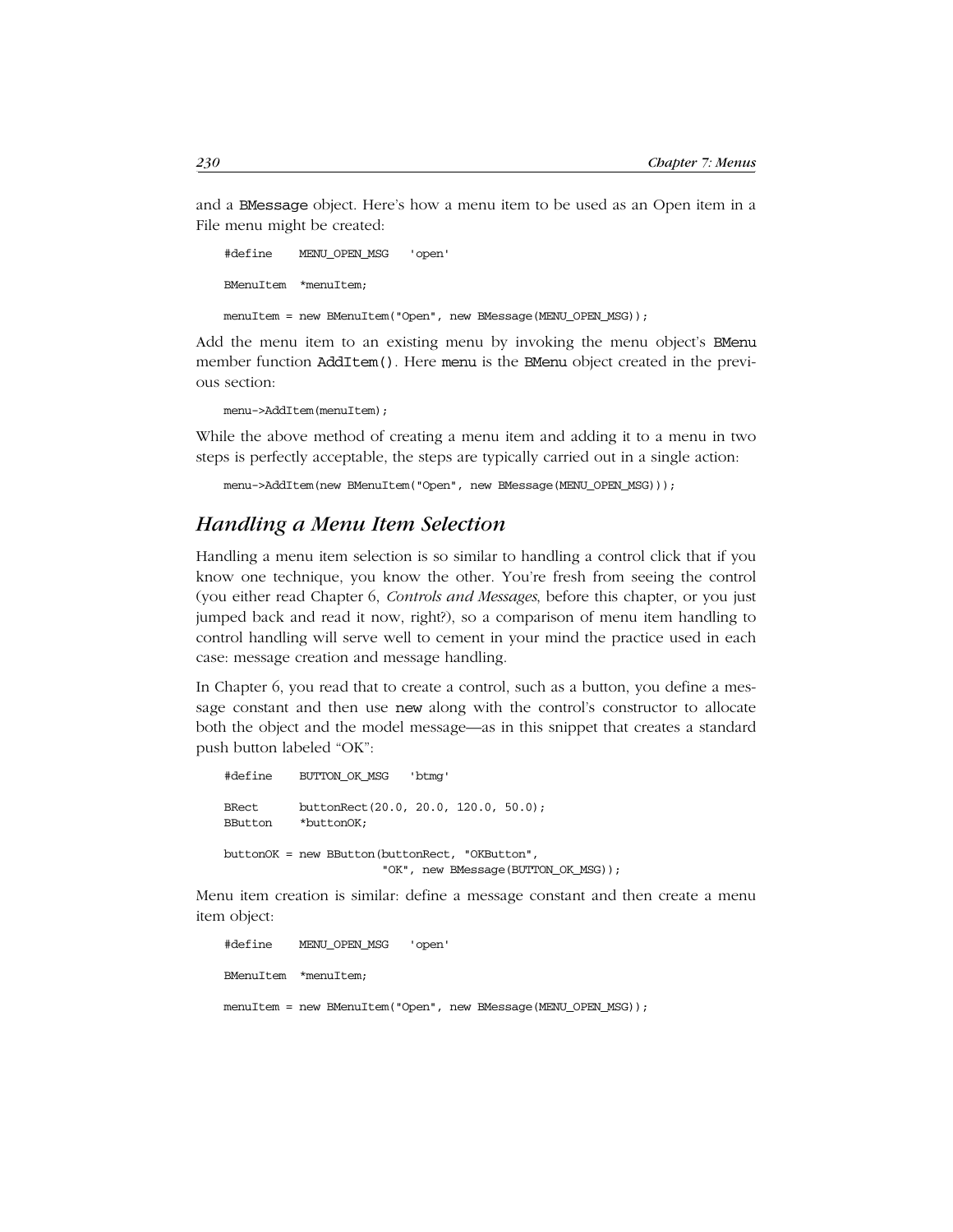An application-defined message is sent from the Application Server to a window. The window receives the message in its MessageReceived() function. So the recipient window's BWindow-derived class must override MessageReceived() as demonstrated in Chapter 6 and again here:

```
class MyHelloWindow : public BWindow {
   public:
                      MyHelloWindow(BRect frame);
       virtual bool QuitRequested();
       virtual void MessageReceived(BMessage* message);
    ...
    ...
};
```
The implementation of MessageReceived() defines the action that occurs in response to each application-defined message. You saw several examples of this in Chapter 6, including a few projects that simply used beep() to respond to a message. Here's how MessageReceived() would be set up for a menu item message represented by a constant named MENU\_OPEN\_MSG:

```
void MyHelloWindow::MessageReceived(BMessage* message)
{
    switch(message->what)
    {
       case MENU_OPEN_MSG:
          // open a file;
          break;
       default:
          BWindow::MessageReceived(message);
    }
}
```
## *Menubar Example Project*

The SimpleMenuBar project generates a window that includes a menubar like the one in Figure 7-2. Here you see that the window's menubar extends across the width of the window, as expected, and holds a menu with a single menu item in it. Choosing the Beep Once item from the Audio menu sounds the system beep.

| $\boxed{\mathbb{Z}}$<br>My Hello |  |
|----------------------------------|--|
| <b>Audio</b><br>--               |  |
| Beep Once                        |  |
|                                  |  |
|                                  |  |

*Figure 7-2. The SimpleMenuBar program's window*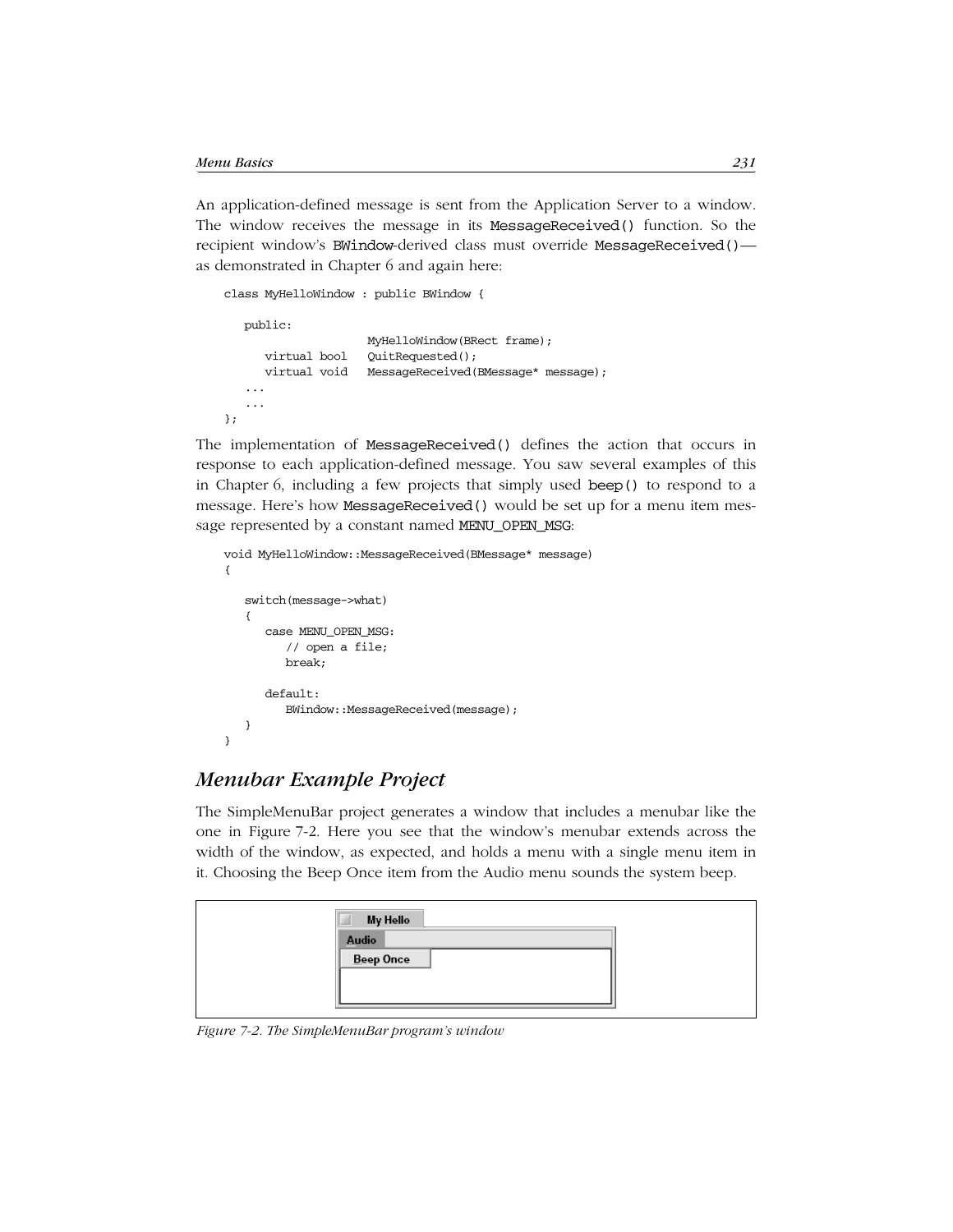#### *Preparing the window class for a menubar*

If a window is to let a user choose items from a menubar, its BWindow-derived class must override MessageReceived(). Additionally, you may opt to keep track of the window's menubar by including a BMenuBar data member in the class. You can also include BMenu and BMenuItem data members in the class declaration, but keeping track of the menubar alone is generally sufficient. As demonstrated later in this chapter, it's a trivial task to find any menu or menu item and get a reference to it by way of a menubar reference. Here's how the window class header file (the *MyHelloWindow.h* file for this project) is set up for menu item handling:

```
#define MENU_BEEP_1_MSG 'bep1'
class MyHelloWindow : public BWindow {
   public:
                     MyHelloWindow(BRect frame);
     virtual bool  QuitRequested();
      virtual void MessageReceived(BMessage* message);
   private:
      MyDrawView *fMyView;
     BMenuBar *fMenuBar;
};
```
#### *Creating the menubar, menu, and menu item*

By default, the height of a menubar will be 18 pixels (though the system will automatically alter the menubar height to accommodate a large font that's used to display menu names). So we'll document the purpose of this number by defining a constant:

```
#define MENU_BAR_HEIGHT 18.0
```
After the constant definition comes the MyHelloWindow constructor. In past examples, the first three lines of this routine created a view that occupies the entire content area of the new window. This latest version of the constructor uses the same three lines, but also inserts one new line after the call to OffsetTo():

```
frame.OffsetTo(B_ORIGIN);
frame.top += MENU_BAR_HEIGHT + 1.0;fMyView = new MyDrawView(frame, "MyDrawView");
AddChild(fMyView);
```
The frame is the BRect that defines the size and screen location of the new window. Calling the BRect function OffsetTo() with an argument of B\_ORIGIN redefines the values of this rectangle's boundaries so that the rectangle remains the same overall size, but has a top left corner at window coordinate (0.0, 0.0). That's perfect for use when placing a new view in the window. Here, however, I want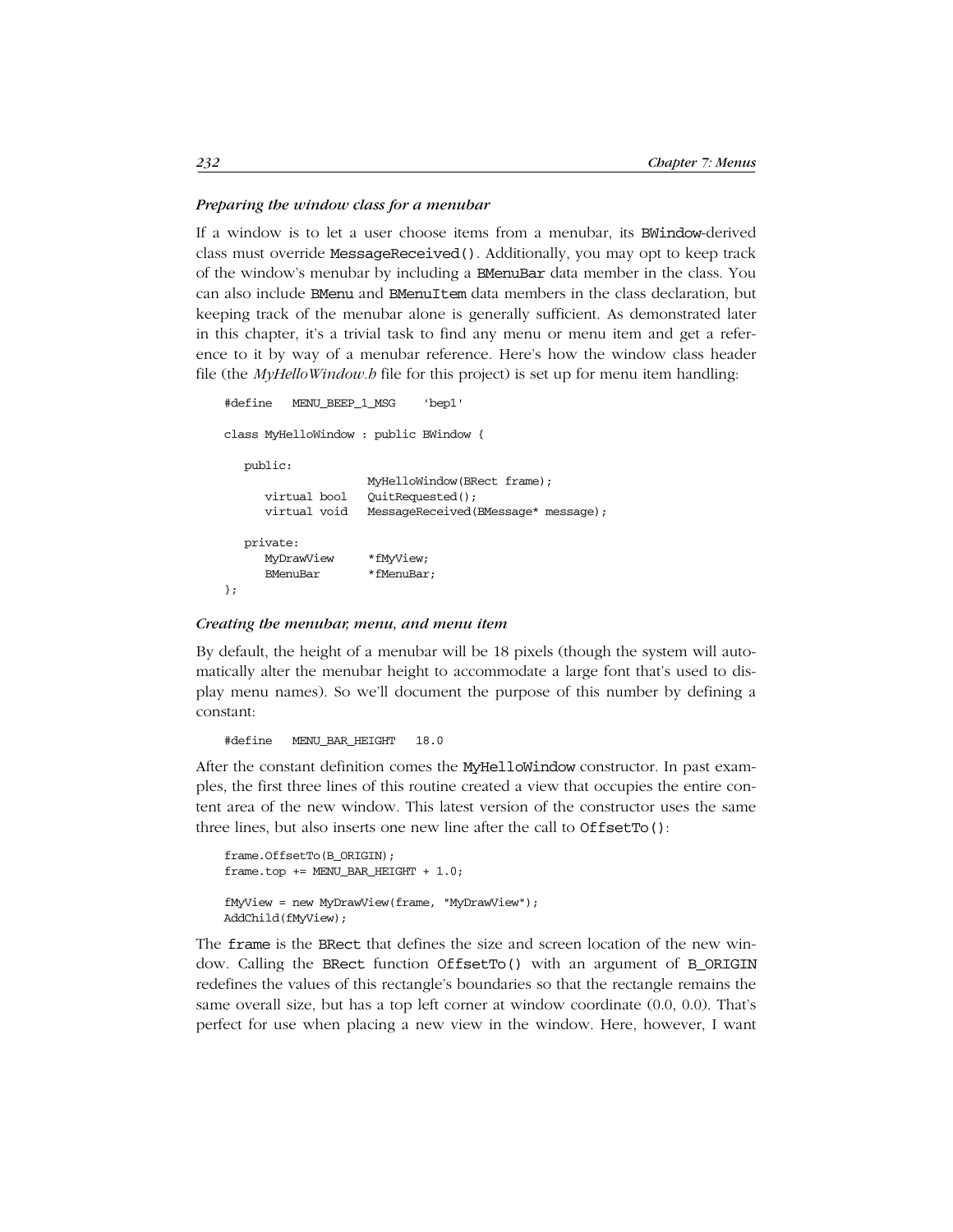the view to start not at the window's top left origin, but just below the menubar that will soon be created. Bumping the top of the frame rectangle down the height of the menu, plus one more pixel to avoid an overlap, properly sets up the rectangle for use in creating the view.



If you work on a project that adds a view and a menubar to a window, and mouse clicks on the menubar's menus are ignored, the problem most likely concerns the view. It's crucial to reposition a window's view so that it lies below the area that will eventually hold the menubar. If the view occupies the area that the menubar will appear in, the menubar's menus may not respond to mouse clicks. (Whether a menu does or doesn't respond will depend on the order in which the view and menubar are added to the window.) If the view overlaps the menubar, mouse clicks may end up directed at the view rather than the menubar.

The menubar is created by defining the bar's boundary and then creating a new BMenuBar object. A call to the BWindow function AddChild() attaches the menubar to the window:

```
BRect menuBarRect;
menuBarRect = Bounds();
menuBarRect.bottom = MENU_BAR_HEIGHT;
fMenuBar = new BMenuBar(menuBarRect, "MenuBar");
AddChild(fMenuBar);
```
The menubar's one menu is created using the BMenu constructor. A call to the BMenu function AddItem() attaches the menu to the existing menubar:

```
BMenu *menu;
menu = new BMenu("Audio");
fMenuBar->AddItem(menu);
```
A new menu is initially devoid of menu items. Calling the BMenu function AddItem() adds one item to the menu:

menu->AddItem(new BMenuItem("Beep Once", new BMessage(MENU\_BEEP\_1\_MSG)));

Subsequent calls to AddItem() append new items to the existing ones. Because the menu item won't be referenced later in the routine, and as a matter of convenience, the creation of the new menu item object is done within the call to AddItem(). We could expand the calls with no difference in the result. For instance, the above line of code could be written as follows: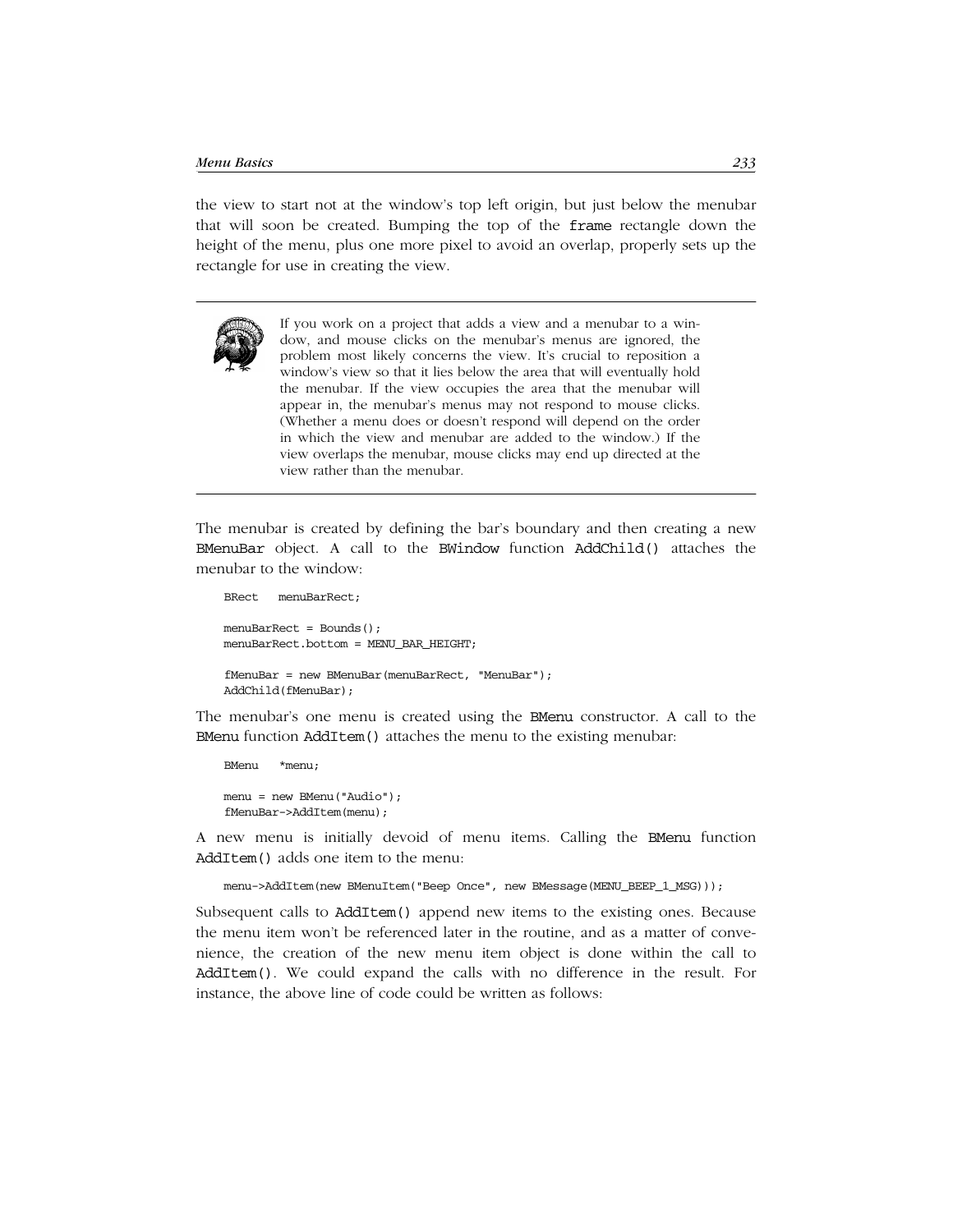```
BMenuItem *theItem;
theItem = new BMenuItem("Beep Once", new BMessage(MENU_BEEP_1_MSG));
menu->AddItem(theItem);
```
Here, in its entirety, is the MyHelloWindow constructor for the SimpleMenuBar project:

```
#define MENU_BAR_HEIGHT 18.0
MyHelloWindow::MyHelloWindow(BRect frame)
     : BWindow(frame, "My Hello", B_TITLED_WINDOW, B_NOT_ZOOMABLE)
{
    frame.OffsetTo(B_ORIGIN);
    frame.top += MENU_BAR_HEIGHT + 1.0;
    fMyView = new MyDrawView(frame, "MyDrawView");
   AddChild(fMyView);
    BMenu *menu;
   BRect menuBarRect;
   menuBarRect.Set(0.0, 0.0, 10000.0, MENU_BAR_HEIGHT);
    fMenuBar = new BMenuBar(menuBarRect, "MenuBar");
   AddChild(fMenuBar);
  menu = new BMenu("Audio");
    fMenuBar->AddItem(menu);
   menu->AddItem(new BMenuItem("Beep Once", new BMessage(MENU_BEEP_1_MSG)));
   Show();
}
```
#### *Handling a menu item selection*

To respond to the user's menu selection, all I did on this project was copy the MessageReceived() function that handled a click on a control in a Chapter 6 example project. The simplicity of this code sharing is further proof that a menu item selection is handled just like a control:

```
void MyHelloWindow::MessageReceived(BMessage* message)
{
    switch(message->what)
    {
       case MENU_BEEP_1_MSG:
          beep();
          break;
       default:
          BWindow::MessageReceived(message);
    }
}
```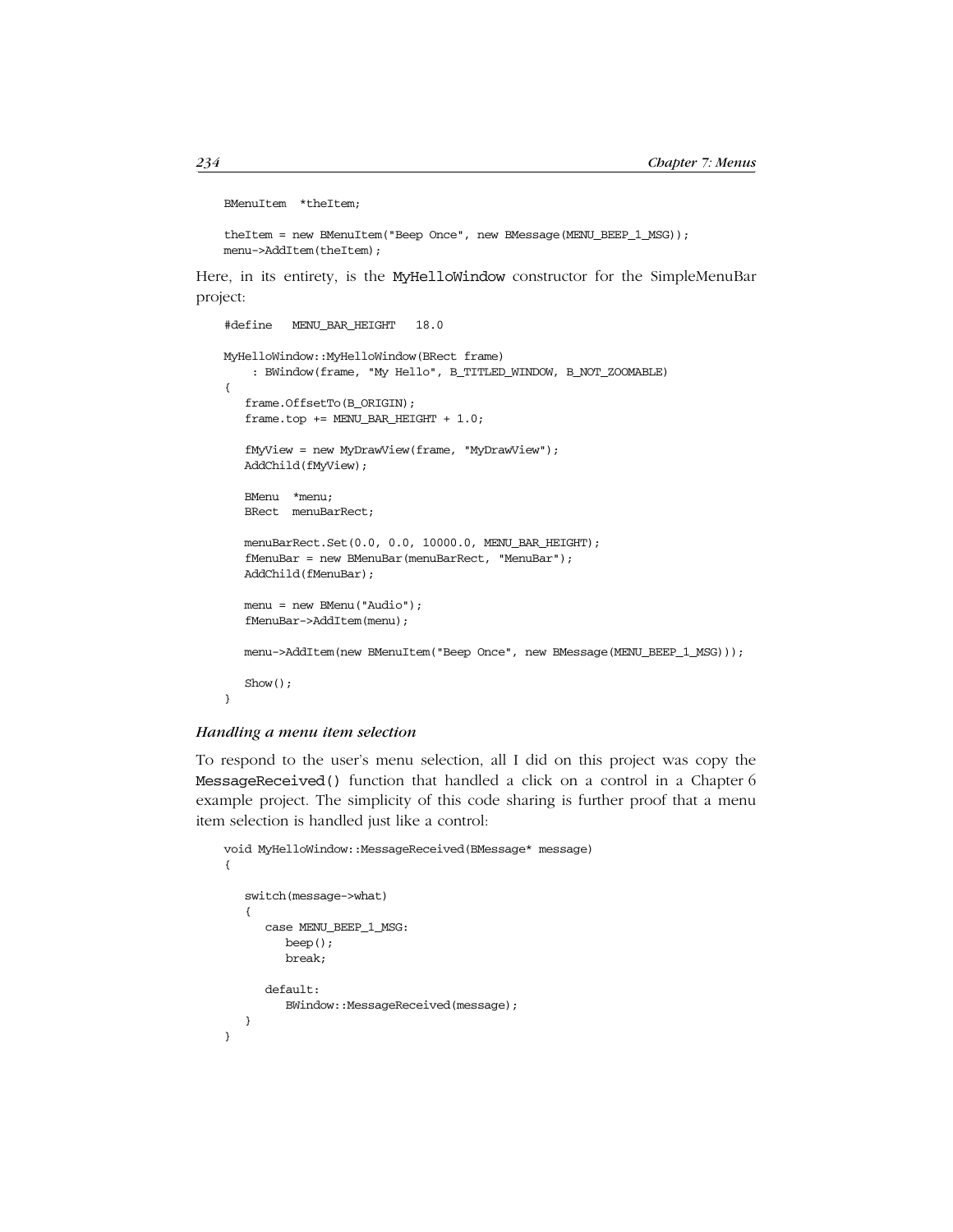#### *Window resizing and views*

The SimpleMenuBar example introduces one topic that's only partially related to menus: how the resizing of a window affects a view attached to that window. A titled or document window (a window whose constructor contains a third parameter value of either B\_TITLED\_WINDOW or B\_DOCUMENT\_WINDOW) is by default resizable. (Recall that a BWindow constructor fourth parameter of B\_NOT\_RESIZABLE can alter this behavior.) The SimpleMenuBar window is resizable, so the behavior of the views within the window isn't static.

Like anything you draw, a menubar is a type of view. When a window that displays a menubar is resized, the length of the menubar is automatically altered to occupy the width of the window. This is a feature of the menubar, not your application-defined code.

Unlike a menubar, a BView-derived class needs to specify the resizing behavior of an instance of the class. This is done by supplying the appropriate Be-defined constant in the resizingMode parameter (the third parameter) to the BView constructor. In past examples, the B\_FOLLOW\_ALL constant was used for the resizingMode:

```
MyDrawView::MyDrawView(BRect rect, char *name)
    : BView(rect, name, B_FOLLOW_ALL, B_WILL_DRAW)
{
}
```
The B\_FOLLOW\_ALL constant sets the view to be resized in conjunction with any resizing that takes place in the view's parent. If the view's parent is the window (technically, the window's top view) and the window is enlarged, the view will be enlarged proportionally. Likewise, if the window size is reduced, the view size is reduced. As a window is resized, it requires constant updating—so the Draw() function of each view in the window is repeatedly invoked. This may not always be desirable, as the SimpleMenuBar example demonstrates. This program's window is filled with a view of the class MyDrawView. In this project, the Draw() function for the MyDrawView class draws a rectangle around the frame of the view:

```
void MyDrawView::Draw(BRect)
{
    BRect frame = Bounds();
    StrokeRect(frame);
}
```
If the MyDrawView view has a resizingMode of B\_FOLLOW\_ALL, the result of enlarging a window will be a number of framed rectangles in the window—one rectangle for each automatic call that's been made to Draw(). Figure 7-3 illustrates this.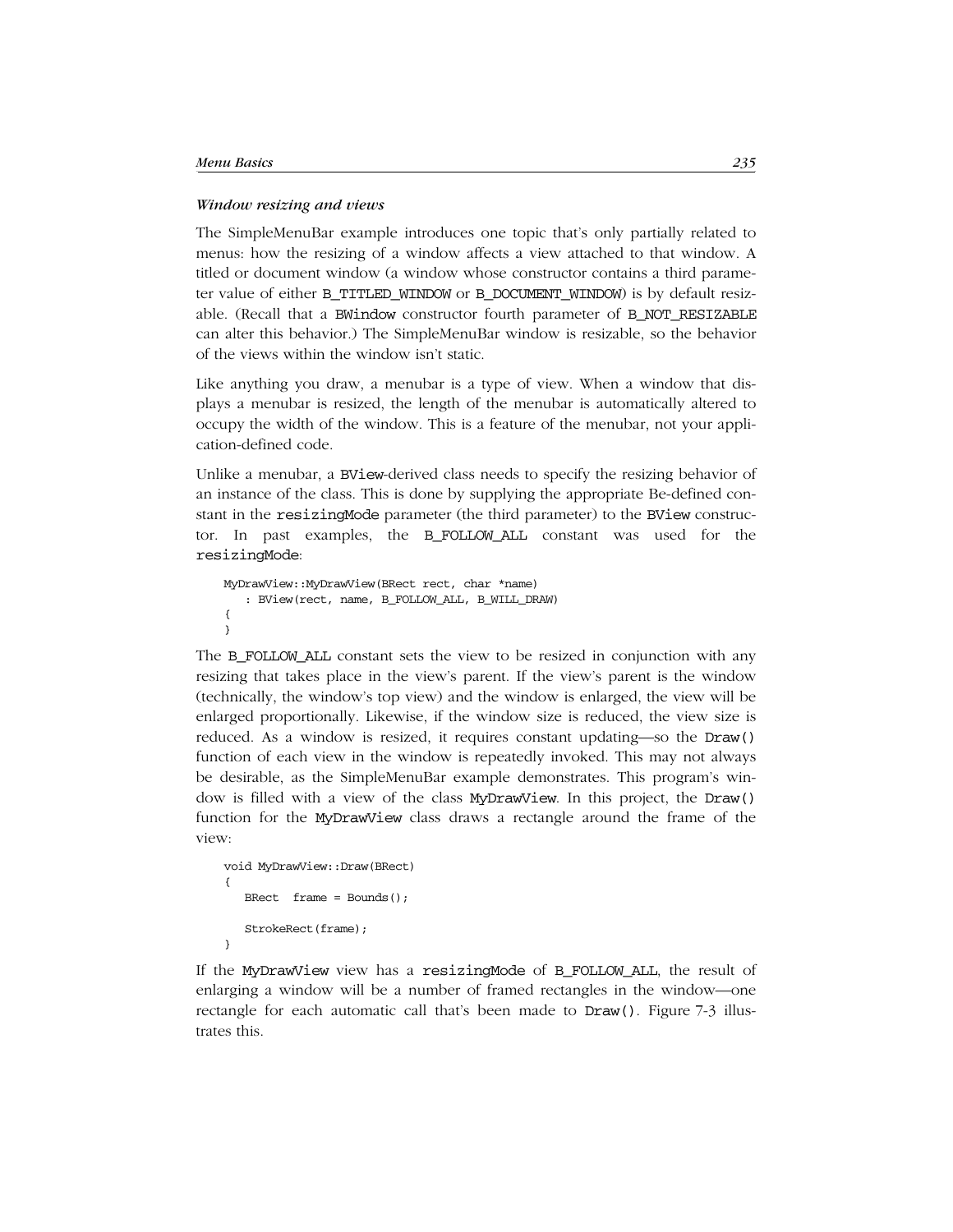

*Figure 7-3. A view's resizing mode needs to be coordinated with window resizing*

The SimpleMenuBar project avoids the above phenomenon by using the B\_FOLLOW\_NONE constant for the resizingMode:

```
MyDrawView::MyDrawView(BRect rect, char *name)
    : BView(rect, name, B_FOLLOW_NONE, B_WILL_DRAW)
{
}
```
This constant sets the view to remain a fixed size and at a fixed location in its parent—regardless of what changes take place in the parent's size. Figure 7-4 shows how the view in the SimpleMenuBar project's window looks when the program's window is enlarged.

| My Hello<br>1 |  |  |
|---------------|--|--|
| Audio         |  |  |
|               |  |  |
|               |  |  |
|               |  |  |
|               |  |  |
|               |  |  |
|               |  |  |
|               |  |  |
|               |  |  |
|               |  |  |
|               |  |  |

*Figure 7-4. A fixed-size view is unaffected by window resizing*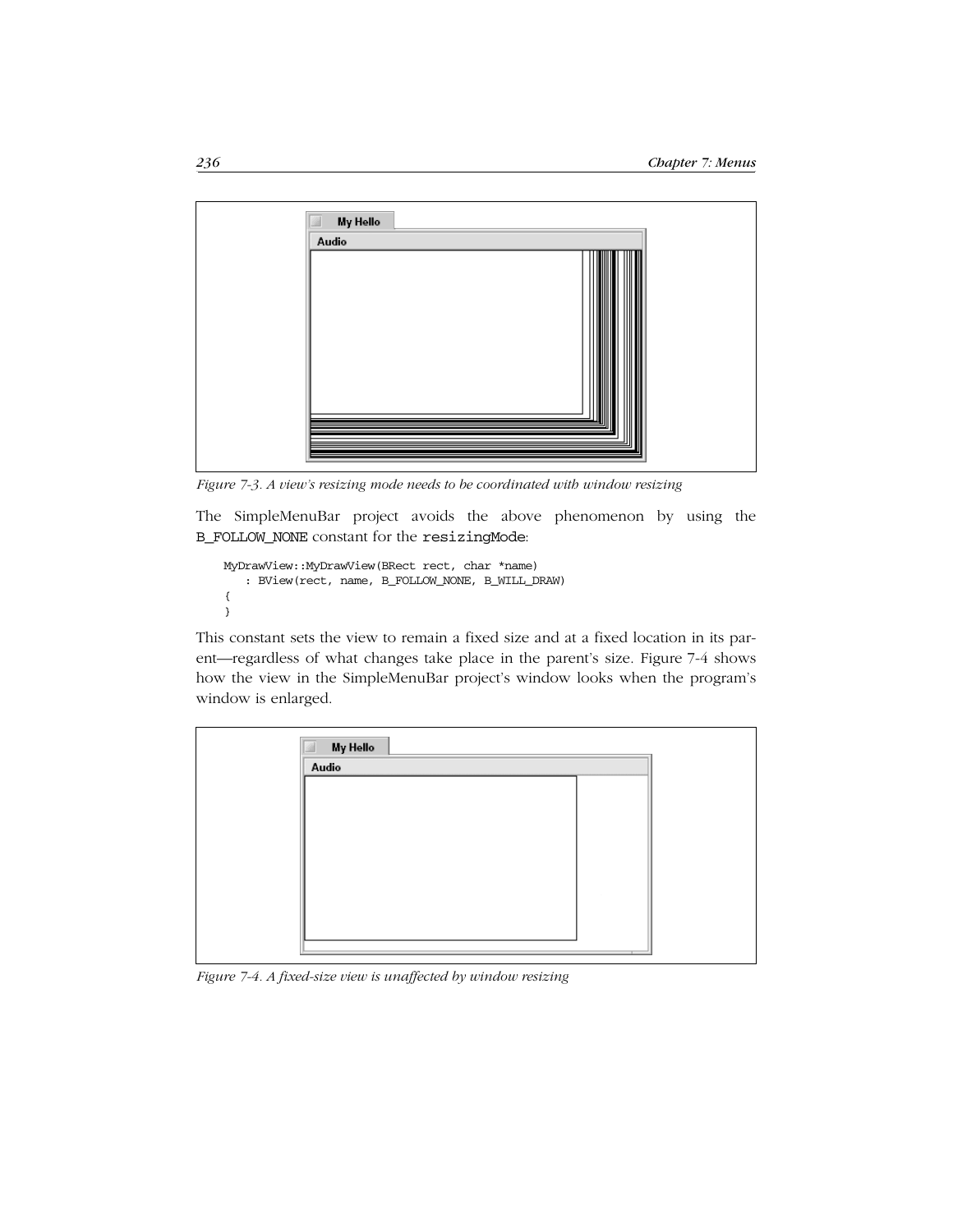## *Menubar and Control Example Project*

Now that you know how to add controls and menus to a window, there's a strong likelihood that you may want to include both within the same window. The MenuAndControl project demonstrates how to do this. As Figure 7-5 shows, the MenuAndControl program's window includes the same menubar that was introduced in the previous example (the SimpleMenuBar project). Sounding the system beep is accomplished by either choosing the one menu item or by clicking on the button. The view, which in this program doesn't occupy the entire window content area, remains empty throughout the running of the program. Here the view is used to elaborate on last section's discussion of window resizing and views. In this chapter's TwoMenus project, the view displays one of two drawings.



*Figure 7-5. The MenuAndControl application window*

#### *Preparing the window class for a menubar and control*

Both the push button control and the one menu item require the definition of a message constant:

#define BUTTON\_BEEP\_MSG 'beep' #define MENU\_BEEP\_1\_MSG 'bep1'

To handle messages from both the push button and the menu item, override MessageReceived(). Data members for the control and menubar appear in the BWindow-derived class as well:

class MyHelloWindow : public BWindow {

```
 public:
                   MyHelloWindow(BRect frame);
   virtual bool  QuitRequested();
    virtual void MessageReceived(BMessage* message);
 private:
   MyDrawView *fMyView;
```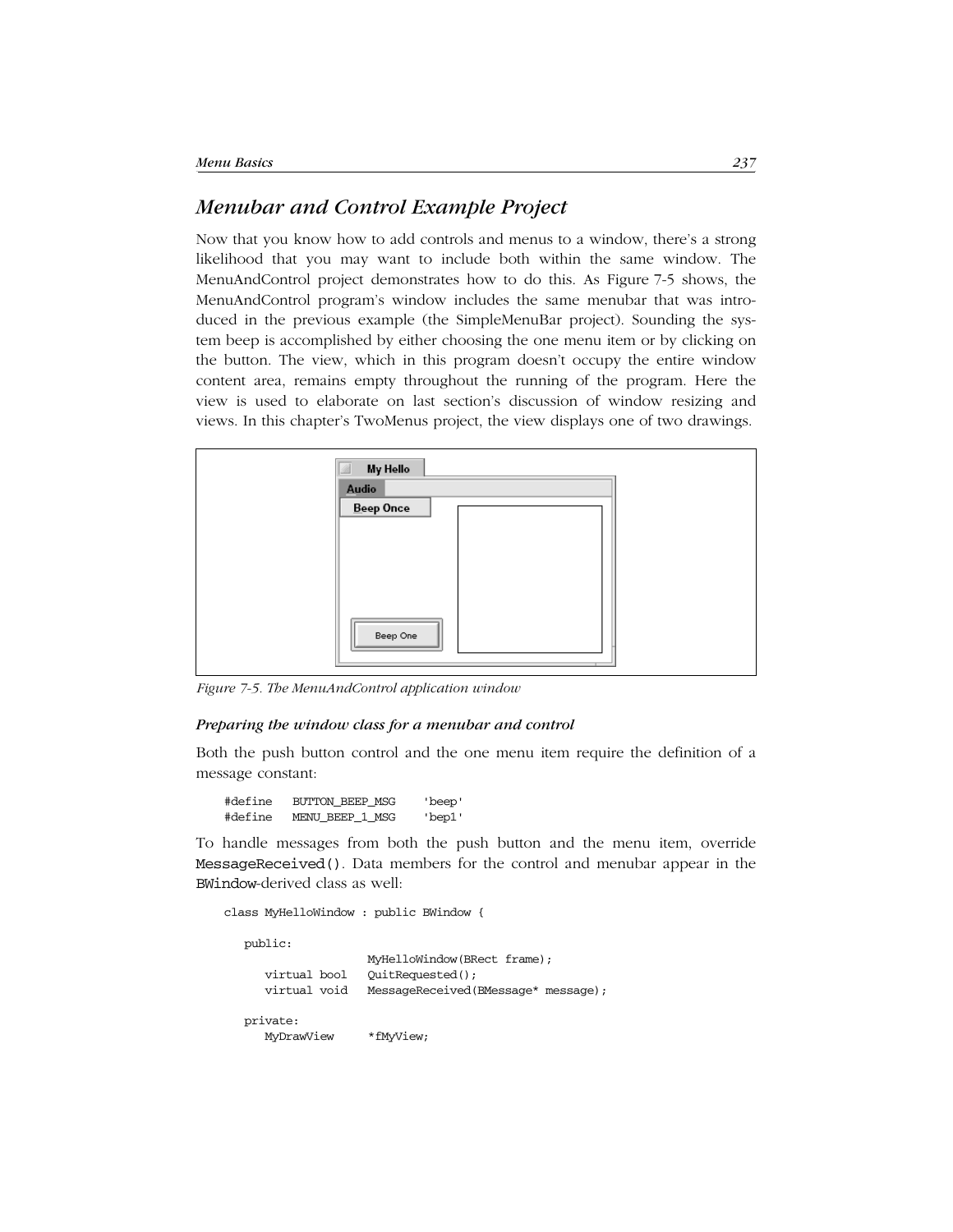|        | BButton  | *fButtonBeep; |
|--------|----------|---------------|
|        | BMenuBar | *fMenuBar;    |
| $\}$ ; |          |               |

#### *Creating the menu-related elements and the control*

The MyHelloWindow constructor begins with the customary creation of a view for the window. Here, however, the view doesn't occupy the entire content area of the window. Recall that the SimpleMenuBar project set up the view's area like this:

```
frame.OffsetTo(B_ORIGIN);
frame.top += MENU_BAR_HEIGHT + 1.0;
```
The MenuAndControl project instead sets up the view's area as follows:

frame.Set(130.0, MENU\_BAR\_HEIGHT + 10.0, 290.0, 190.0);

Figure 7-5 shows that the resulting view occupies the right side of the program's window. Since a view in past examples occupied the entire content area of a window, items were added to the view in order to place them properly. For instance, if the MyHelloWindow defined a BButton data member named fButtonBeep and a MyDrawView data member named fMyView, the addition of the button to the window would look like this:

fMyView->AddChild(fButtonBeep);

The MyHelloWindow class declared in the MenuAndControl project does in fact include the two data members shown in the above line of code. This project's MyHelloWindow constructor, however, adds the button directly to the window rather than to the window's view. A call to the BButton function MakeDefault() serves to outline the button:

AddChild(fButtonBeep); fButtonBeep->MakeDefault(true);

Looking back at Figure 7-5, you can see that in this project it wouldn't make sense to add the button to the window's view. If I did that, the button would end up being placed not on the left side of the window, but on the right side.

After adding the button to window, we create the menubar and add it to the window, create the menu and add it to the menubar, and create the menu item and add it to the menu. The menu-related code is identical to that used in the previous example (the SimpleMenuBar project). Note that there is no significance to my placing the control-related code before the menu-related code—the result is the same regardless of which component is added to the window first:

```
MyHelloWindow::MyHelloWindow(BRect frame)
     : BWindow(frame, "My Hello", B_TITLED_WINDOW, B_NOT_ZOOMABLE)
{
    frame.Set(130.0, MENU_BAR_HEIGHT + 10.0, 290.0, 190.0);
```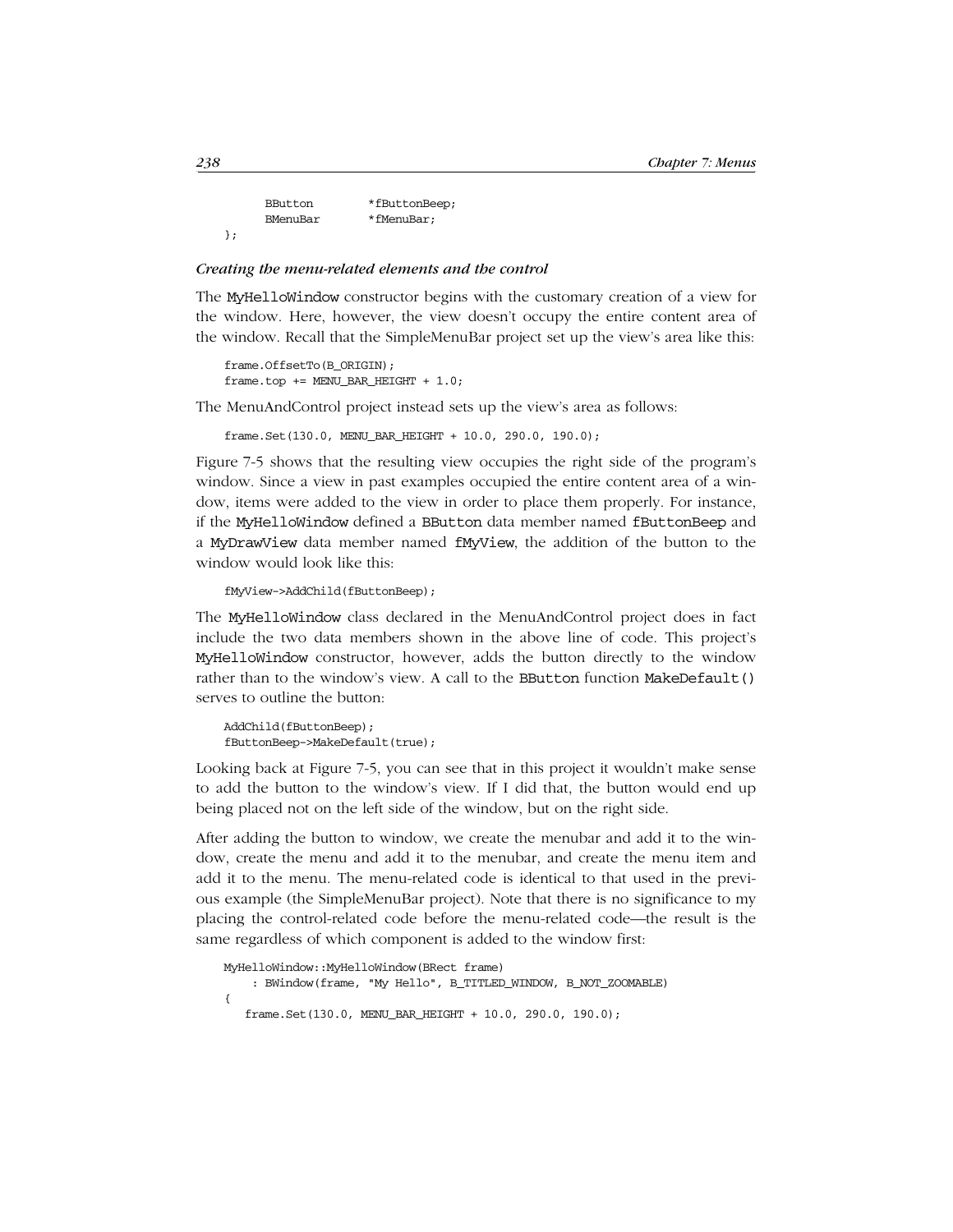```
 fMyView = new MyDrawView(frame, "MyDrawView");
    AddChild(fMyView);
    fButtOnBeep = new BButton(buttonBeepRect, buttonBeepName,
                              buttonBeepLabEl, new BMessage(BUTTON_BEEP_MSG));
    AddChild(fButtonBeep);
    fButtonBeep->MakeDefault(true);
    BMenu *menu;
    BRect menuBarRect;
   menuBarRect.Set(0.0, 0.0, 10000.0, MENU_BAR_HEIGHT);
    fMenuBar = new BMenuBar(menuBarRect, "MenuBar");
    AddChild(fMenuBar);
   menu = new BMenu("Audio");
    fMenuBar->AddItem(menu);
   menu->AddItem(new BMenuItem("Beep Once", new BMessage(MENU_BEEP_1_MSG)));
   Show();
}
```
#### *Handling a menu item selection and a control click*

It's important to keep in mind that "a message is a message"—a window won't distinguish between a message issued by a click on a control and a message generated by a menu item selection. So the same MessageReceived() function handles both message types:

```
void MyHelloWindow::MessageReceived(BMessage* message)
{
    switch(message->what)
    {
       case BUTTON_BEEP_MSG:
          beep();
          break;
       case MENU_BEEP_1_MSG:
          beep();
          break;
       default:
          BWindow::MessageReceived(message);
    }
}
```
Because a click on the Beep One button and a selection of the Beep Once menu item both result in the same action—a sounding of the system beep—I could have defined a single message constant. For instance, instead of defining both the BUTTON\_BEEP\_MSG and the MENU\_BEEP\_1\_MSG constants, I could have simply defined, say, a BEEP\_MSG:

#define BEEP\_MSG 'beep'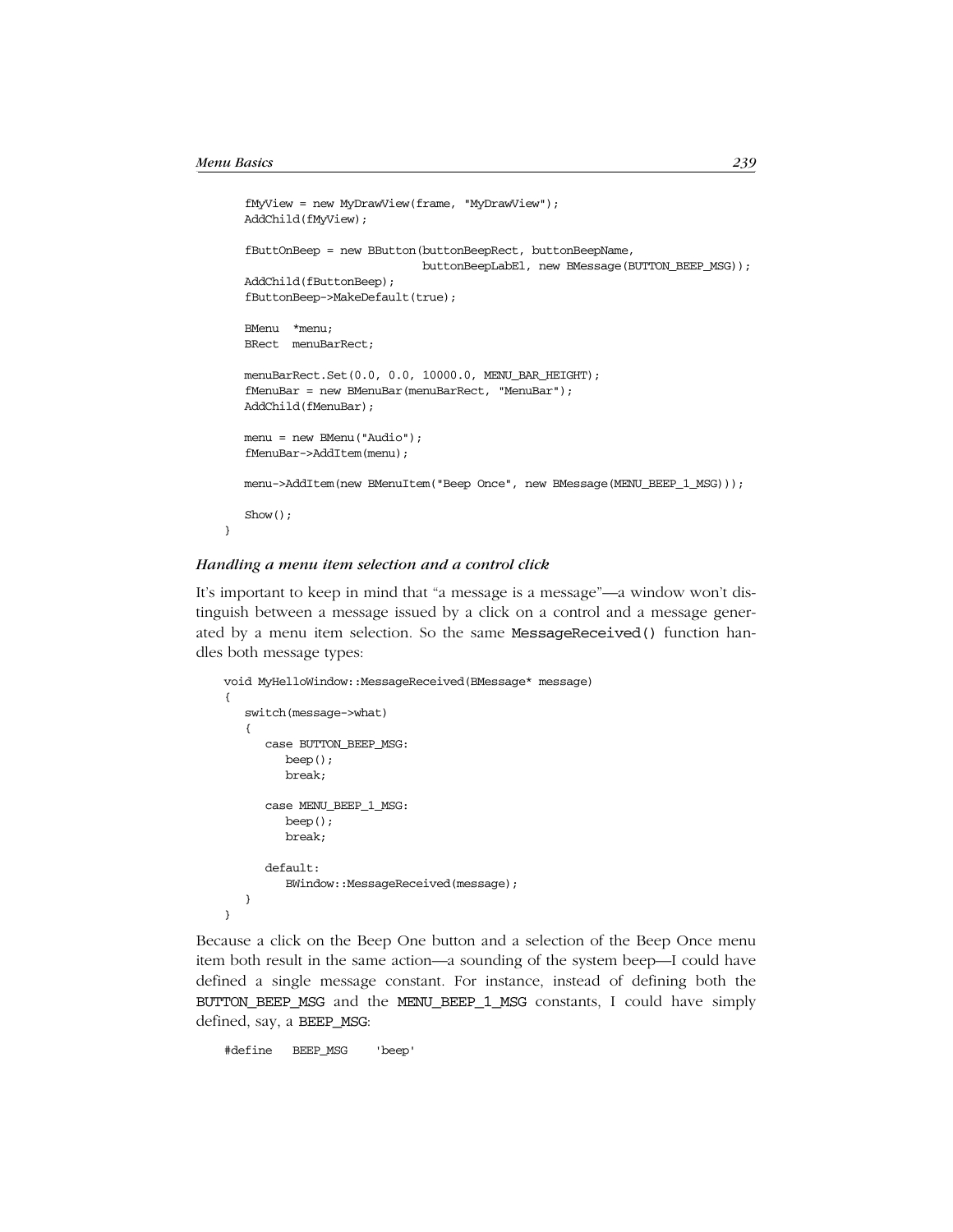## *The One View Technique*

Now you've seen numerous examples that establish one window-encompassing view, and one example that doesn't. Which method should you use? Sorry, but the answer is an ambiguous "It depends." It depends on whether your program will be making "universal" changes to a window, but it behooves you to get in the habit of always including a window-filling view in each of your BWindow-derived classes. If, much later in project development, you decide a window needs to be capable of handling some all-encompassing change or changes, you can just issue appropriate calls to the view and keep changes to your project's code to a minimum.

As an example of a universal change to a window, consider a window that displays several controls and a couple of drawing areas. If for some reason all of these items need to be shifted within the window, it would make sense to have all of the items attached to a view within the window rather than to the window itself. Then a call to the BView MoveBy() or MoveTo() member function easily shifts the window's one view, and its contents, within the window.

The second reason to include a window-filling view—programmer's preference—is related to the first reason. For each BWindow-derived class you define, you might prefer as a matter of habit to also define a BView-derived class:

```
class MyFillView : public BView {
   public:
                      MyDrawView(BRect frame, char *name);
       virtual void AttachedToWindow();
       virtual void Draw(BRect updateRect);
};
```
If you have no immediate plans for the view, simply implement the view class member functions as empty:

```
MyDrawView::MyDrawView(BRect rect, char *name)
     : BView(rect, name, B_FOLLOW_NONE, B_WILL_DRAW)
{
}
void MyDrawView::AttachedToWindow()
{
}
void MyDrawView::Draw(BRect)
{
}
                                                           —Continued—
```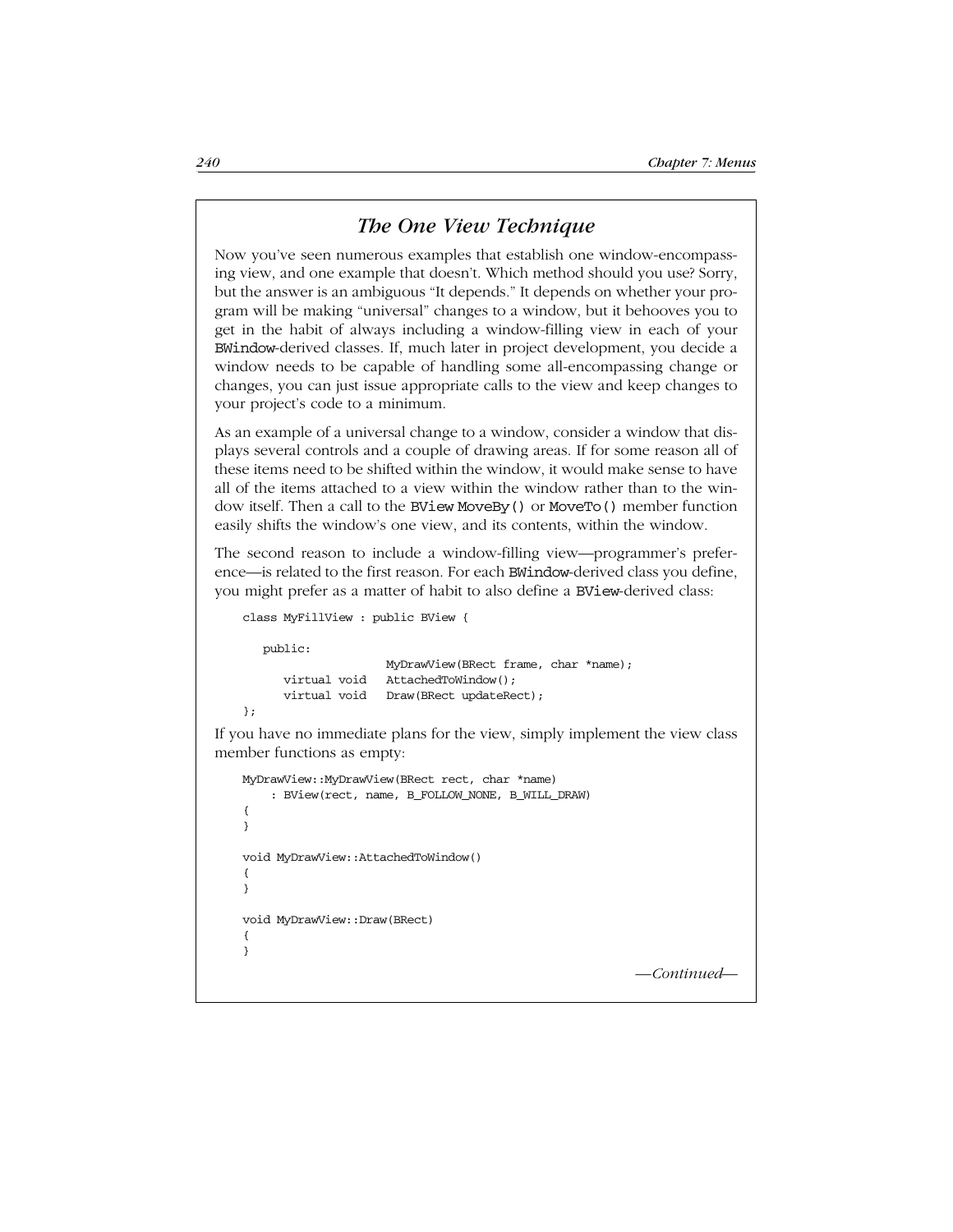In the window's constructor, create and add a view. Then add all of the window's controls and other views to this main view:

```
MyHelloWindow::MyHelloWindow(BRect frame)
     : BWindow(frame, "My Hello", B_TITLED_WINDOW, B_NOT_ZOOMABLE)
{
    frame.OffsetTo(B_ORIGIN);
    fMyView = new MyFillView(frame, "MyFillWindowView");
    AddChild(fMyView);
        fButton = new BButton(buttonRect, buttonName,
                          buttonLabel, new BMessage(BUTTON_MSG));
    fMyView->AddChild(fButton);
    ...
    ...
}
```
The BButton constructor would then make use of this new message constant:

```
fButtonBeep = new BButton(buttonBeepRect, buttonBeepName,
                           buttonBeepLabel, new BMessage(BEEP_MSG));
```
The creation of the menu item makes use of this same message constant:

menu->AddItem(new BMenuItem("Beep Once", new BMessage(BEEP\_MSG)));

A click on the button or a selection of the menu item would both result in the same type of message being sent to the window, so the MessageReceived() function would now need only one case label:

```
void MyHelloWindow::MessageReceived(BMessage* message)
{
    switch(message->what)
    {
       case BEEP_MSG:
          beep();
          break;
       default:
          BWindow::MessageReceived(message);
    }
}
```
This scenario further demonstrates the notion that a window isn't interested in the source of a message—it cares only about the type of the message (as defined by the message constant). That's all well and good, but what's the likelihood of a real-world application having a window that includes both a control and a menu item that produce the same action? Perhaps higher than you might guess. It's a common practice in many programs to include a control window (usually referred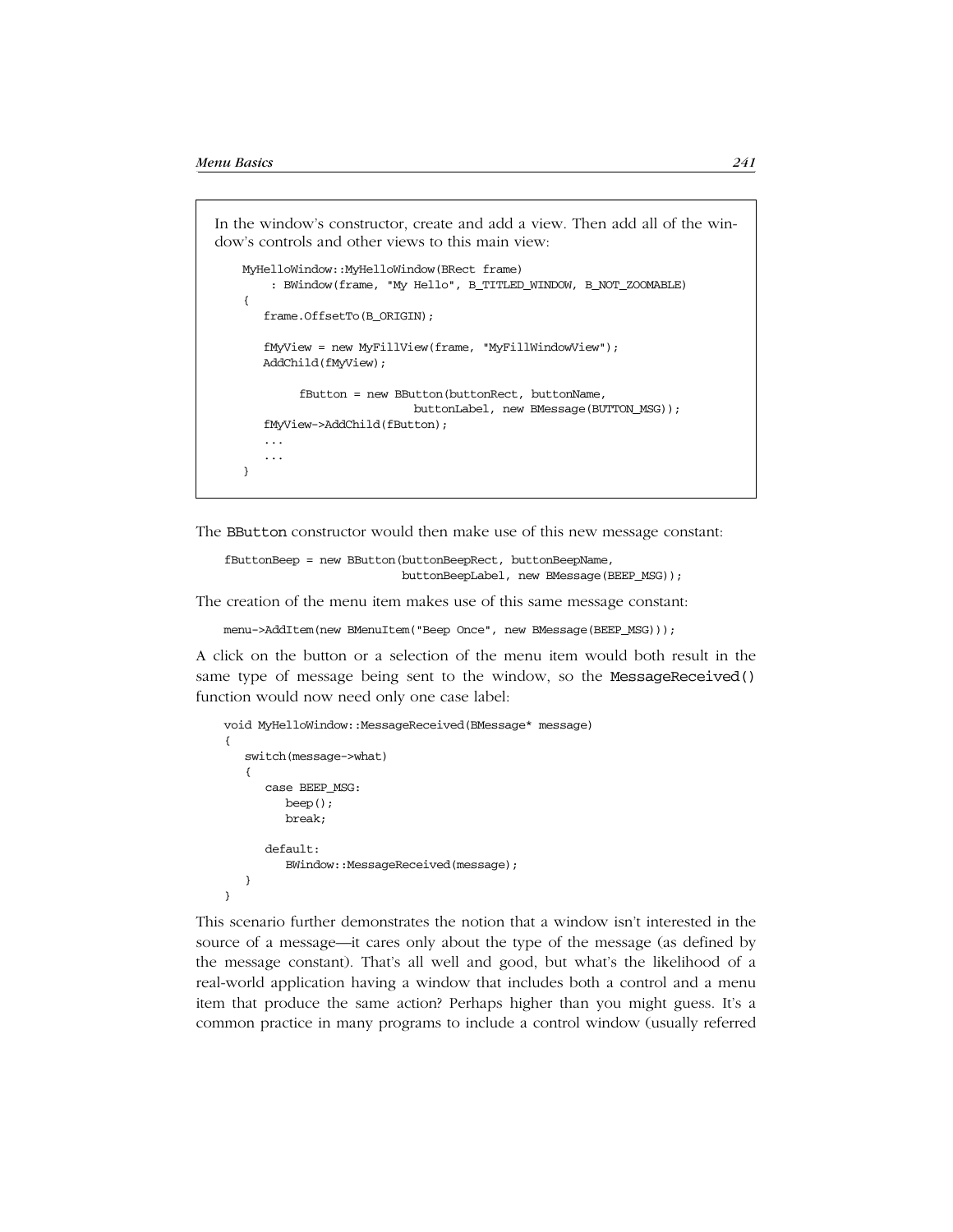to as a palette) that as a matter of convenience holds a number of buttons that mimic the actions of commonly used menu items.

#### *Window resizing and the view hierarchy*

This chapter's first example, the SimpleMenuBar project, illustrated how window resizing affects a view. Including a control in the window of the MenuAndControl project provides an opportunity to illuminate resizing further.

A view created with a resizingMode of B\_FOLLOW\_ALL is one that is resized along with its resized parent. A resizingMode of B\_FOLLOW\_NONE fixes a view in its parent—even as the parent is resized. A view can also be kept fixed in size, but move within its parent. How it moves in relationship to the parent is dependent on which of the Be-defined constants B\_FOLLOW\_RIGHT, B\_FOLLOW\_LEFT, B\_ FOLLOW\_BOTTOM, or B\_FOLLOW\_TOP are used for the resizingMode. Each constant forces the view to keep its present distance from one parent view edge. Constants can also be used in combination with one another by using the OR operator (|). In the MenuAndControl project, the MyDrawView constructor combines B\_ FOLLOW\_RIGHT and B\_FOLLOW\_BOTTOM:

```
MyDrawView::MyDrawView(BRect rect, char *name)
     : BView(rect, name, B_FOLLOW_RIGHT | B_FOLLOW_BOTTOM, B_WILL_DRAW)
{
}
```
The result of this pairing of constants is a view that remains fixed to the parent view's (the window here) right and bottom. In Figure 7-6, the MenuAndControl window's size has been reduced horizontally and increased vertically, yet you see that the view has kept its original margin of about ten pixels from the window's right side and about ten pixels from the window's bottom edge.



*Figure 7-6. A view that keeps a constant-size right and bottom border in its parent*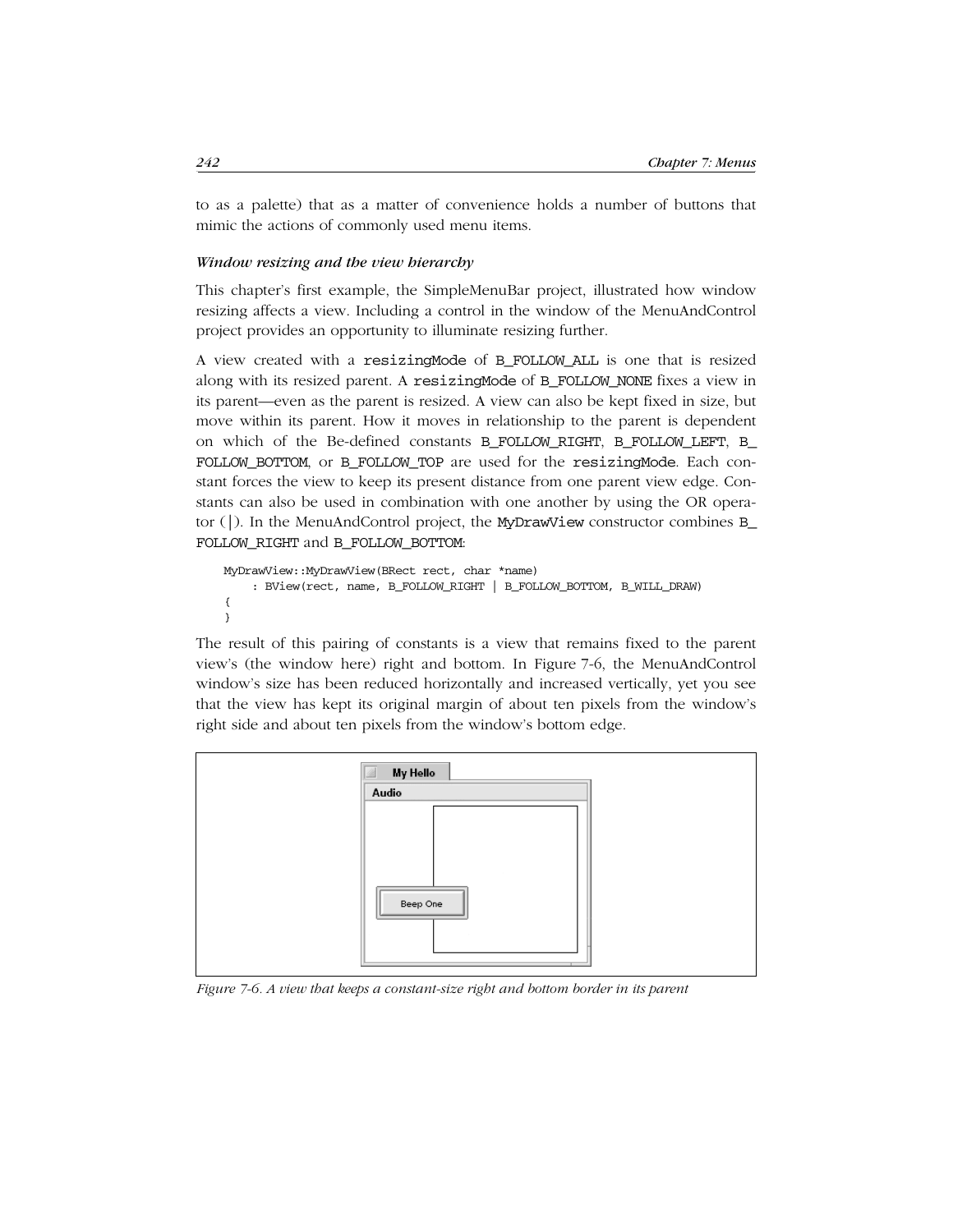

A complete description of all the resizingMode constants is found in the BView section of the Interface Kit chapter of the Be Book.

Figure 7-6 raises an interesting issue regarding the window's view hierarchy. In the figure, you see that the view appears to be drawn behind the button. As of this writing, the view hierarchy determines the drawing order of the views in a window. When a window requires updating, each view's  $Draw()$  function is automatically invoked. The order in which the Draw() functions are called is first dependent on the view hierarchy, starting from the window's top view down to its bottom views. For views on the same view hierarchy level, the order in which their Draw() functions are invoked depends on the order in which the views were added, or attached, to their parent view. The first view added becomes the first view redrawn. Such is the case with the BButton view and the MyDrawView. Each was added to the window, so these two views are at the same level of the view hierarchy, just under the window's top view. The MyDrawView was added first, so it is updated first. After its Draw() function is called, the BButton Draw() routine is called—thus giving the button the appearance of being in front of the MyDrawView:

```
MyHelloWindow::MyHelloWindow(BRect frame)
     : BWindow(frame, "My Hello", B_TITLED_WINDOW, B_NOT_ZOOMABLE)
{
    frame.Set(130.0, MENU_BAR_HEIGHT + 10.0, 290.0, 190.0);
    fMyView = new MyDrawView(frame, "MyDrawView");
    AddChild(fMyView);
    fButtonBeep = new BButton(buttonBeepRect, buttonBeepName,
                               buttonBeepLabel, new BMessage(BUTTON_BEEP_MSG));
    AddChild(fButtonBeep);
    ...
    ...
}
```
If the order of the two calls to AddChild() were switched, you would expect the button to be redrawn first, and the MyDrawView to be updated next. Give it a try by editing the *MyHelloWindow.cpp* file of the MenuAndControl project. When you do that, you'll see that running the program and shrinking the window results in the MyDrawView obscuring the button.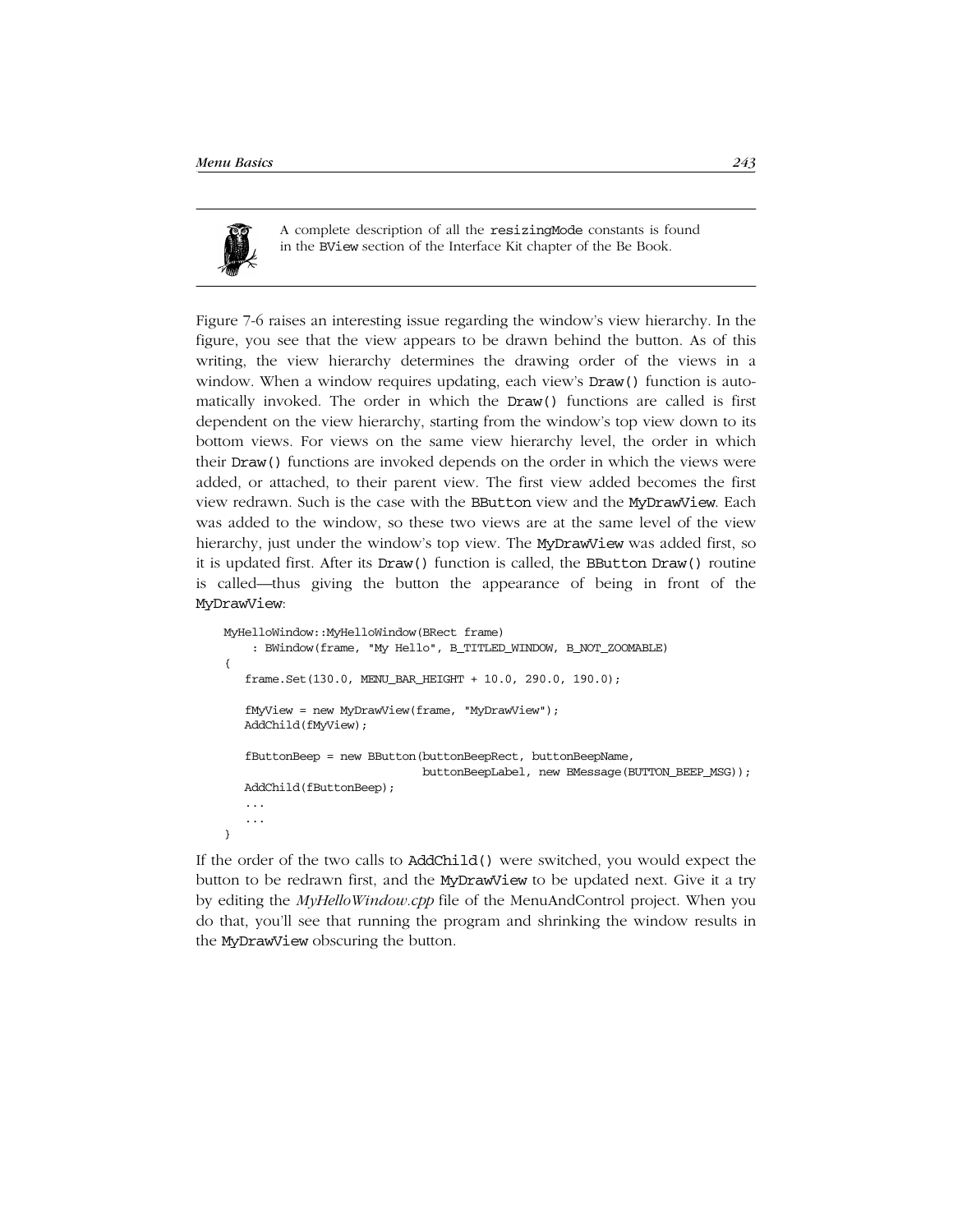

Notice that the discussion of view updating order starts of with "As of this writing…". There is no guarantee that this order based on view hierarchy will always be in effect. In short, don't make assumptions about view updating order. Instead, make an effort not to overlap views.

## *Working with Menus*

Your program can get by with simple, static menus and menu items—but why stop there? The menubar, menus, and menu items of a program should reflect the current state of a program. You can make sure they do that by implementing menus so that they give the user visual cues as to what is being done, and what can and can't be done. For instance, a menu item can be marked with a checkmark to let the user know the item is currently in force. Or a menu item's name can be changed, if appropriate, to what is currently taking place in the program. A menu item—or an entire menu—can be disabled to prevent the user from attempting to perform some action that doesn't make sense at that point in the program is at. These and other menu-altering techniques are covered in this section.

## *Creating a Menu Item*

Each menu item in a menu is an object based on the BMenuItem class. Menu item objects were introduced earlier in this chapter—here they're studied in much greater detail.

#### *The BMenuItem class*

A menu item is created using the BMenuItem constructor, the prototype of which is shown here:

| BMenuItem(const char *label, |                  |
|------------------------------|------------------|
| BMessage                     | *message,        |
| char                         | shortcut = $0$ , |
| uint32                       | $modifiers = 0$  |

The first BMenuItem parameter, label, assigns the item its name, which is displayed as the item's label when the user pulls down the menu in which the item appears.

The message parameter assigns a message of a particular type to the menu item. When the user chooses the item, the message is delivered to the window that holds the menubar containing the menu item. That window's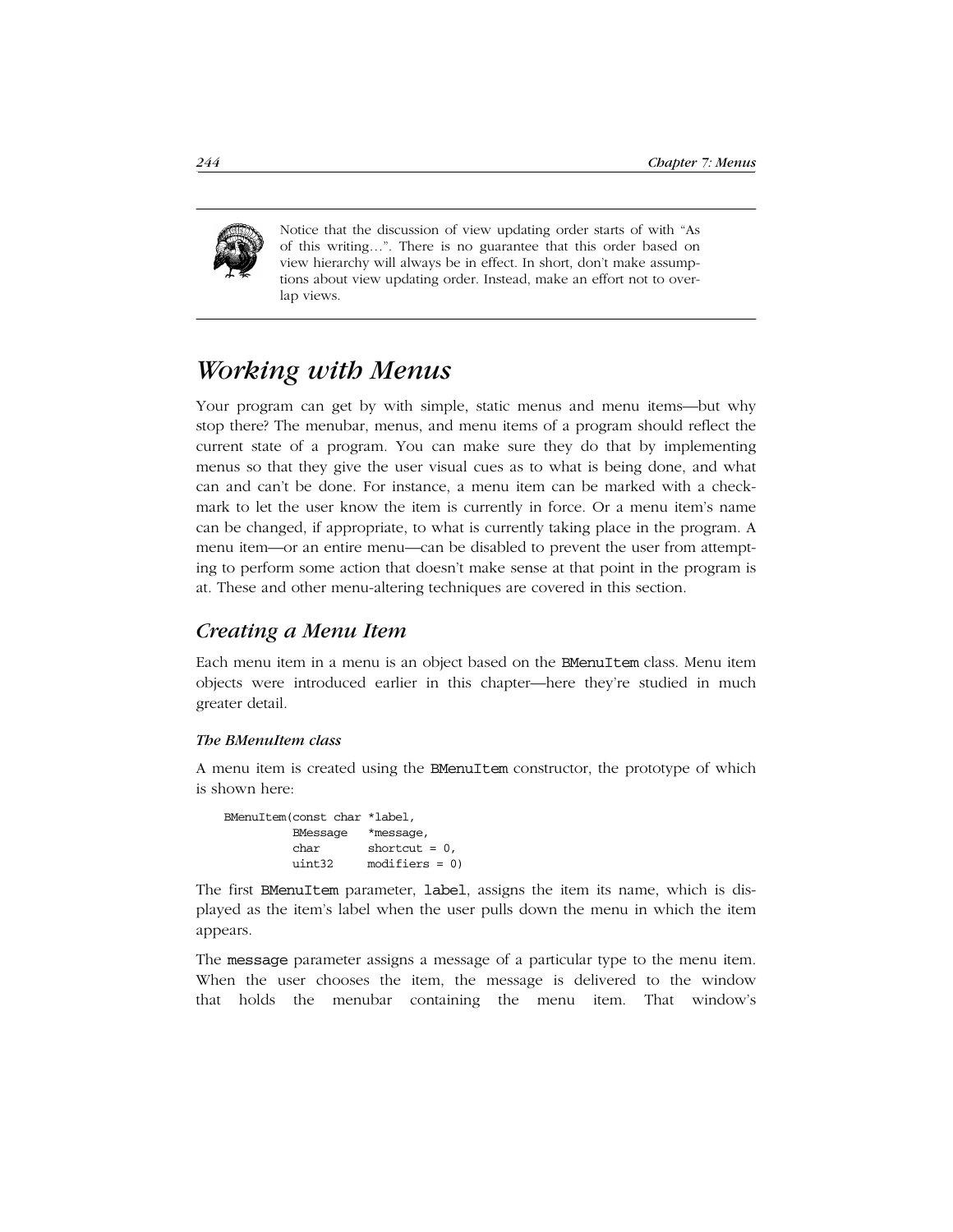MessageReceived() function becomes responsible for carrying out the action associated with the menu item.

The third BMenuItem constructor parameter, shortcut, is optional. The default value used by the constructor is 0, but if a character is passed, that character becomes the menu item's keyboard shortcut. When the user presses the shortcut key in conjunction with a modifier key, the menu item is considered selected—just as if the user chose it from the menu. The fourth parameter, modifiers, specifies what key is considered the modifier key. A keyboard shortcut *must* include the Command key (which by default is the Alt key on a PC and the Command key on a Macintosh) as its modifier key, but it can also require that one or more other modifier keys be pressed in order to activate the keyboard shortcut. Any of the Bedefined modifier key constants, including B\_COMMAND\_KEY, B\_SHIFT\_KEY, B\_OPTION\_KEY, and B\_CONTROL, can be used as the modifiers parameter. For instance, to designate that a key combination of Command-Q represent a means of activating a Quit menu item, pass 'Q' as the shortcut parameter and B\_COMMAND\_ KEY as the modifiers parameter. To designate that a key combination of Alt-Shift-W (on a PC) or Command-Shift-W (on a Mac) represents a means of closing all open windows, pass 'W' as the shortcut parameter, and the ored constants B\_COMMAND\_KEY | B\_SHIFT\_KEY as the modifiers parameter.

### *Creating a BMenuItem object*

A menu item is often created and added to a menu in one step by invoking the BMenuItem constructor from right within the parameter list of a call to the BMenu function AddItem():

```
menu->AddItem(new BMenuItem("Start", new BMessage(START_MSG)));
```
Alternatively, a menu item can be created and then added to a menu in a separate step:

```
menuItem = new BMenuItem("Start", new BMessage(START_MSG));
menu->AddItem(menuItem);
```
Regardless of the method used, to this point the BMenuItem constructor has been passed only two arguments. To assign a keyboard shortcut to a menu item, include arguments for the optional third and fourth parameters. Here a menu item named "Start" is being given the keyboard shortcut Command-Shift-S (with the assumption that the slightly more intuitive keyboard shortcut Command-S is perhaps already being used for a "Save" menu item):

```
menu->AddItem(new BMenuItem("Start", new BMessage(START_MSG), 'S',
                             B_COMMAND_KEY | B_SHIFT_KEY));
```
If a menu item is associated with a keyboard shortcut, and if that shortcut uses a modifier key, a symbol for that modifier key appears to the right of the menu item.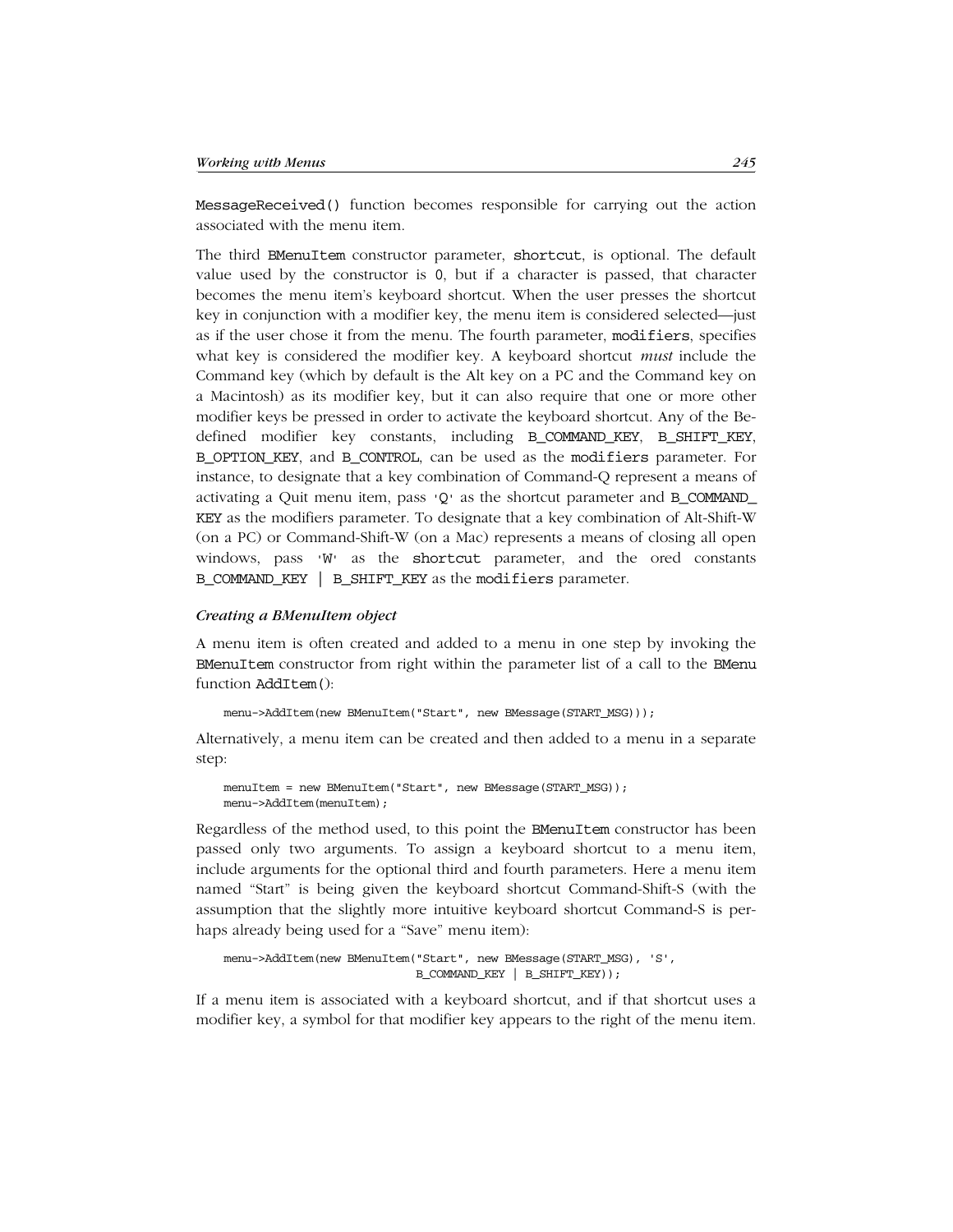The symbol provides the user with an indication of what key should be pressed in conjunction with the character key that follows the symbol. Figure 7-7 provides several examples. In that figure, I've set up a menu with four items. The name I've given each item reflects the modifier key or keys that need to be pressed in order to select the item. For instance, the first menu item is selected by pressing Command-A. This next snippet provides the code necessary to set up the menu shown in Figure 7-7:

```
menu->AddItem(new BMenuItem("Command", new BMessage(A_MSG), 'A',
                                                     B_COMMAND_KEY));
menu->AddItem(new BMenuItem("Command-Shift", new BMessage(B_MSG), 'B',
                             B_COMMAND_KEY | B_SHIFT_KEY));
menu->AddItem(new BMenuItem("Command-Shift-Option", new BMessage(C_MSG), 'C',
                             B_COMMAND_KEY | B_SHIFT_KEY | B_OPTION_KEY));
menu->AddItem(new BMenuItem("Command-Shift-Option-Control",
                             new BMessage(D_MSG), 'D',
                             B_COMMAND_KEY | B_SHIFT_KEY |
                             B_OPTION_KEY | B_CONTROL_KEY));
```

| Command<br>A<br>$S A$ <b>B</b><br><b>Command-Shift</b><br>$s$ $c$ $A$ $C$<br>Command-Shift-Option<br>Command-Shift-Option-Control<br>$S$ C C A $D$ | My Hello |  |
|----------------------------------------------------------------------------------------------------------------------------------------------------|----------|--|
|                                                                                                                                                    | Test     |  |
|                                                                                                                                                    |          |  |
|                                                                                                                                                    |          |  |
|                                                                                                                                                    |          |  |
|                                                                                                                                                    |          |  |

*Figure 7-7. A menu that includes items that use several shortcut modifier keys*

As illustrated in the preceding snippet and Figure 7-7, menu items are displayed in a menu in the order in which they were added to the BMenu object. To reposition items, simply rearrange the order of the calls to AddItem().

A separator is a special menu item that is nothing more than an inactive gray line. It exists only to provide the user with a visual cue that some items in a menu are logically related, and are thus grouped together. To add a separator item, invoke the BMenu function AddSeparatorItem():

```
menu->AddSeparatorItem();
```
Figure 7-15, later in this chapter, includes a menu that has a separator item.

## *Accessing a Menu Item*

If a program is to make a change to a menu item, it of course needs access to the item. That can be accomplished by storing either the BMenuItem object or the BMenuBar object as a data member.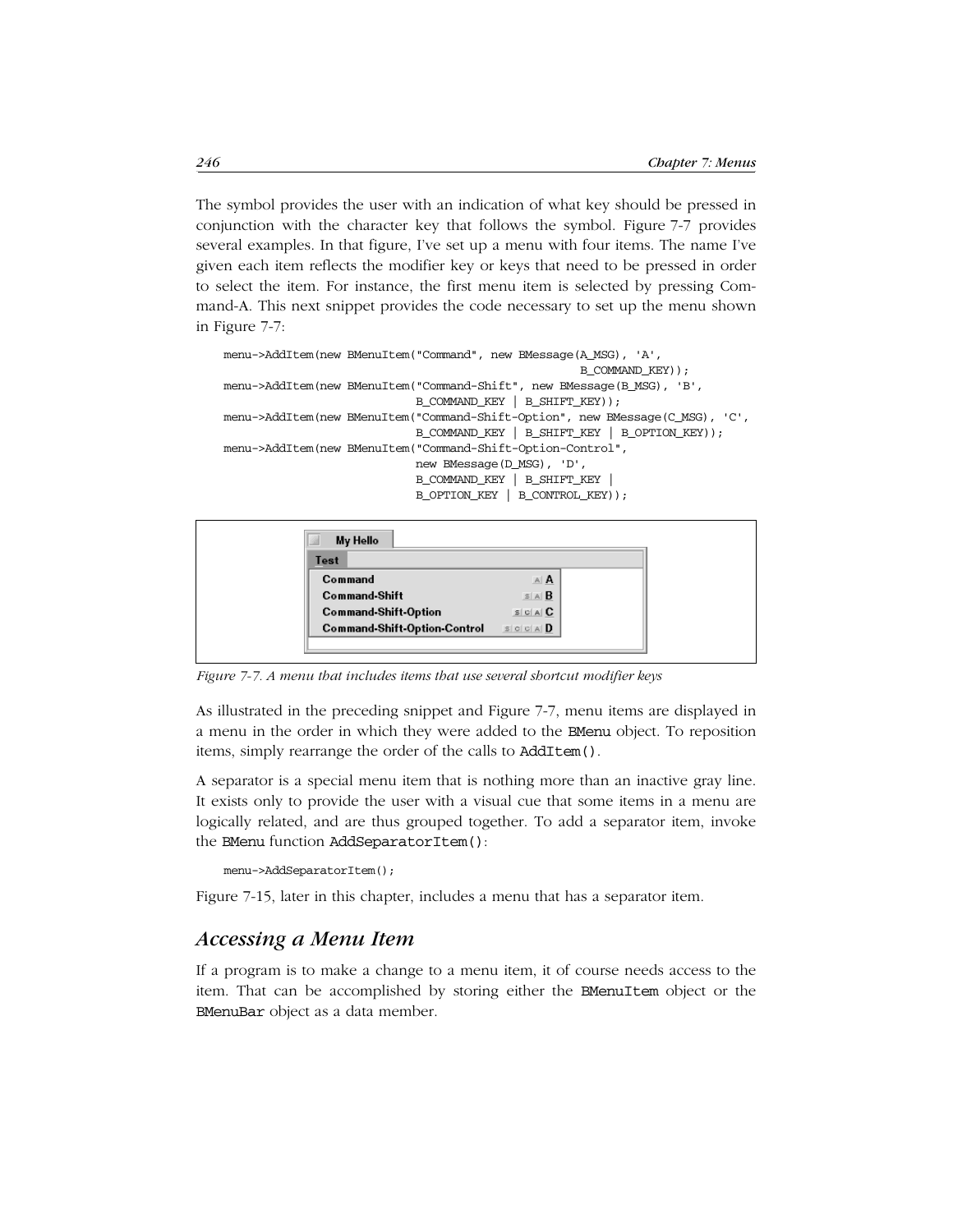#### *Storing a menu item in a data member*

If you need access to a menu item after it is created, just store it in a local variable:

```
BMenu *menu;
BMenuItem *menuItem;
menu->AddItem(menuItem = new BMenuItem("Beep", new BMessage(BEEP_MSG)));
```
This snippet creates a menu item and adds it to a menu—as several previous examples have done. Here, though, the menu item object created by the BMenuItem constructor is assigned to the BMenuItem variable menuItem. Now the project has access to this one menu item in the form of the menuItem variable.

This menu item access technique is of limited use. Access to a menu item may need to take place outside of the function which created the menu item. If that's the case, a window class data member can be created to keep track of an item for the life of the window:

```
class MyHelloWindow : public BWindow {
    ...
   private:
       ...
       BMenuItem *fMenuItem;
};
```
Now, when the menu item is created, store a reference to it in the fMenuItem data member:

```
menu->AddItem(fMenuItem = new BMenuItem("Beep", new BMessage(BEEP_MSG)));
```
Using this technique for creating the menu item, the menu item can be accessed from any member function of the window class.

#### *Storing a menubar in a data member*

If several menu items are to be manipulated during the running of a program, it may make more sense to keep track of just the menubar rather than each individual menu item:

```
class MyHelloWindow : public BWindow {
    ...
   private:
       ...
       BMenuBar *fMenuBar;
};
```
If the menubar can be referenced, the BMenu member function FindItem() can be used to access any menu item in any of its menus. Pass FindItem() a menu's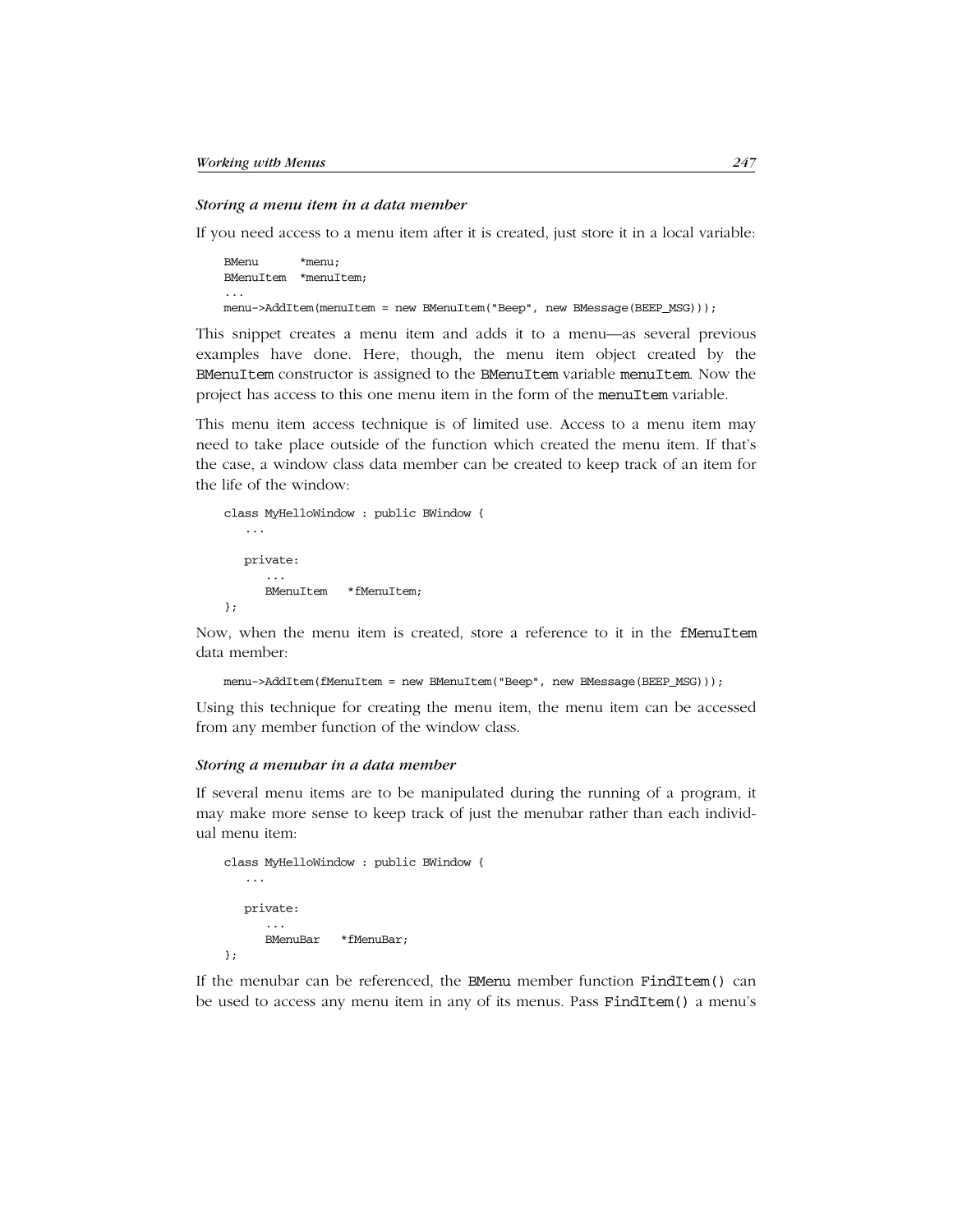label (the string that represents the menu item name that is displayed to the user), and the function returns that menu item's BMenuItem object:

BMenuItem \*theItem; theItem = fMenuBar->FindItem("Beep");

## *Marking Menu Items*

When selected, a menu item can be given a check mark to the left of the item name. When selected again, this same menu item can become unchecked. Figure 7-8 shows a menu with two marked items.

| My Hello                                                                          |  |
|-----------------------------------------------------------------------------------|--|
| Windows                                                                           |  |
| √ Lock Control Window<br>√ Allow Window Resizing<br><b>Allow Multiple Windows</b> |  |

*Figure 7-8. A menu with marked, or checked, menu items*

#### *Marking a menu item*

To mark or unmark a menu item, invoke the item's BMenuItem function SetMarked(). Passing this function a value of true marks the item, while passing a value of false unmarks it. Attempting to mark an already marked item or unmark an already unmarked item has no effect. This next snippet sets up the Windows menu items shown in Figure 7-8. Assume that data members exist to keep track of each of the three Windows menu items, and that the menubar and menu have already been created:

```
BMenu *menu;
BMenuItem *menuItem;
menu->AddItem(fLockWindMenuItem = new BMenuItem("Lock Control Window",
               new BMessage(LOCK_WIND_MSG)));
fLockWindMenuItem->SetMarked(true);
menu->AddItem(fResizeWindMenuItem = new BMenuItem("Allow Window Resizing",
              new BMessage(RESIZE_WIND_MSG)));
fResizeWindMenuItem ->SetMarked(true)
menu->AddItem(fMultipleWindMenuItem = new BMenuItem("Allow Multiple Windows",
               new BMessage(MULTIPLE_WIND_MSG)));
```
If a menu item is to be initially marked (as the Lock Control Window and Allow Window Resizing items are in the above snippet), save a reference to the item when creating it. Then use that **BMenuItem** object to mark the item.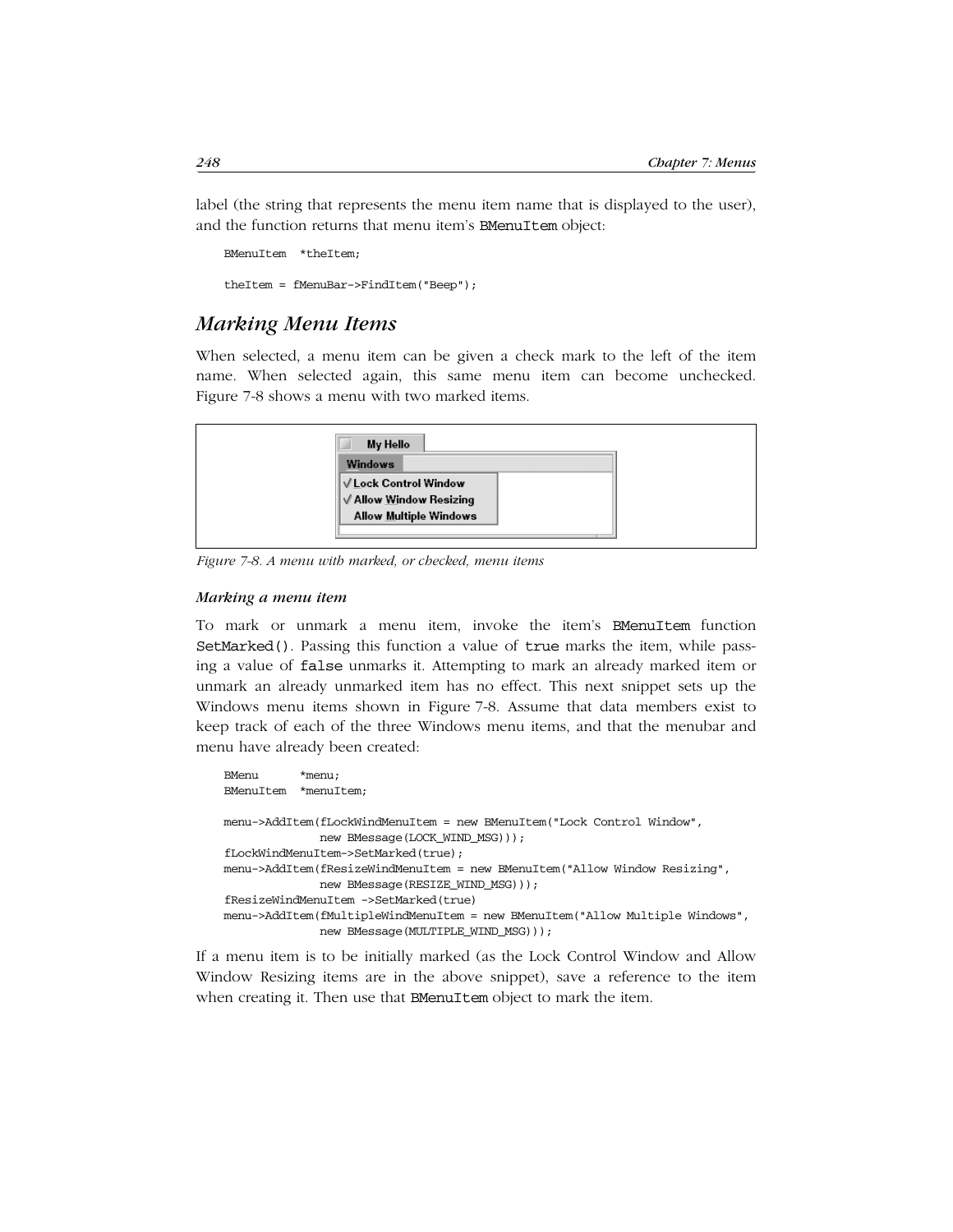To find out whether a menu item is marked, call the BMenuItem function IsMarked(). For instance, after the user selects a menu item, call IsMarked() to determine whether to pass SetMarked() a value of true or false and thus toggle the menu's mark. The updating of an item's mark can take place in the MessageReceived() function, as shown here for the first menu item from the Windows menu of Figure 7-8:

```
void MyHelloWindow::MessageReceived(BMessage* message)
{
    switch(message->what)
    {
       case LOCK_WIND_MSG:
          BMenuItem *theItem;
          theItem = fMenuBar->FindItem("Lock Control Window");
          if (theItem->IsMarked()) {
             theItem->SetMarked(false);
             // code to unlock a window (allow user to move it)
          }
          else {
             theItem->SetMarked(true);
             // code to lock a window (prevent user from moving it)
 }
       ...
       ...
       default:
          BWindow::MessageReceived(message);
    }
}
```
## *Marking a menu item in a menu of related items*

A menu may treat all of its items as related options, with the intent of allowing only one item to be in force at any time. The Audio menu in Figure 7-9 provides an example of such a menu. Here the user is expected to choose one of the two beeping options. A subsequent click on the Beep button sounds the system beep either once or twice, depending on the currently selected menu item.

| <b>My Hello</b><br>38                    |  |
|------------------------------------------|--|
| Audio                                    |  |
|                                          |  |
| Beep <u>O</u> nce<br>√Beep <u>T</u> wice |  |
| Beep                                     |  |

*Figure 7-9. A menu with related options*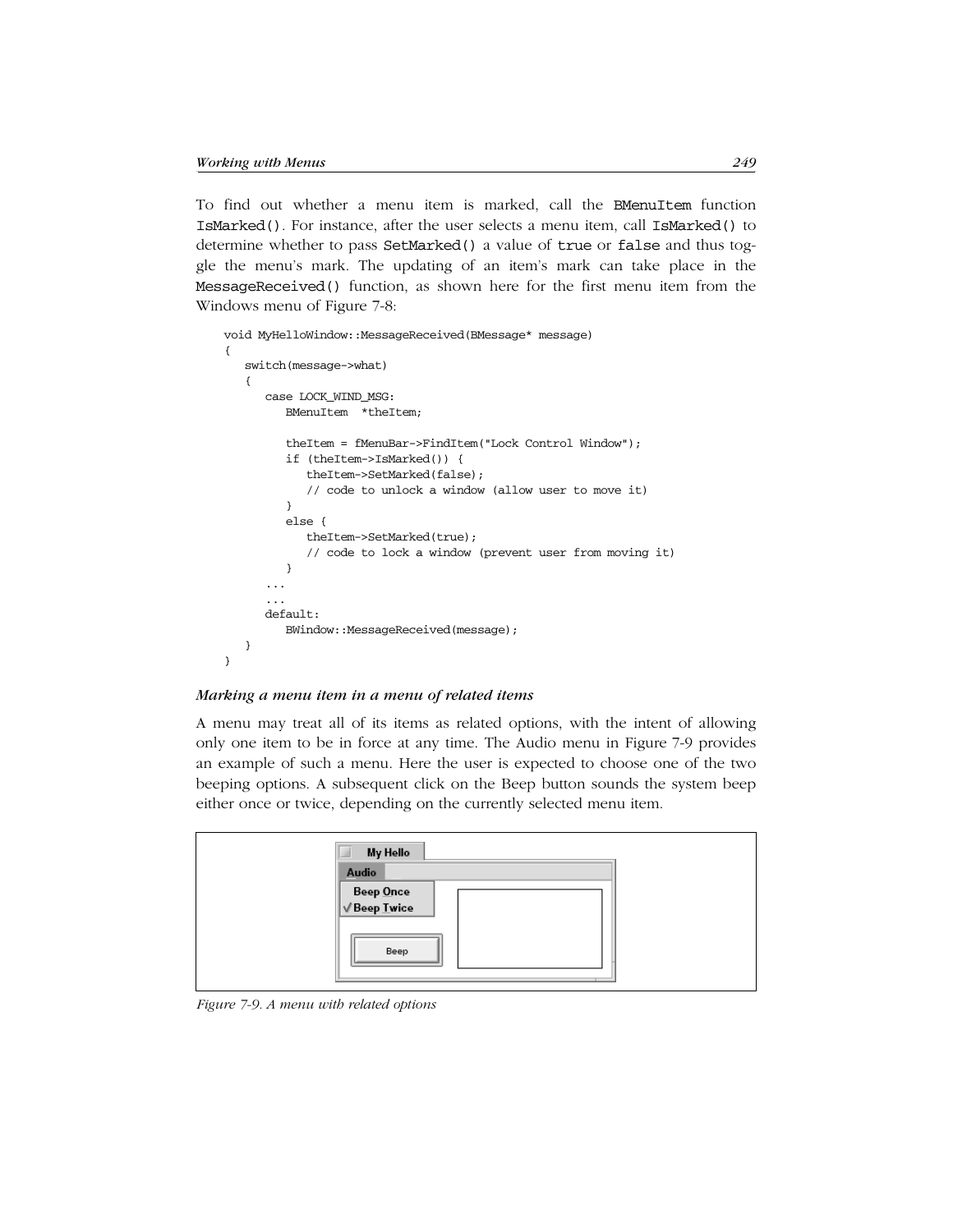If all of the items in a menu are to act as a single set of options, you can set up the menu to automatically handle the checking and unchecking of its items. The BMenu function SetRadioMode() instructs a menu to allow only one of its items to be marked at any time. Additionally, setting a menu to radio mode provides the menu with the power to automatically mark whatever item the user chooses, and to unmark the previously selected item. To set a menu to radio mode, pass SetRadioMode() a value of true. This next snippet sets up the Audio menu pictured in Figure 7-9, marks the Beep Twice item, and sets the Audio menu to radio mode:

```
BMenu *menu;
BMenuItem *menuItem;
...
menu->AddItem(new BMenuItem("Beep Once", new BMessage(MENU_BEEP_1_MSG)));
menu->AddItem(menuItem = new BMenuItem("Beep Twice",
                                       new BMessage(MENU_BEEP_2_MSG)));
menuItem->SetMarked(true);
menu->SetRadioMode(true);
```
While a menu in radio mode will properly update its item mark in response to menu item selections, it is your responsibility to check which item is to be initially marked. As shown above, that's accomplished via a call to SetMarked(). If a menu item is checked, your code should also make sure that the feature or option to be set is in fact set.

The BMenu function FindMarked() returns the menu item object of the currently marked item in a menu. When a menu is in radio mode, only one item can be marked at any time. In the next snippet, the Audio menu shown in Figure 7-9 is kept track of by a BMenu data member named fAudioMenu. Calling FindMarked() on this item returns the BMenuItem object of the currently marked item:

```
BMenuItem *theItem;
```
theItem = fAudioMenu->FindMarked();

FindMarked() can be used on a menu that isn't set to radio mode, too—but its usefulness is then diminished because there may be more than one item marked. If more than one item is marked, FindMarked() returns a reference to the first marked item encountered (it starts at the first item in a menu and moves down).

## *Changing a Menu Item's Label*

A menu item's label can be changed at any time. To do that, gain access to the menu item and then invoke the BMenuItem function SetLabel(). In the next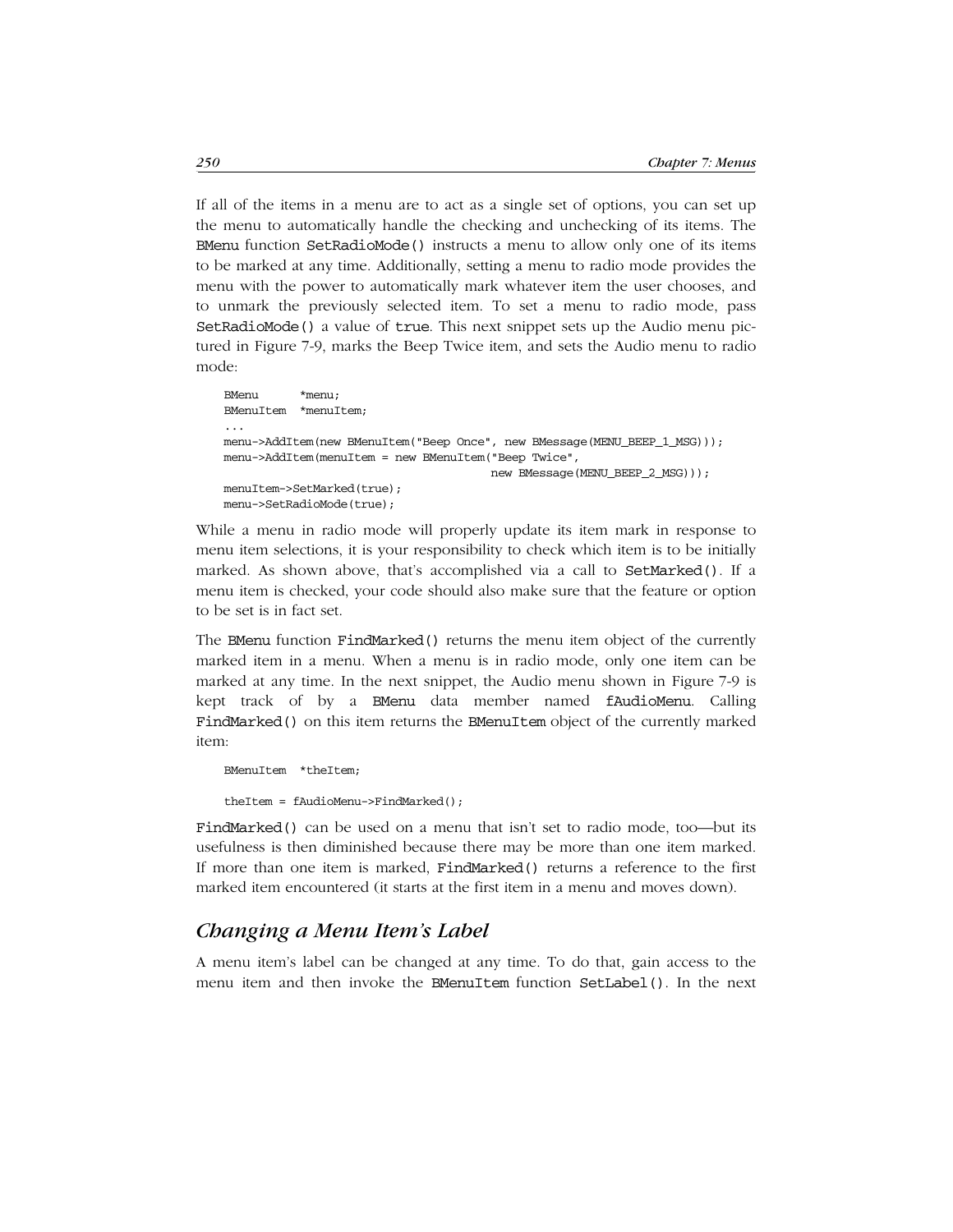snippet, a menu item named "Start Simulation" is being renamed to "Stop Simulation."

fSimMenuItem->SetLabel("Stop Simulation");

To find out the current label of a menu item, call the BMenuItem function Label(). A call to this routine can be made prior to a call to SetLabel() to determine the item's current label before changing it to a new string. The type of label-changing shown in the above snippet is a good candidate for the use of both Label() and SetLabel(). If the user starts some sort of action by choosing a menu item, that menu item's label might change in order to provide the user with a means of stopping the action. The MessageReceived() function holds the label-changing code:

```
void MyHelloWindow::MessageReceived(BMessage* message)
{
    switch(message->what)
    {
       case MENU_SIMULATION_RUN_MSG:
         const char *menuItemLabel;
          menuItemLabel = fSimMenuItem->Label();
          if ((strcmp(menuItemLabel, "Start Simulation") == 0)) {
             fSimMenuItem->SetLabel("Stop Simulation");
             // invoke application-defined routine to start simulation
 }
          else {
             fSimMenuItem->SetLabel("Start Simulation");
             // invoke application-defined routine to stop simulation
 }
          break;
       default:
          BWindow::MessageReceived(message);
    }
}
```
This snippet is the first in this book to make use of a standard C library function. While the member functions of the classes of the BeOS take care of many of your programming needs, they of course can't account for every task your program is to perform. Before writing an application-defined routine, don't forget to fall back on your C and C++ background to select a standard library function where appropriate. Here I use the string comparison routine strcmp() to compare the characters in a menu item's label to the string "Start Simulation." If the strings are identical, strcmp() returns a value of 0. In such a case, the menu item label needs to be changed to signal that the simulation is running and to allow the user to halt the action. As shown in the two comments in the above code, whatever it is that is to be simulated is left as an exercise for the reader!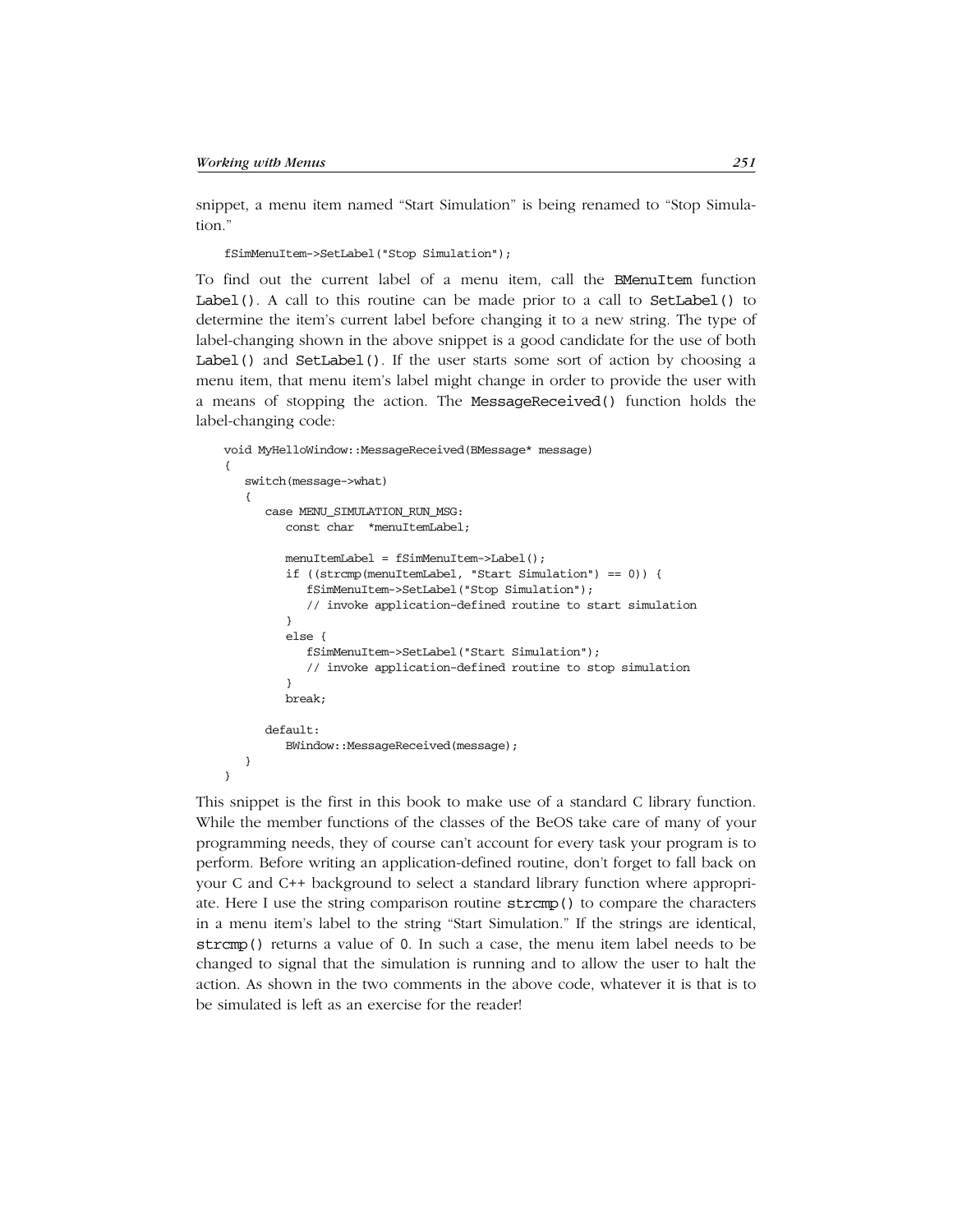## *Disabling and Enabling Menus and Menu Items*

When a menu is created, the menu and each of its items are all initially enabled. The entire menu—including the menu's name in the menubar and all its items—or any individual menu item can be disabled.

### *Disabling and enabling a menu item*

A disabled menu item appears dim and is inactive—the user can see the item and read its label, but can't select it (releasing the mouse button while the cursor is over the item has no effect). A menu item can be disabled or re-enabled by invoking the BMenuItem member function SetEnabled(). An argument of true enables the item, while an argument of false disables the item. By default, a menu item is enabled upon creation. To disable a newly created menu item, call SetEnabled() just after the menu item is created. Assuming that the menu's window keeps track of its menubar in a data member named fMenuBar, the following snippet could be used to disable a menu item named "Start":

```
BMenuItem *theItem;
theItem = fMenuBar->FindItem("Start");
theItem->SetEnabled(false);
```
The current state of a menu item can be found by invoking the item's IsEnabled() function. This routine returns a value of true if the item is presently enabled, false if it's disabled.

If the enabling or disabling of a menu item is to take place in response to a message (whether initiated by a different menu item selection or a control click), include the menu item enabling/disabling code in MessageReceived(). Here a menu item named Advanced Options is enabled or disabled in response to an application-defined TOGGLE\_OPTIONS\_MSG message:

```
void MyHelloWindow::MessageReceived(BMessage* message)
{
    switch(message->what)
    {
       case TOGGLE_OPTIONS_MSG:
          BMenuItem *theItem;
          theItem = fMenuBar->FindItem("Advanced Options");
          if (theItem->IsEnabled())
              theItem->SetEnabled(false);
          else
             theItem->SetEnabled(true);
       ...
       ...
       default:
          BWindow::MessageReceived(message);
    }
}
```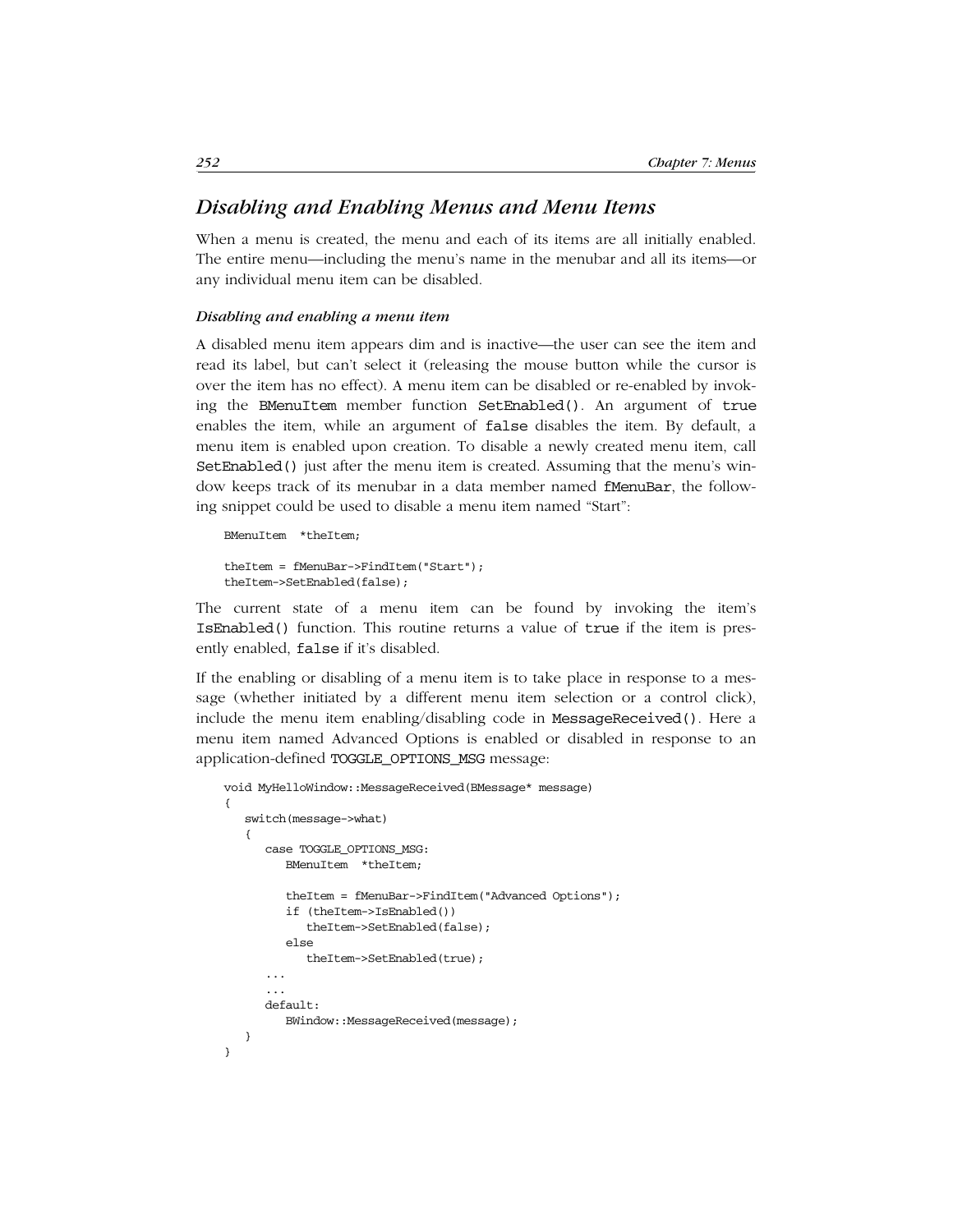

What happens when SetEnabled() or IsEnabled() is invoked depends on the state of the menu the item resides in. If the menu itself is disabled, attempting to enable an individual item in that menu will fail. Thus, even if your code hasn't explicitly disabled a specific menu item, IsEnabled() could return a value of false for that item.

### *Disabling and enabling a menu*

When an entire menu is disabled, its name appears dim in the menubar. Clicking on the menu opens the menu and displays its items, but each of the items will be disabled. Now that you know of the BMenuItem() function SetEnabled(), it should come as no surprise that there is also a BMenu version of this routine. Passing a value of false to a menu object's SetEnabled() function disables the entire menu. If a program keeps track of an Audio menu in a BMenu data member named fAudioMenu, you could disable that menu with just this line of code:

```
fAudioMenu->SetEnabled(false);
```
The current state of a menu can be found by invoking the item's IsEnabled() function. Like the BMenuItem version, the BMenu version of this routine returns a value of true if the object is presently enabled.

A menu's state usually changes in response to a message. If that's the case, include the menu enabling or disabling code in MessageReceived().

## *Menu and Menu Item Keyboard Access*

Menu items can be accessed by the mouse, of course, but they can also be accessed from the keyboard.

## *Shortcut keys*

This chapter's "Creating a Menu Item" section demonstrated how to assign a new BMenuItem a keyboard shortcut. Here the third and fourth arguments to the BMenuItem constructor set the new menu item to have a keyboard shortcut of Command-M:

```
menu->AddItem(new BMenuItem("Command", new BMessage(A_MSG), 'M',
                             B_COMMAND_KEY));
```
In most instances the above method works fine for establishing a keyboard shortcut. However, your program may want to assign a keyboard shortcut on the fly. This is particularly true if your program gives the user the power to modify menu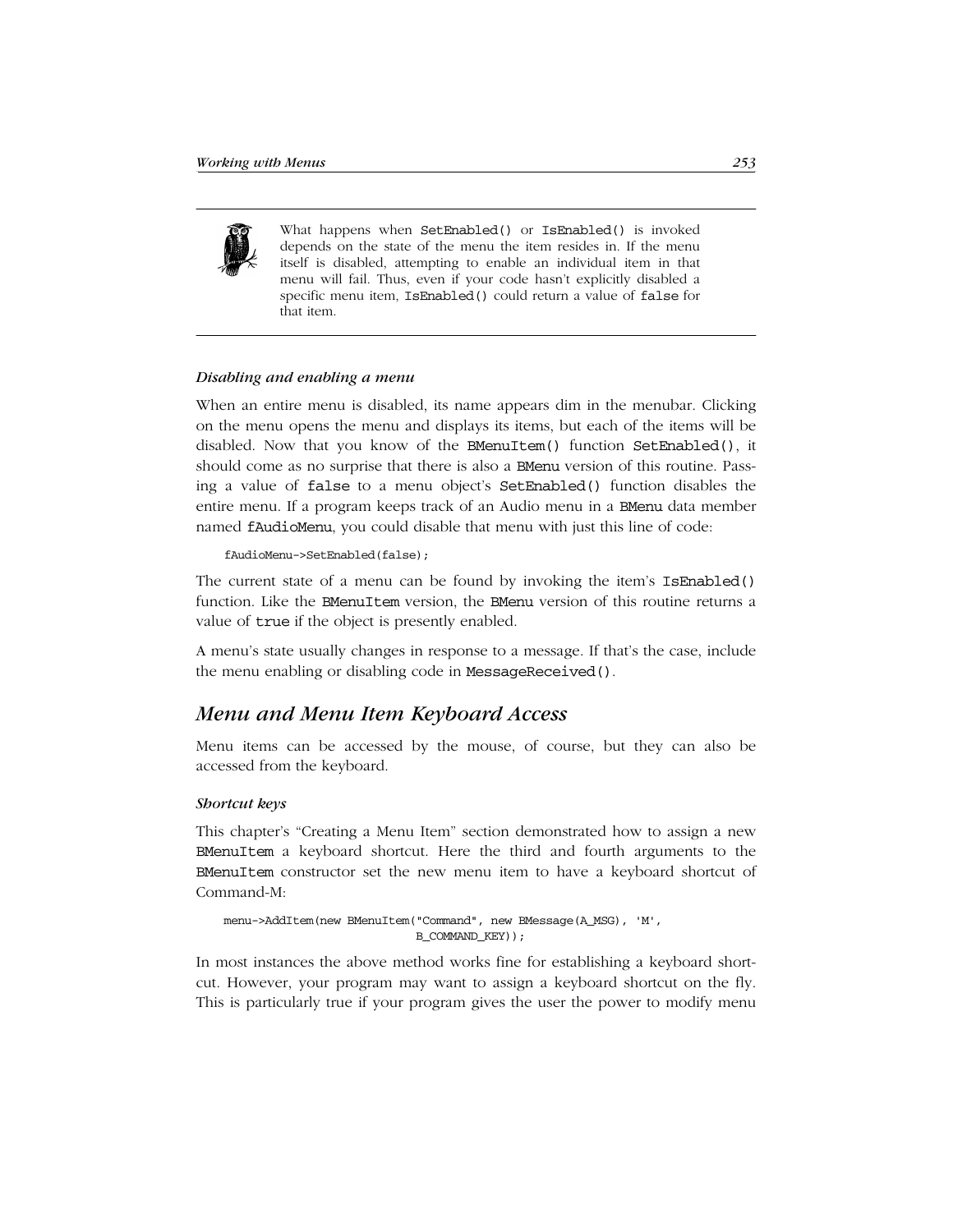item keyboard shortcuts. If an existing menu item doesn't have a keyboard shortcut, or your program needs to change its currently defined keyboard shortcut, invoke the item's SetShortcut() function. The two arguments to this routine are identical to the third and fourth arguments that can be passed to the BMenuItem constructor. Here the keyboard shortcut for an Open menu item is being set to Command-Shift-O:

```
BMenuItem *theItem;
theItem = fMenuBar->FindItem("Open");
theItem->SetShortcut('O', B_COMMAND_KEY | B_SHIFT_KEY)
```
To determine the current keyboard shortcut of a menu item, invoke the item's Shortcut() function. Pass this function a pointer to a 32-bit unsigned integer variable. Shortcut() will fill this variable with a mask that consists of all of the modifier keys that are a part of the shortcut for the menu item. Shortcut() will also return the shortcut character for the menu item:

```
uint32 *shortcutModifiers;
char shortcutChar\cdot
```
shortcutChar = theItem->Shortcut(shortcutModifiers);

To determine which modifier key or keys are a part of the shortcut, perform a bitwise AND on the uint32 parameter. In the next snippet, a menu item named Calculate is examined to determine its shortcut key. If the character returned by Shortcut() is null, the item has no shortcut key. If the menu item does have a shortcut, the code goes on to determine which modifier keys are involved. Because all shortcut key combinations must include the Command key, no check is made to see if that key is a modifier. The code does, however, check to see if the Shift or Option keys are included in the shortcut key combination:

```
BMenuItem *theItem;
uint32 *shortcutModifiers;
char shortcutChar;
bool hasShortcut = true;
bool shiftKeyModifier = false;
bool optionKeyModifier = false;
theItem = fMenuBar->FindItem("Calculate");
shortcutChar = theItem->Shortcut(shortcutModifiers);
if (shortcutChar == '\0') // menu item doesn't have a shortcut key
   hasShortcut = false;
else { \frac{1}{2} // menu item has a shortcut key
    if (*shortcutModifiers & B_SHIFT_KEY)
      shiftKeyModifier = true;
    if (*shortcutModifiers & B_OPTION_KEY)
      optionKeyModifier = true;
}
```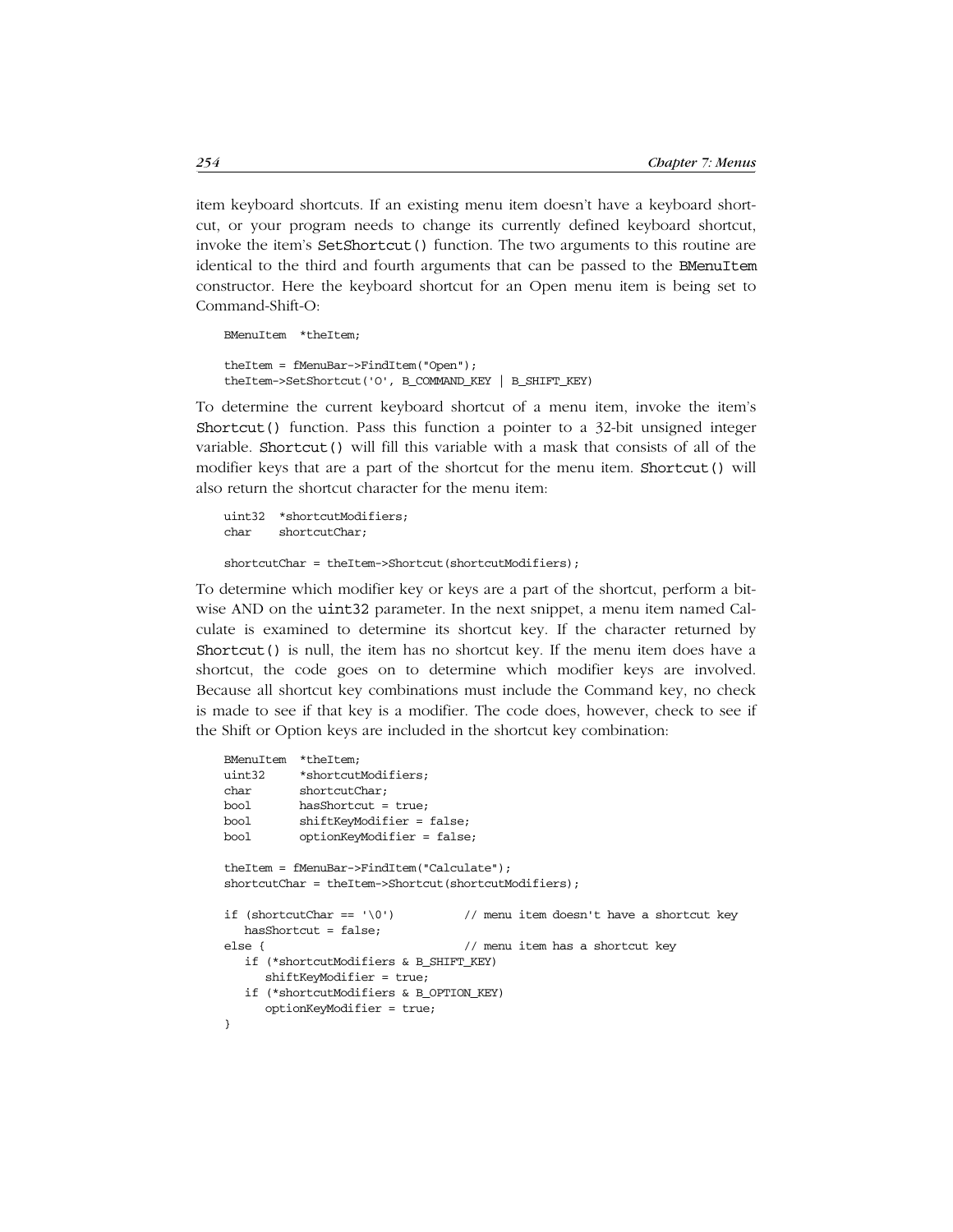#### *Keyboard triggers*

A menu item can optionally be supplied with a shortcut key to benefit users who prefer the keyboard over the mouse. But every menu item is supplied with a *trigger* for the same reason. A trigger is a single character the user types in order to select a menu item. A trigger differs from a shortcut key in two ways. First, the trigger doesn't involve the use of a modifier key—simply pressing the trigger key is enough to choose the menu item. The second difference is that the trigger works only when the menu that holds the item in question is open, or dropped. Once a menu is open onscreen, the user can simply press a trigger key to select an item.

The trigger is one of the characters in the menu item name, and is indicated by being underlined. Typically, the trigger is the first character of one of the words that make up the menu item's name. Looking back at Figure 7-9 reveals two examples—there you see that the Audio menu's two items, Beep Once and Beep Twice, have triggers of "O" and "T," respectively.

Because a trigger can be used only on an open menu, different menus in the same menubar can have items with the same trigger. A menu item's trigger is assigned to the item by the system, so your program doesn't have to worry about which items end up with which triggers. If you do want responsibility for assigning a menu item a particular trigger, invoke that item's SetTrigger() function. Simply pass SetTrigger() the character that is to serve as the new trigger. Here a menu item named Jump is given a trigger of "u":

```
BMenuItem *theItem;
theItem = fMenuBar->FindItem("Jump");
theItem->SetTrigger('u');
```
The character you pass to SetTrigger() must be either the menu item's shortcut key or a character in the menu item name. Failing both of these, the item will not be given a trigger—and whatever character had previously been assigned to the item won't be used either (so passing SetTrigger() an invalid character provides the exception to the rule that every menu item must have a trigger).

You can verify that a call to SetTrigger() worked according to plan by invoking the item's Trigger() function. Double-check to see if the above snippet works by following it with a call to Trigger():

```
char theTrigger;
theTrigger = theItem->Trigger();
```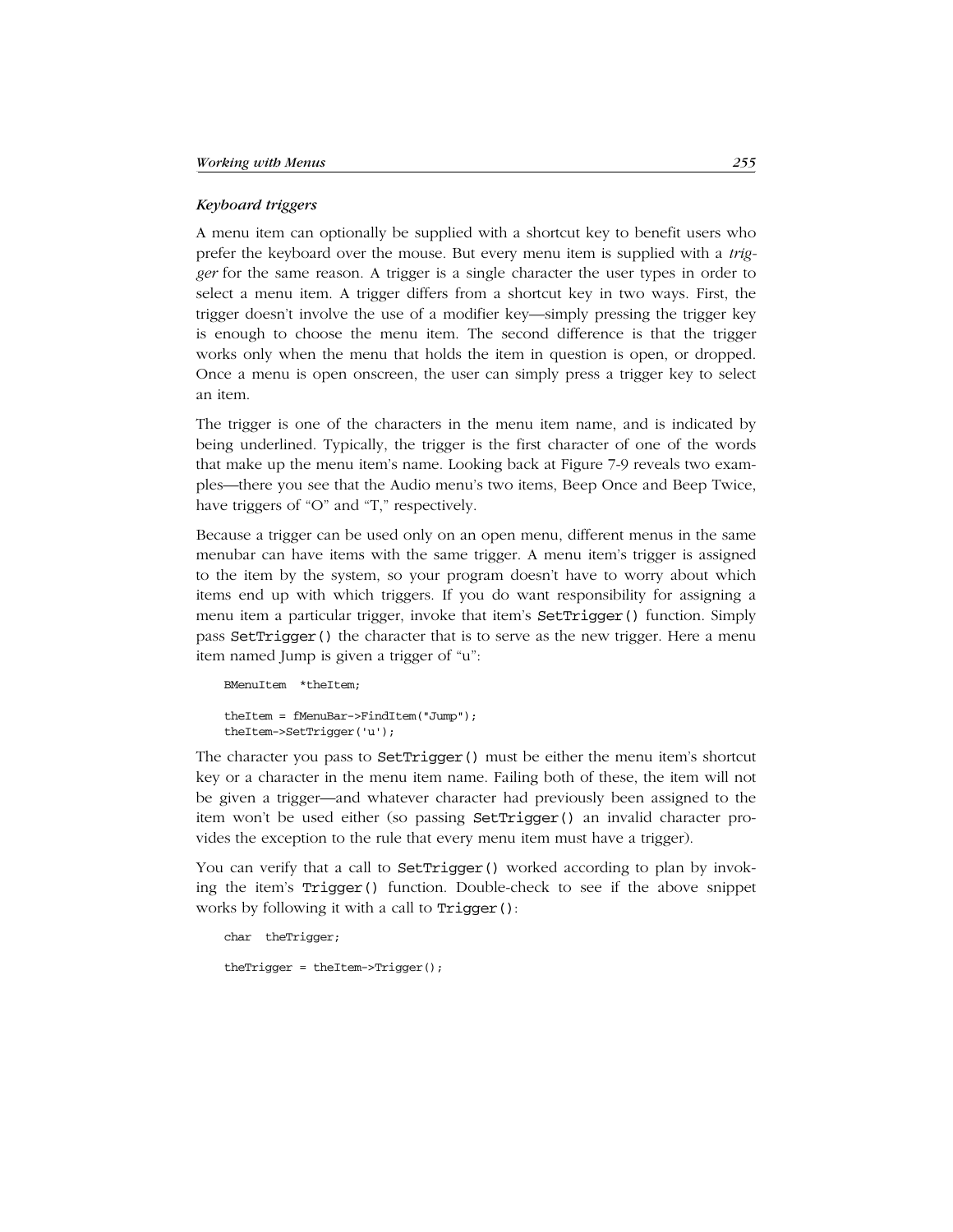

With the exception of a menu item that's been given a trigger via a call to SetTrigger(), the system doesn't assign menu items triggers until runtime. That's done to avoid duplication of triggers within a menu. For this reason, calling Trigger() on a menu item that hasn't been manually assigned a trigger (by your project invoking the item's SetTrigger() function) serves little purpose— Trigger() will simply return NULL in such cases.

Figure 7-9 shows that the menu itself has a trigger—the "A" key serves as the trigger for the Audio menu. Like a menu item trigger, the system automatically assigns a trigger to a menu. Again like a menu item, your project can override the systemsupplied trigger character. To do that, invoke the **BMenu** version of  $\text{SetTriager}()$ on a menu object. Here the Audio menu is created and its trigger set to "U":

```
BMenu *menu;
...
menu = new BMenu("Audio");
fMenuBar->AddItem(menu);
menu->SetTrigger('U');
// now add menu items to menu
```
## *Menu Characteristics Example Projects*

In this chapter's example projects folder you'll find three projects that alter the characteristics of menus: TwoItemMenu, DisableMenuItem, and FindItemByMark. Each contains only a few lines of new code, so I'll forego thorough code walkthroughs and describe each only briefly.

## *Adding and altering menu items example project*

The menu in each of this chapter's previous example projects consisted of just a single item. The TwoItemMenu project adds a second item. This project also adds a shortcut key to each item—Command-1 for the Beep Once item and Command-2 for the Beep Twice item. Figure 7-10 shows that the system has assigned each item a trigger that is the same character as that used in the item's shortcut key. Finally, the project demonstrates a menu set to radio mode—selecting one menu item checks that item and unchecks the other item.

Most of the code included in the TwoMenuItem project will be quite familiar to you. The code that's pertinent to the menu item topics in this section comes from the MyHelloWindow constructor:

```
BMenu *menu;
BMenuItem *menuItem;
...
menu = new BMenu("Audio");
```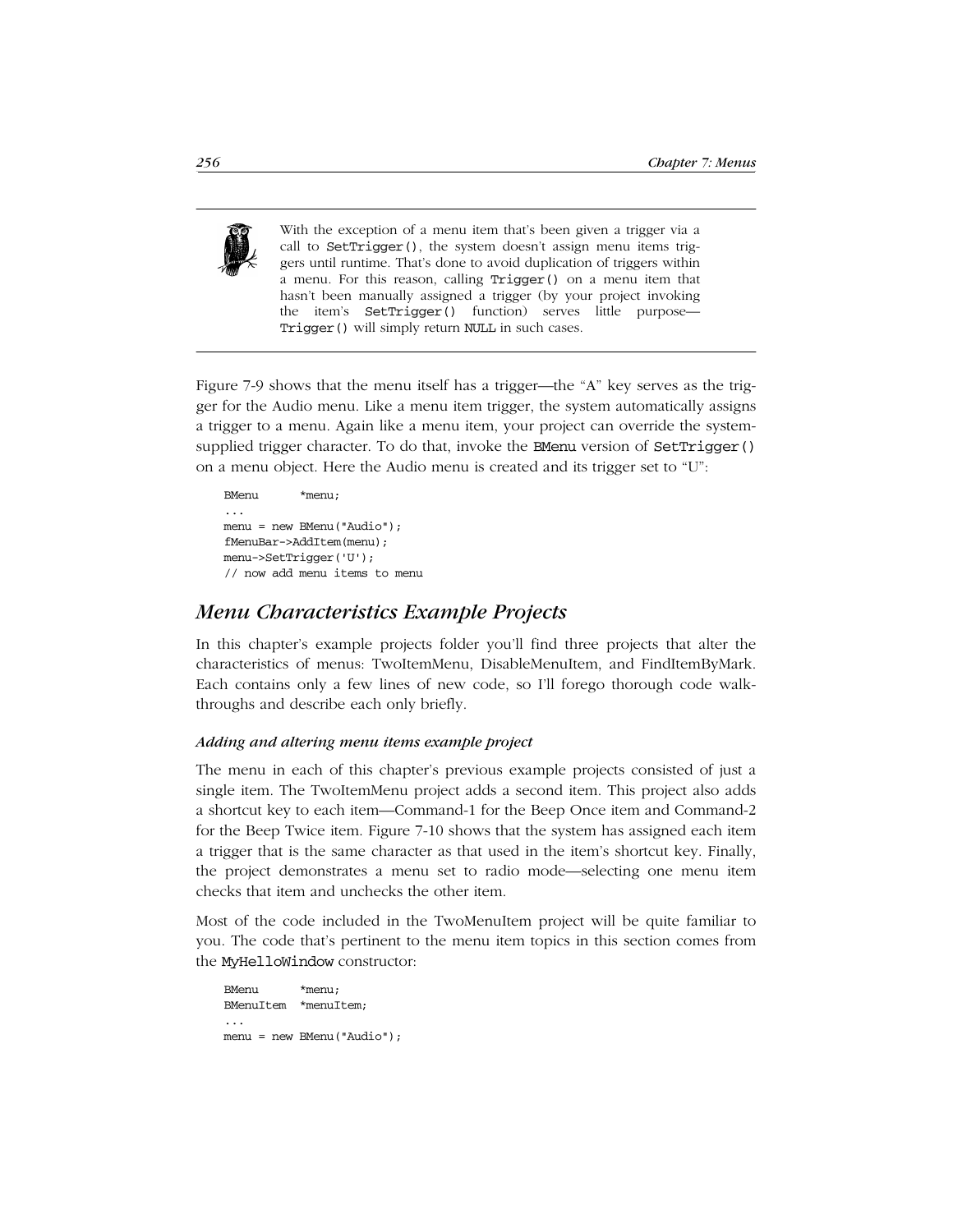{

| <b>My Hello</b><br>g                             |  |
|--------------------------------------------------|--|
| Audio                                            |  |
| Beep Once <u>Al 1</u><br>√Beep Twice Al <u>2</u> |  |
|                                                  |  |
| Beep                                             |  |

*Figure 7-10. Menu items with shortcut keys*

```
fMenuBar->AddItem(menu);
menu->AddItem(new BMenuItem("Beep Once", new BMessage(MENU_BEEP_1_MSG),
                            '1', B_COMMAND_KEY));
menu->AddItem(menuItem = new BMenuItem("Beep Twice", new BMessage(MENU_BEEP_
2_MSG),
                                        '2', B_COMMAND_KEY));
menuItem->SetMarked(true);
menu->SetRadioMode(true);
```
#### *Menu item disabling and enabling example project*

The DisableMenuItem project adds a few lines of code to the TwoMenuItem project to demonstrate how your program can toggle a menu item's state based on a message sent by a control. Clicking on the Beep button disables the Beep Once menu item in the Audio menu. Clicking on the Beep button again enables the same item. This menu-related code is found in the MessageReceived() case section for the message issued by the button control:

```
void MyHelloWindow::MessageReceived(BMessage* message)
    switch(message->what)
    {
       case BUTTON_BEEP_MSG:
          // code to beep the appropriate number of times goes here
          BMenuItem *theItem;
          theItem = fMenuBar->FindItem("Beep Once");
          if (theItem->IsEnabled())
             theItem->SetEnabled(false);
          else
             theItem->SetEnabled(true);
          break;
       case MENU_BEEP_1_MSG:
          fNumBeeps = 1;
          break;
       case MENU_BEEP_2_MSG:
         fNumber = 2;
```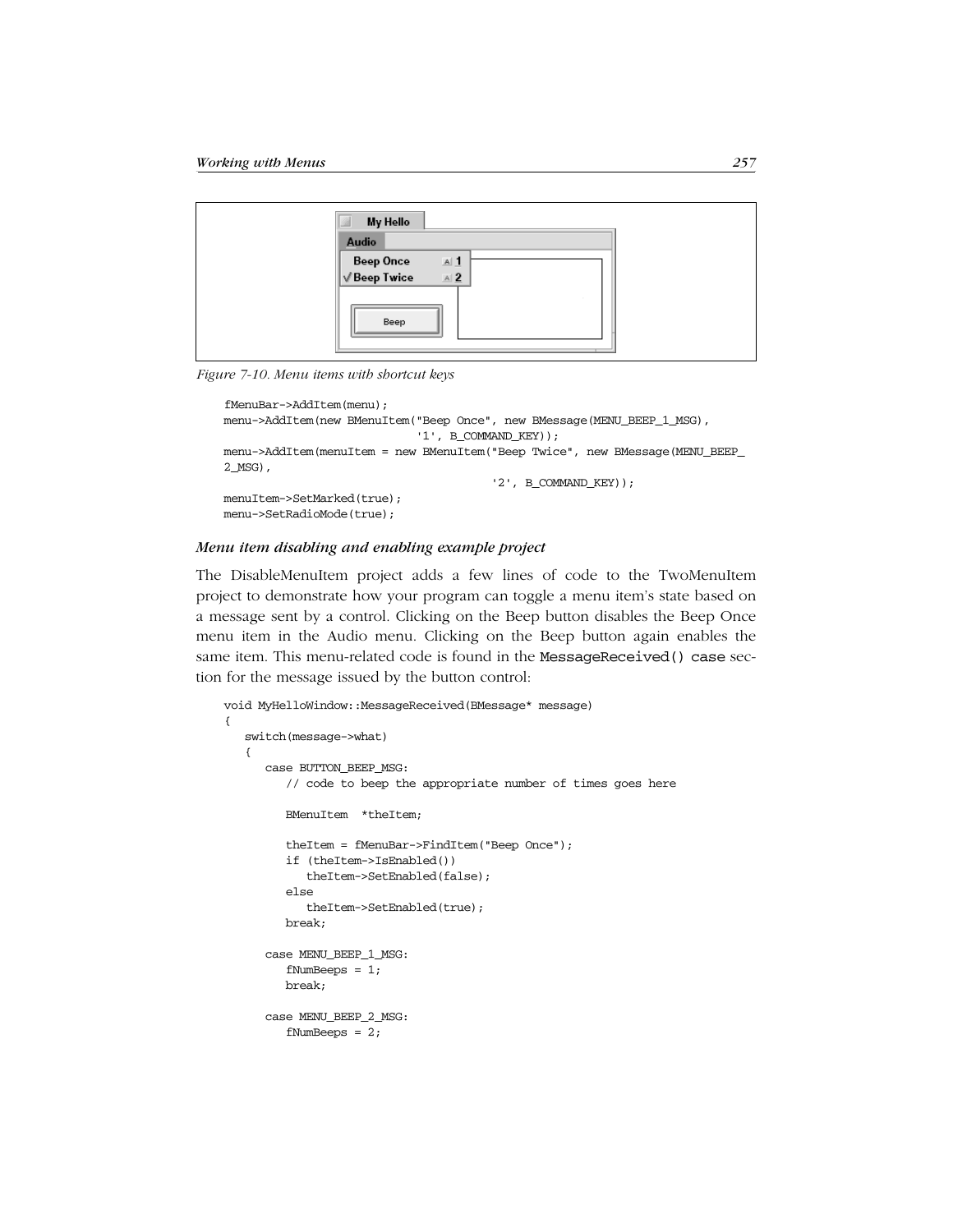```
 break;
       default:
          BWindow::MessageReceived(message);
    }
}
```
#### *Accessing a menu item from a menu object*

The preceding two projects use a MyHelloWindow class data member named fNumBeeps to keep track of how many times the system beep should sound in response to a click on the Beep button. The FindItemByMark project omits this data member, and doesn't keep track of which menu item is currently selected. Instead, it waits until the user clicks the Beep button before determining which menu item is currently marked. Clicking the Beep button results in the issuing of a BUTTON\_BEEP\_MSG that reaches the MessageReceived() function. Here the BMenu member function FindMarked() is used to find the currently checked menu item. Once the item object is obtained, its place in the menu is found by calling the BMenu function IndexOf(). A menu's items are indexed starting at 0, so adding 1 to the value returned by IndexOf() provides the number of beeps to play. The following snippet is from the MessageReceived() function of the project's MyHelloWindow class:

```
case BUTTON_BEEP_MSG:
  bigtime t microseconds = 1000000; // one second
   int32 i;
   BMenuItem *theItem;
   int32 itemIndex;
   int32 numBeeps;
   theItem = fAudioMenu->FindMarked();
   itemIndex = fAudioMenu->IndexOf(theItem);
  numBeeps = itemIndex + 1;for (i = 1; i \leq \text{numBeeps}; i++) {
      beep();
      if (i != numBeeps)
         snooze(microseconds);
   }
```
break;

## *Multiple Menus*

Rather than jumping right into new topics, I'll provide a bit of a transition by presenting an example that includes two menus in its menubar. The example isn't entirely gratuitous, though—much of its code will reappear in upcoming discus-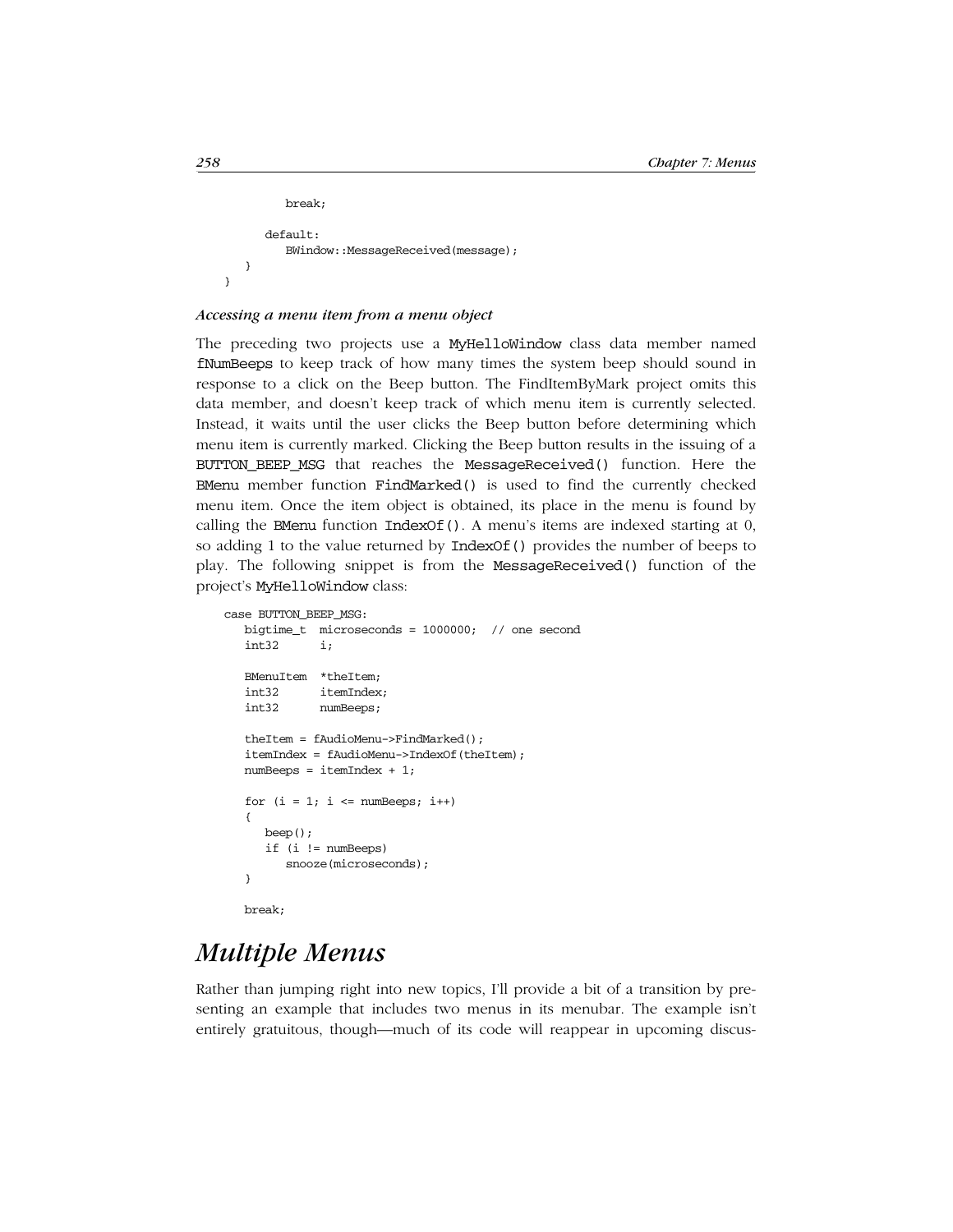sions. Figure 7-11 shows the window, and the new Visual menu that's been added to the existing Audio menu, for the TwoMenus program. Choosing Draw Circles from the Visual menu draws a number of concentric circles in the window, while Draw Squares draws, yes, a number of concentric squares!



*Figure 7-11. The TwoMenus application window*

The *MyHelloWindow.h* header file in the TwoMenus project defines five message constants—one for the window's button and one for each of the four menu items.

| #define | BUTTON BEEP MSG       | 'beep' |
|---------|-----------------------|--------|
| #define | MENU BEEP 1 MSG       | 'bep1' |
| #define | MENU BEEP 2 MSG       | 'bep2' |
| #define | MENU DRAW_CIRCLES_MSG | 'circ' |
| #define | MENU DRAW SOUARES MSG | 'squa' |

The MyHelloWindow class holds four data members. fMyView is used for drawing the circles or squares, and fNumBeeps holds the number of times the system beep is to be played when the Beep button is clicked. Once the button and menubar are created, they aren't accessed outside of the MyHelloWindow constructor. Thus, I could have declared BButton and BMenuBar variables local to that routine rather than making each a data member. However, I've opted to set the project up from the start with the assumption that it will grow in complexity well beyond this trivial version. If I later need to add features that alter either the button or menu items (such as disabling and so forth), I'm all set.

class MyHelloWindow : public BWindow {

```
 public:
                  MyHelloWindow(BRect frame);
  virtual bool  QuitRequested();
   virtual void MessageReceived(BMessage* message);
 private:
   MyDrawView *fMyView;
  BButton *fButtonBeep;
```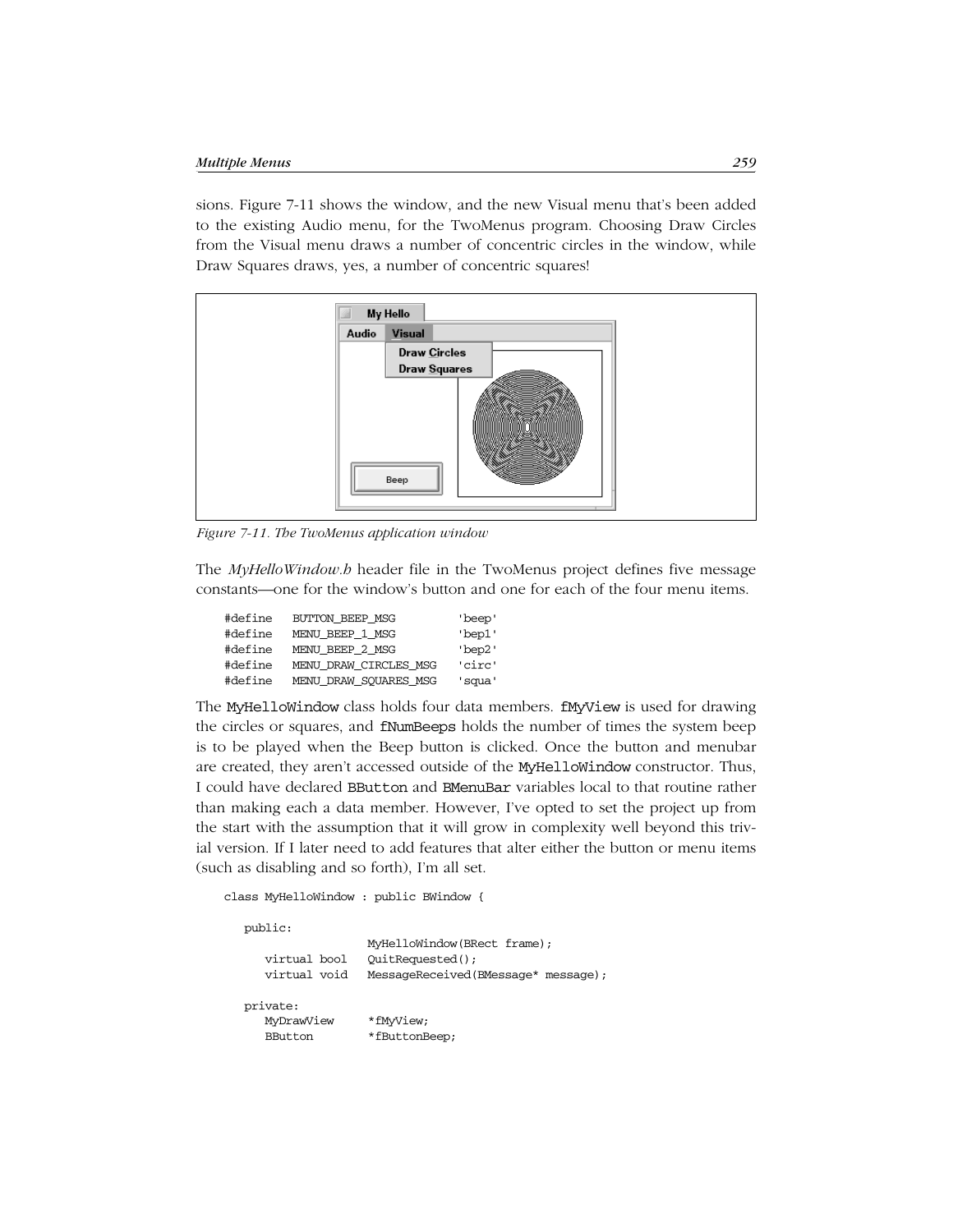BMenuBar \*fMenuBar; int32 fNumBeeps; };

Some of the MyHelloWindow constructor code is familiar to you, so I won't show the routine in its entirety. Here's the constructor without the view and button code:

```
MyHelloWindow::MyHelloWindow(BRect frame)
     : BWindow(frame, "My Hello", B_TITLED_WINDOW, B_NOT_ZOOMABLE)
{
    ...
    ...
   BMenu *menu;
   BMenuItem *menuItem;
   BRect menuBarRect;
   menuBarRect.Set(0.0, 0.0, 10000.0, MENU_BAR_HEIGHT);
   fMenuBar = new BMenuBar(menuBarRect, "MenuBar");
   AddChild(fMenuBar);
  menu = new BMenu("Audio");
   fMenuBar->AddItem(menu);
  menu->AddItem(new BMenuItem("Beep Once", new BMessage(MENU_BEEP_1_MSG)));
   menu->AddItem(menuItem = new BMenuItem("Beep Twice",
                                            new BMessage(MENU_BEEP_2_MSG)));
   menu->SetRadioMode(true);
   menuItem->SetMarked(true);
   fNumber = 2;menu = new BMenu("Visual");
    fMenuBar->AddItem(menu);
   menu->AddItem(new BMenuItem("Draw Circles",
                                 new BMessage(MENU_DRAW_CIRCLES_MSG)));
    menu->AddItem(new BMenuItem("Draw Squares",
                                 new BMessage(MENU_DRAW_SQUARES_MSG)));
   Show();
}
```
The MessageReceived() routine handles each of the five types of messages the window might receive. A selection of either of the items from the Visual menu results in the application-defined function SetViewPicture() being called, followed by a call to the BView routine Invalidate() to force the view to update.

```
void MyHelloWindow::MessageReceived(BMessage* message)
{
    switch(message->what)
    {
       case BUTTON_BEEP_MSG:
          // beep fNumBeeps times
          break;
       case MENU_BEEP_1_MSG:
         fNumBeeps = 1;
```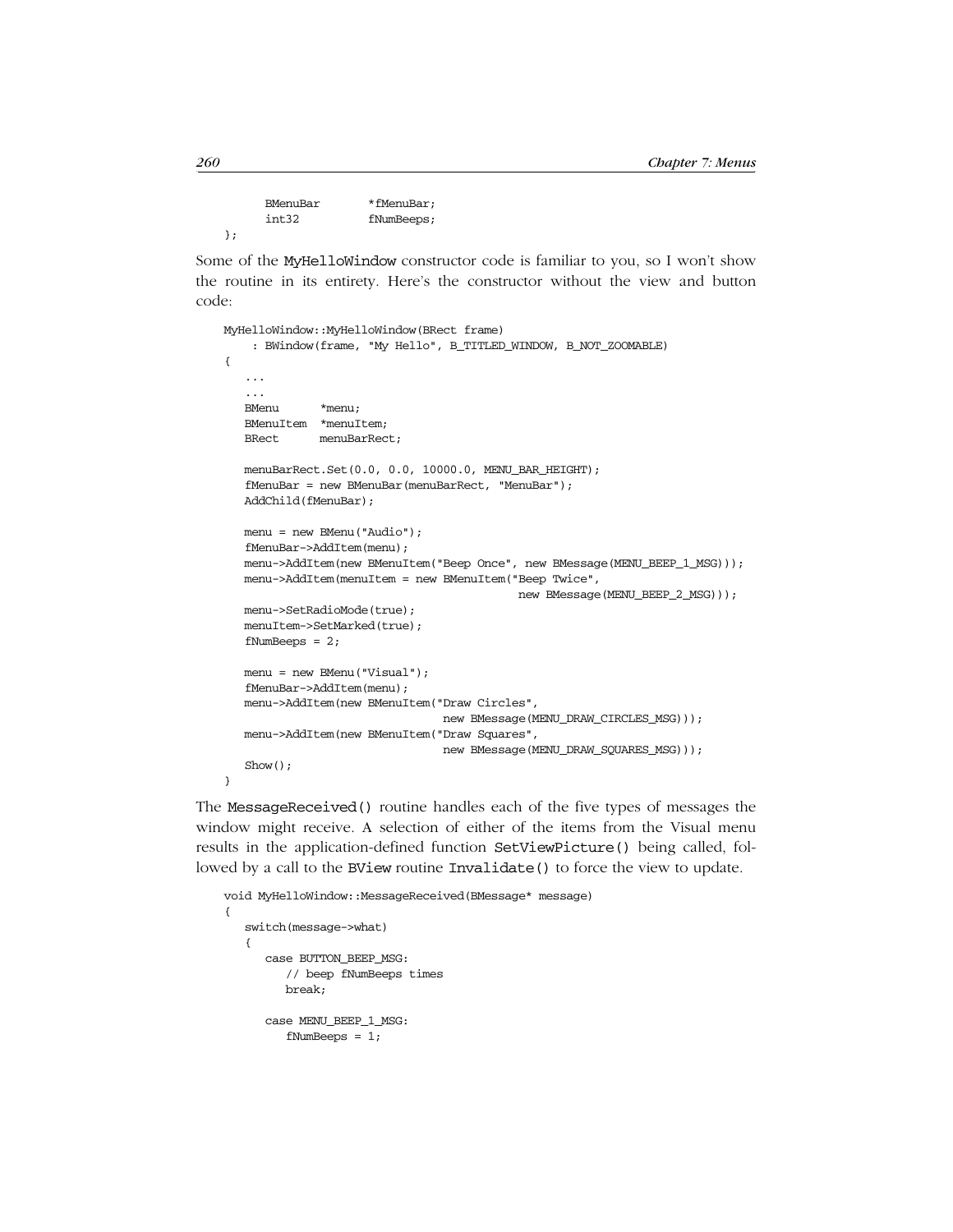}

```
 break;
    case MENU_BEEP_2_MSG:
       fNumBeeps = 2;
      break;
    case MENU_DRAW_CIRCLES_MSG:
       fMyView->SetViewPicture(PICTURE_CIRCLES);
       fMyView->Invalidate();
       break;
    case MENU_DRAW_SQUARES_MSG:
       fMyView->SetViewPicture(PICTURE_SQUARES);
       fMyView->Invalidate();
       break;
    default:
       BWindow::MessageReceived(message);
 }
```
The drawing code could have been kept in the MessageReceived() function, but I've decided to place it in a MyDrawView member function in order to keep MessageReceived() streamlined. The SetViewPicture() function defines a BPicture object based on the int32 argument passed to the routine. The value of that argument is in turn based on the menu item selected by the user:

```
void MyDrawView::SetViewPicture(int32 pictureNum)
  {
    BRect aRect;
    int32 i;
    switch (pictureNum)
    {
       case PICTURE_SQUARES:
          BeginPicture(fPicture);
             aRect.Set(15.0, 20.0, 140.0, 150.0);
            for (i = 0; i < 30; i++) {
               aRect.InsetBy(2.0, 2.0);StrokeRect(aRect);
          }
          fPicture = EndPicture();
          break;
       case PICTURE_CIRCLES:
          BeginPicture(fPicture);
             aRect.Set(15.0, 20.0, 140.0, 150.0);
            for (i = 0; i < 30; i++) {
               aRect.InsetBy(2.0, 2.0); StrokeEllipse(aRect);
 }
          fPicture = EndPicture();
          break;
    }
}
```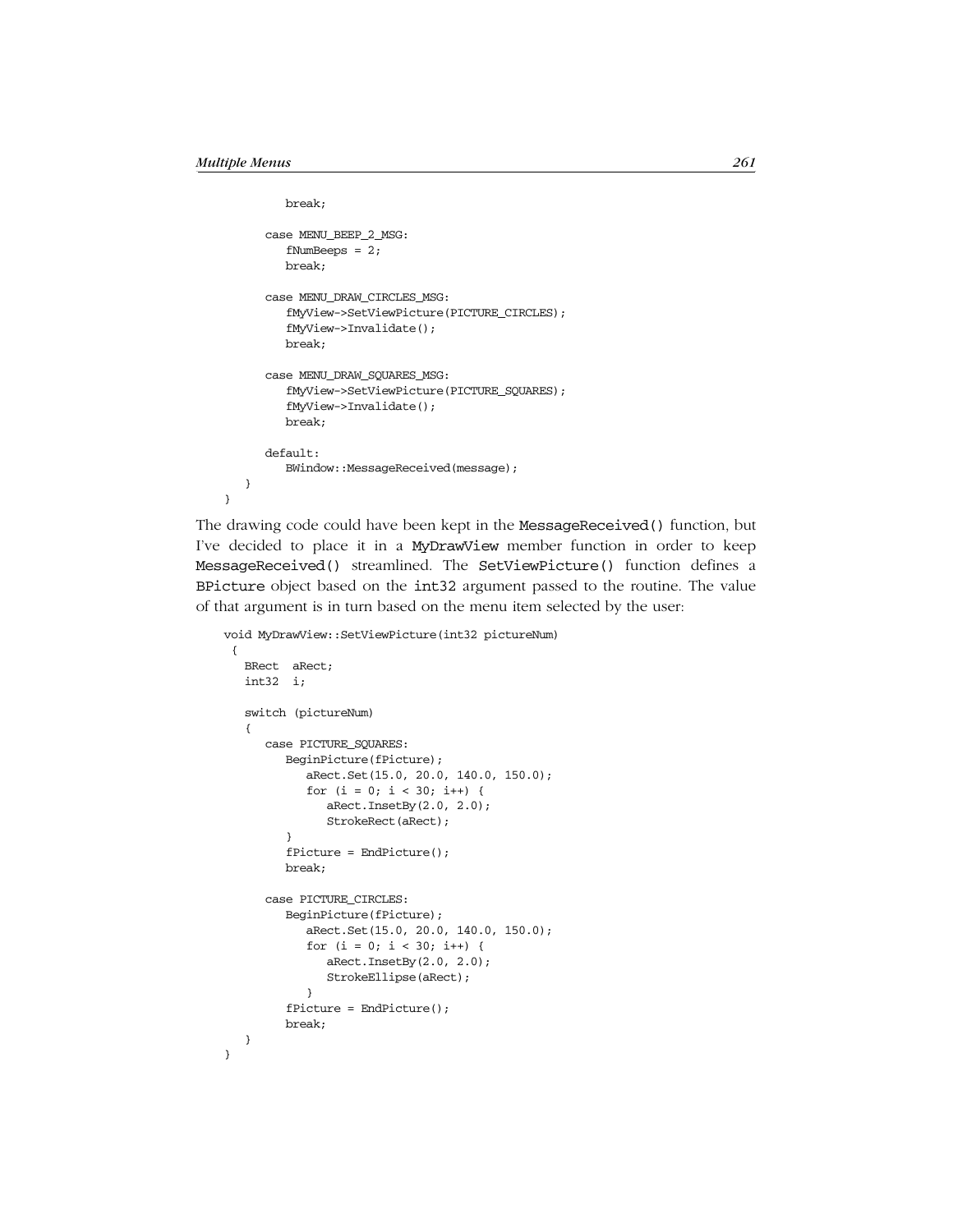The picture defined in SetViewPicture() is a new data member that's been added to the MyDrawView class. Here you see the BPicture data member and the newly added declaration of the SetViewPicture() function:

```
#define PICTURE_SQUARES 1
#define PICTURE_CIRCLES 2
class MyDrawView : public BView {
   public:
                    MyDrawView(BRect frame, char *name);
      virtual void AttachedToWindow();
      virtual void Draw(BRect updateRect);
     void SetViewPicture(int32 pictureNum);
   private:
      BPicture *fPicture;
};
```
The whole purpose of storing the circles or squares BPicture object in a MyDrawView data member is so that the picture will be automatically updated whenever the view it's drawn in needs updating. That's accomplished by adding a call to the BView function DrawPicture() to the MyDrawView member function Draw():

```
void MyDrawView::Draw(BRect)
{
   BRect frame = Bounds();
    StrokeRect(frame);
    DrawPicture(fPicture);
}
```
## *Pop-up Menus*

A pop-up menu is a menu that exists within the content area of a window rather than within a menubar. The pop-up menu can be positioned anywhere in a window (or anywhere in a view in a window). Like a menu in a menubar, a pop-up menu's content is displayed when the user clicks on the menu. Figure 7-12 shows a pop-up menu, both before and after being clicked, that holds two items.



*Figure 7-12. An example of a pop-up menu*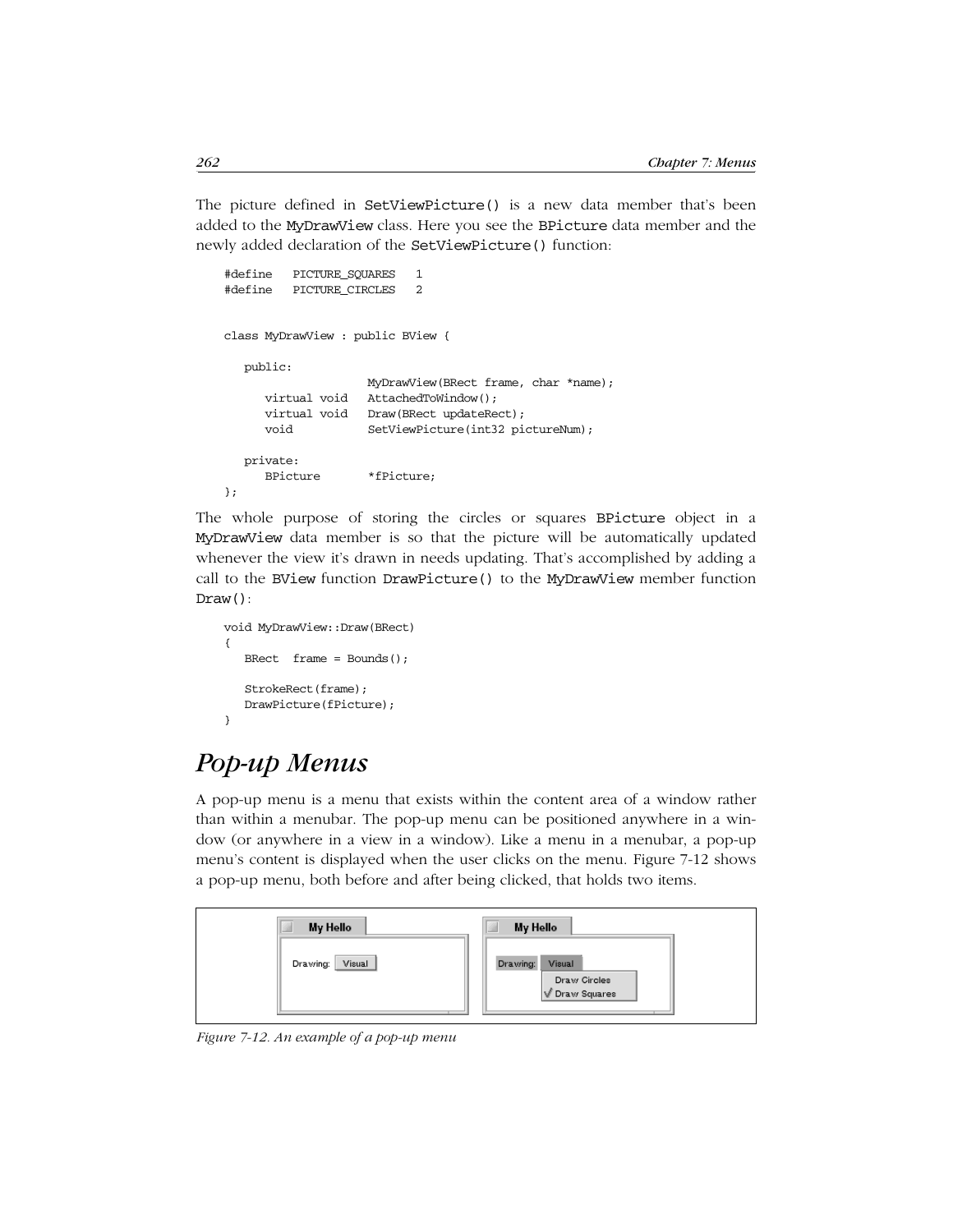A pop-up menu's default state is radio mode—the most recently selected item in the menu appears checked when the menu pops up. Figure 7-12 illustrates this for a menu with two items in it. A pop-up menu is most often in radio mode, so such a menu should be used to hold a related set of options. If the menu is to hold items that aren't directly related to one another, the menu should be housed within a menubar rather than existing as a pop-up menu. A context-sensitive popup menu is an exception—it behaves like a normal menu, albeit one that is not tied to a specific location in a window.

## *The BPopUpMenu Class*

A pop-up menu is an object of the class BPopUpMenu. The BPopUpMenu class is derived from a class you've already studied—the BMenu class. Here's the BPopUpMenu constructor:

| BPopUpMenu(const char *name, |                                         |
|------------------------------|-----------------------------------------|
| bool.                        | radioMode = true,                       |
| bool.                        | $labelFromMarked = true.$               |
|                              | menu layout layout = B_ITEMS_IN_COLUMN) |

Like any menu, a pop-up menu has a name. The name is defined by the first BPopUpMenu constructor parameter and is present on the pop-up menu when the menu initially appears in a window. This pop-up menu name, however, can be changed to reflect the user's selection from the menu. The labelFromMarked parameter determines if that is to be the case.

The value of the radioMode parameter sets the pop-up menu's radio mode setting. By default, radioMode has a value of true. A value of true here means the same as it does for any other menu: choosing one item checks that item and unchecks whatever item was previously selected. The pop-up menu's radio mode value can be toggled by calling the BMenu function SetRadioMode().

If the labelFromMarked parameter is set to true—as it is by default—the user's menu item choice from the pop-up menu determines the name the pop-up menu takes on. The original name won't reappear during the life of the window to which the pop up is attached. In Figure 7-12, for instance, the pop-up menu's name is Visual. If the user chooses, say, the Draw Squares item, the pop-up menu's name will change to Draw Squares. Setting labelFromMarked to true has the interesting side effect of automatically setting the pop-up menu to radio mode. That is, regardless of the value passed as the radioMode parameter of the BPopUpMenu constructor, the menu will be set to radio mode. If labelFromMarked is false, the pop-up menu's name will be fixed at its initial name (as defined by the value passed in as the first parameter) and its radio mode state will be determined by the value of the radioMode parameter.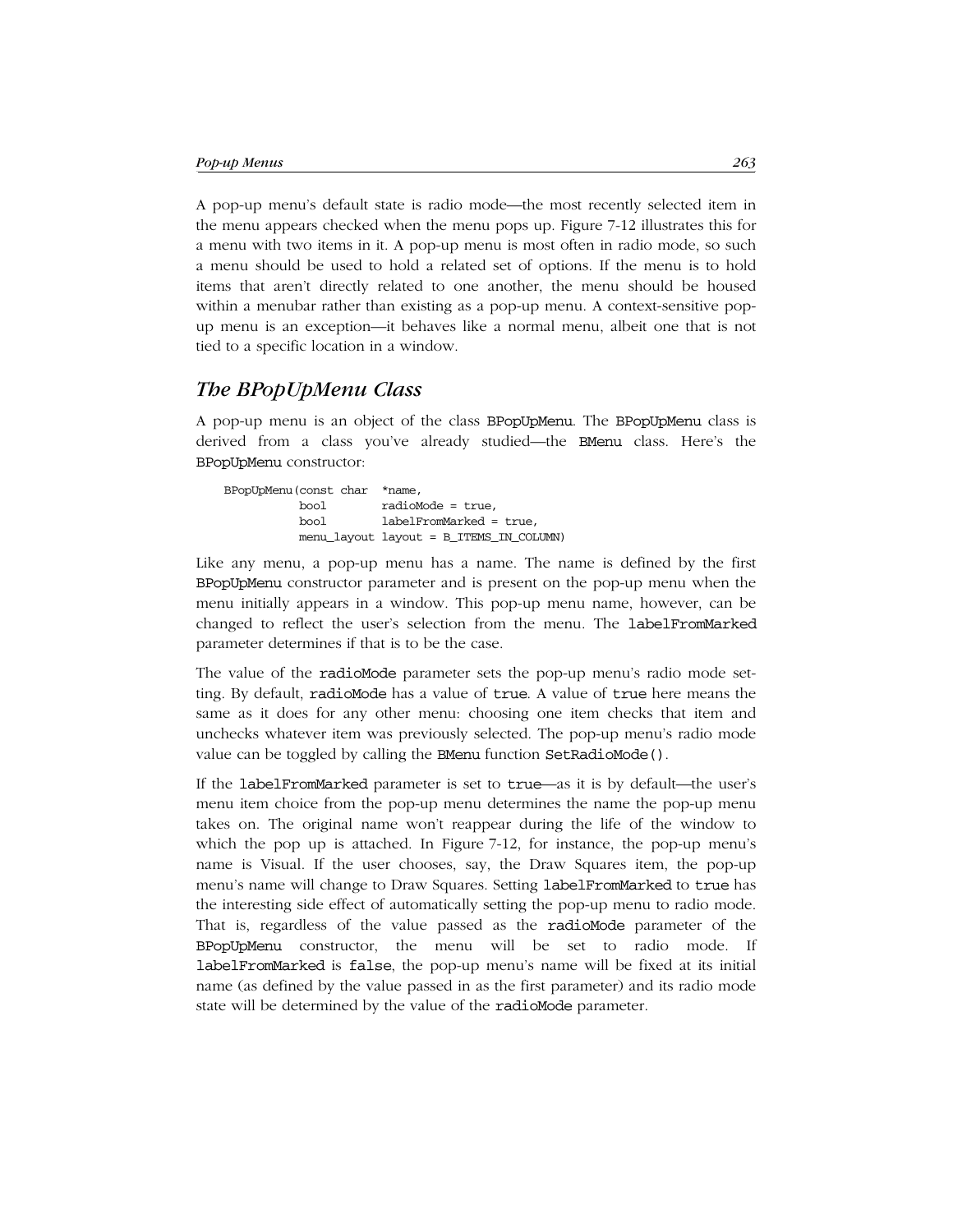The last BPopUpMenu parameter defines the layout of the pop-up menu. By default, a pop-up menu's items appear in a column—just like a menu held in a menubar. To instead have the items appear in a row, replace the **B\_ITEMS\_IN\_** COLUMN value with another Be-defined constant: B\_ITEMS\_IN\_ROW.

## *The BMenuField Class*

A pop-up menu won't be placed in a menubar, so it doesn't have to be added to a BMenuBar object. A pop-up menu does, however, need to be added to an object capable of controlling the menu. The BMenuField class exists for this purpose. When a BMenuField object is created, a BPopUpMenu object is associated with it. Here's the BMenuField constructor:

| BMenuField(BRect   | frame,                                         |
|--------------------|------------------------------------------------|
| const char *name,  |                                                |
| const char *label, |                                                |
| BMenu              | *menu,                                         |
| uint32             | $resizingMode = B_FOLLOW_LEFT   B_FOLLOW_TOP,$ |
| uint32             | $flags = B_WILL DRAW   B_NAVIGABLE)$           |

The BMenuField is derived from the BView class. When a BMenuField object is created, four of the six BMenuField constructor parameters (frame, name, resizingMode, and flags) are passed on to the BView constructor.

The frame is a rectangle that defines the size of the BMenuField, which includes both a label and a pop-up menu. In Figure 7-12, you saw an example of a BMenuField object that has a label of "Drawing:" and a menu with the name "Visual." Recall that the source of the menu's name is the name parameter of the BPopUpMenu object. The BMenuField name parameter serves as a name for the BMenuField view, and isn't displayed onscreen. The resizingMode parameter specifies how the BMenuField is to be resized as its parent view is resized. The default value of B\_FOLLOW\_LEFT | B\_FOLLOW\_TOP means that the distance from the menu field's left side and its parent's parent's left side will be fixed, as will the distance from the menu field's top and its parent's top. The flags parameter specifies the notification the menu field is to receive. The default flags value of B\_WILL\_DRAW | B\_NAVIGABLE means that the menu field view contains drawing, and should thus be subject to automatic updates, and that the menu field is capable of receiving and responding to keyboard input.

The BMenuField label parameter defines an optional label for the menu field. If you pass a string here, that string is displayed to the left of the pop-up menu that is a part of the menu field. To omit a label, pass NULL as the label parameter.

The menu parameter specifies the pop-up menu that is to be controlled by the menu field. While the class specified is BMenu, it is most likely that you'll pass a BPopUpMenu object here (BPopUpMenu is derived from BMenu, so it can be used).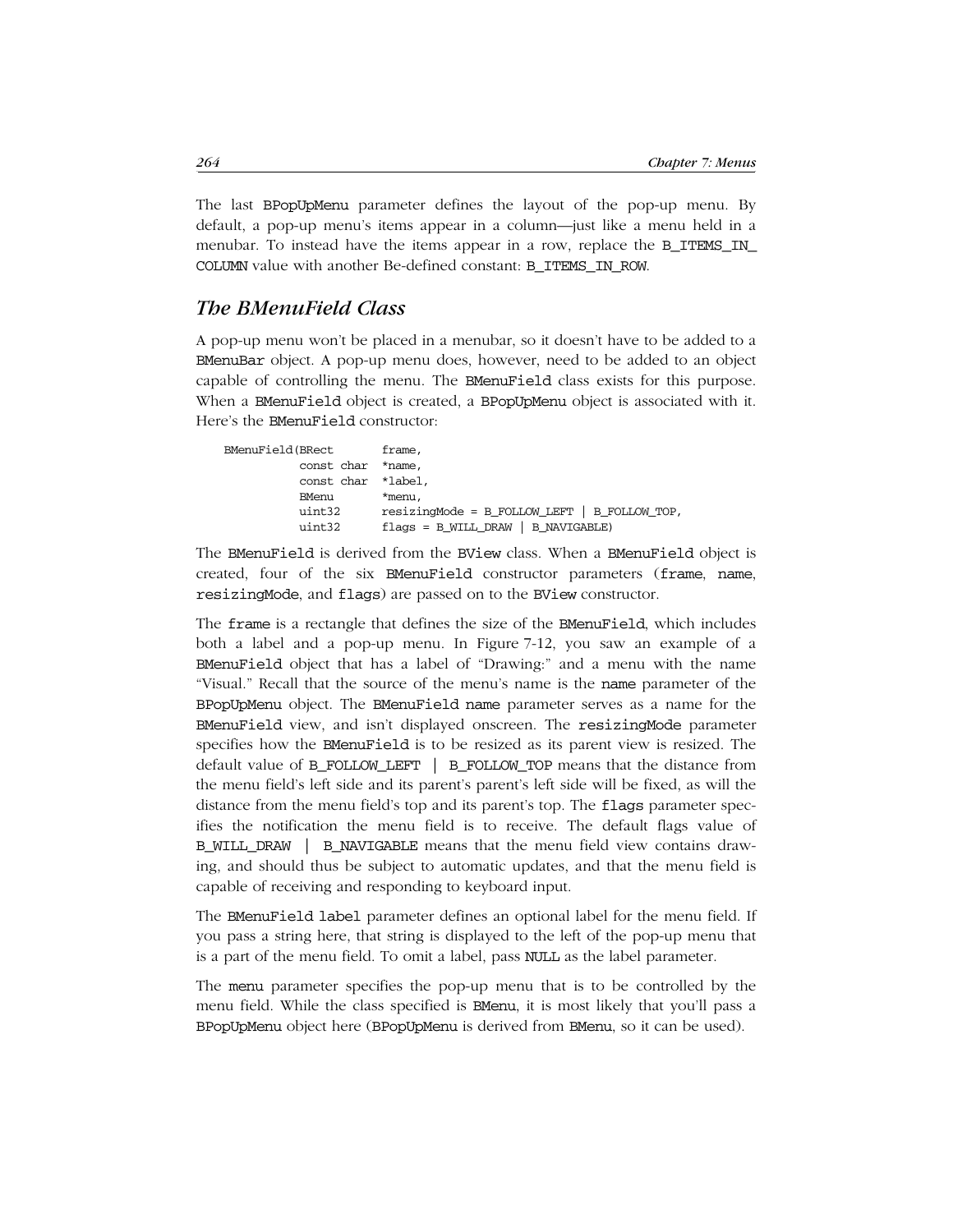## *Creating a Pop-up Menu*

To create a pop-up menu, you first create a BPopUpMenu object, and then create a BMenuField object. Three of the four BPopUpMenu constructor parameters have default values, and those values generally suffice when creating a pop-up menu object—so creating the BPopUpMenu object often involves passing only a single argument to the BPopUpMenu constructor. Here a BPopUpMenu object for a pop-up menu named "Visual" is being created:

```
BPopUpMenu *popUpMenu;
```
popUpMenu = new BPopUpMenu("Visual");

For a "regular" menu—one that resides in a menubar—the next step would typically be to add the new menu object to the existing menubar object with a call to AddItem(). A pop-up menu won't be placed in a menubar, so the above step is unnecessary. The pop-up menu does, however, need to be added to a menu field. The next steps are to create a BMenuField object that incorporates the BPopUpMenu object and then add this new menu field to a view (or window):

```
BMenuField *menuField;
BRect popUpMenuRect(10.0, 40.0, 105.0, 70.0);
menuField = new BMenuField(popUpMenuRect, "VisualPopUp", "Drawing",
                           popUpMenu);
AddChild(menuField);
```
The third argument to the BMenuField constructor specifies that the menu field have a label of "Drawing." In the previous snippet, the sole argument to the BPopUpMenu constructor specified that the pop-up menu have the name "Visual." The result of executing the above two snippets would be the menu field shown on the left side of Figure 7-12. The pop-up menu would be devoid of any items. To add a menu item to a pop up, have the pop-up menu invoke the BMenu function AddItem(). BPopUpMenu is derived from BMenu, and BPopUpMenu doesn't override the BMenu version of AddItem()—so adding menu items to a pop-up menu is handled in the exact same way as adding menu items to a "normal" menu that resides in a menubar. Here two items are added to the pop-up menu that was just created:

```
popUpMenu->AddItem(new BMenuItem("Draw Circles",
                                   new BMessage(MENU_DRAW_CIRCLES_MSG)));
popUpMenu->AddItem(new BMenuItem("Draw Squares",
                                   new BMessage(MENU_DRAW_SQUARES_MSG)));
```
At this point the menu field, and the pop-up menu that is a part of the menu field, match those shown on the right of Figure 7-12.

One reason the menu field label exists is to provide the user with information regarding the purpose of the menu field's pop-up menu. Once the user chooses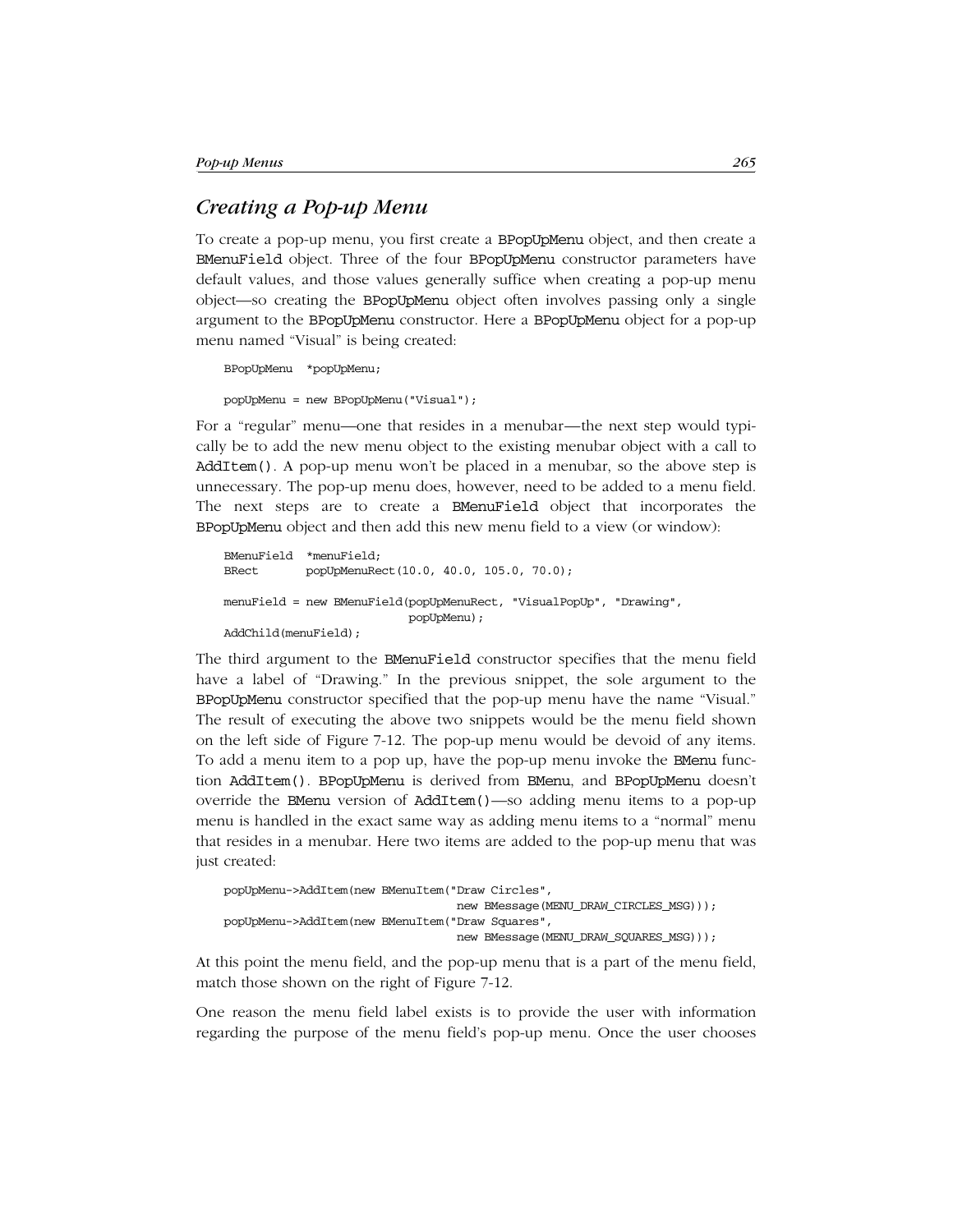an item from the pop-up menu, the pop-up menu's name disappears, so the menu field label may then be of help. If the contents of the pop-up menu make the popup menu's purpose obvious, you may choose to forego the menu field label. To do that, simply pass NULL as the third argument to the BMenuField constructor. Compare this BMenuField object creation with the one created a couple of snippets back:

menuField = new BMenuField(popUpMenuRect, "VisualPopUp", NULL, popUpMenu);

The left side of Figure 7-13 shows how the menu field looks now. The middle part of the figure shows a menu item selection being made, while the right side of the figure shows how the menu field looks after choosing an item.



*Figure 7-13. A menu field before, during, and after a menu item selection*

You'll find the code that generates the window shown in Figure 7-13 in the MenuAndPopup project. The code varies little from that shown in the coverage of this chapter's TwoMenus project. But the MyHelloWindow constructors are different. The MenuAndPopup project uses the following code for adding a second menu to the menubar:

```
BMenuField *menuField;
BPopUpMenu *popUpMenu;
BRect popUpMenuRect(10.0, 40.0, 120.0, 70.0);
const char *popUpName = "VisualPopUp";
const char *popUpLabel = NULL;
popUpMenu = new BPopUpMenu("Visual");
menuField = new BMenuField(popUpMenuRect, popUpName, popUpLabel, popUpMenu);
AddChild(menuField);
popUpMenu->AddItem(new BMenuItem("Draw Circles",
                                  new BMessage(MENU_DRAW_CIRCLES_MSG)));
popUpMenu->AddItem(new BMenuItem("Draw Squares",
                                  new BMessage(MENU_DRAW_SQUARES_MSG)));
```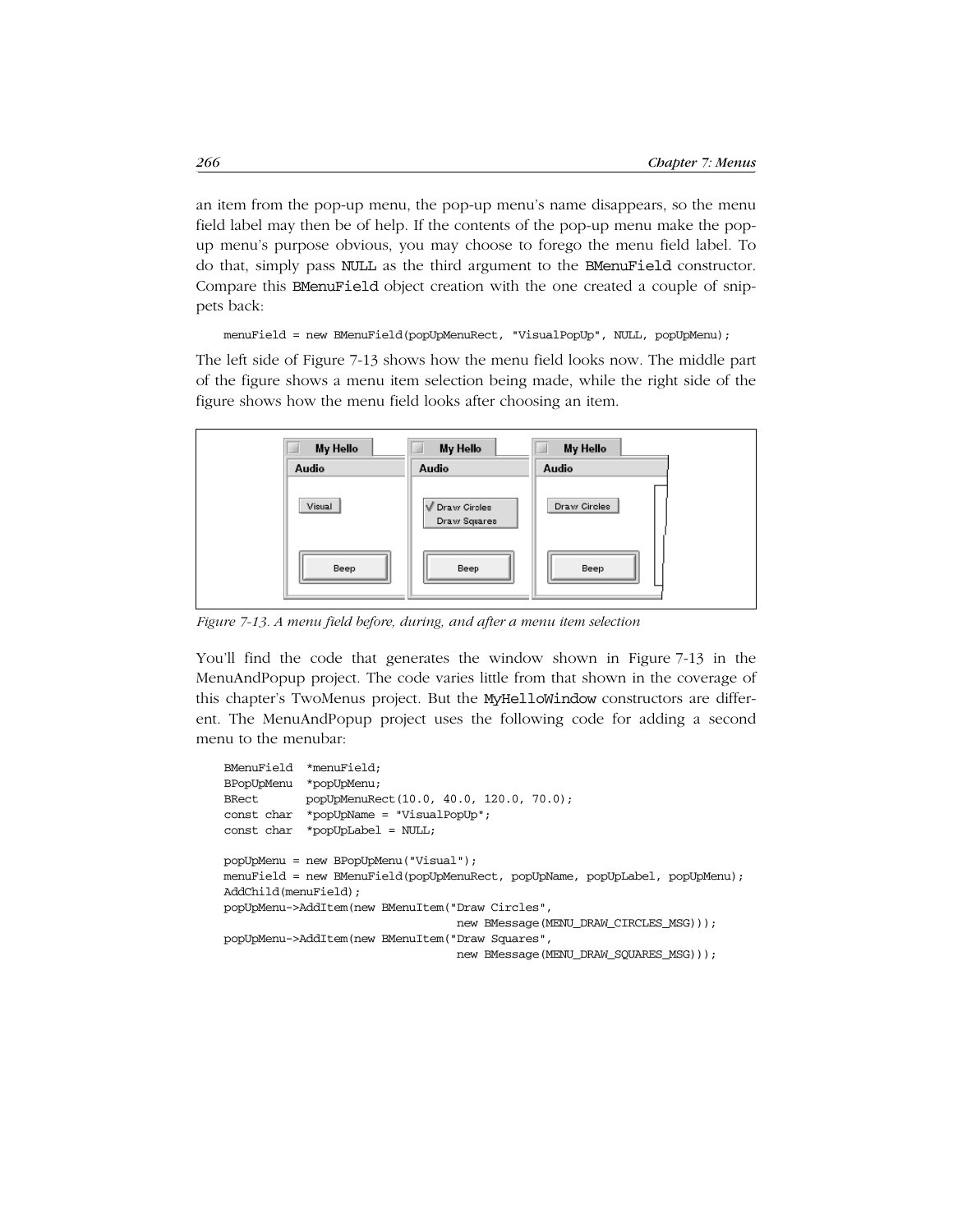## *Altering the Label/Pop-up Menu Divider*

While no physical vertical line divides a menu field's label from its pop-up menu, there is indeed a defined boundary. By default, half of a menu field's width is devoted to the label, and half is assigned to the menu. Consider this snippet:

```
BPopUpMenu *popUpMenu;
popUpMenu = new BPopUpMenu("Click Here");
popUpMenu->AddItem(new BMenuItem("Small", new BMessage(SML_MSG)));
popUpMenu->AddItem(new BMenuItem("Medium", new BMessage(MED_MSG)));
popUpMenu->AddItem(new BMenuItem("Large", new BMessage(LRG_MSG)));
popUpMenu->AddItem(new BMenuItem("Extra Large", new BMessage(XLG_MSG)));
BMenuField *menuField;
BRect popUpMenuRect(30.0, 25.0, 150.0, 50.0);
menuField = new BMenuField(popUpMenuRect, "PopUp", "Size", popUpMenu);
AddChild(menuField);
```
This code creates a pop-up menu and adds it to a menu field. The BMenuField object has a width of  $120$  pixels  $(150.0 - 30.0)$ . Thus the menu field divider, which is given in coordinates local to the menu field's view, would be 60.0. As shown in the top two windows of Figure 7-14, this 1:1 ratio isn't always appropriate. Here the menu field label "Size" requires much less space than the pop-up menu name of "Click Here." Because the pop-up menu is constrained to half the menu field width, the pop-up name is automatically condensed—as is the "Extra Large" menu item after it is selected.

To devote more or less of a menu field to either the label or pop-up menu, use the BMenuField function SetDivider(). Pass this routine a floating-point value to be used as the new divider. This one argument should be expressed in coordinates local to the menu field. Consider our current example, which produces a menu field with a width of 120 pixels. To move the divider from its halfway point of 60 pixels to 30 pixels from the left edge of the menu field, pass a value of 30.0 to SetDivider():

```
menuField->SetDivider(30.0);
```
The bottom two windows in Figure 7-14 show how the menu field looks after moving its divider. The pop-up menu now starts 30 pixels from the left of the menu field—just a few pixels to the left of the "Size" label. The pop-up menu now has room to expand horizontally; rather than being limited to 60 pixels in width, the menu can now occupy up to 90 of the menu field's 120 pixels.

You could use trial and error to find the amount of room appropriate for your pop up's label. But of course you'll instead rely on the BView function StringWidth()—the BMenuField class is derived from the BView class, so any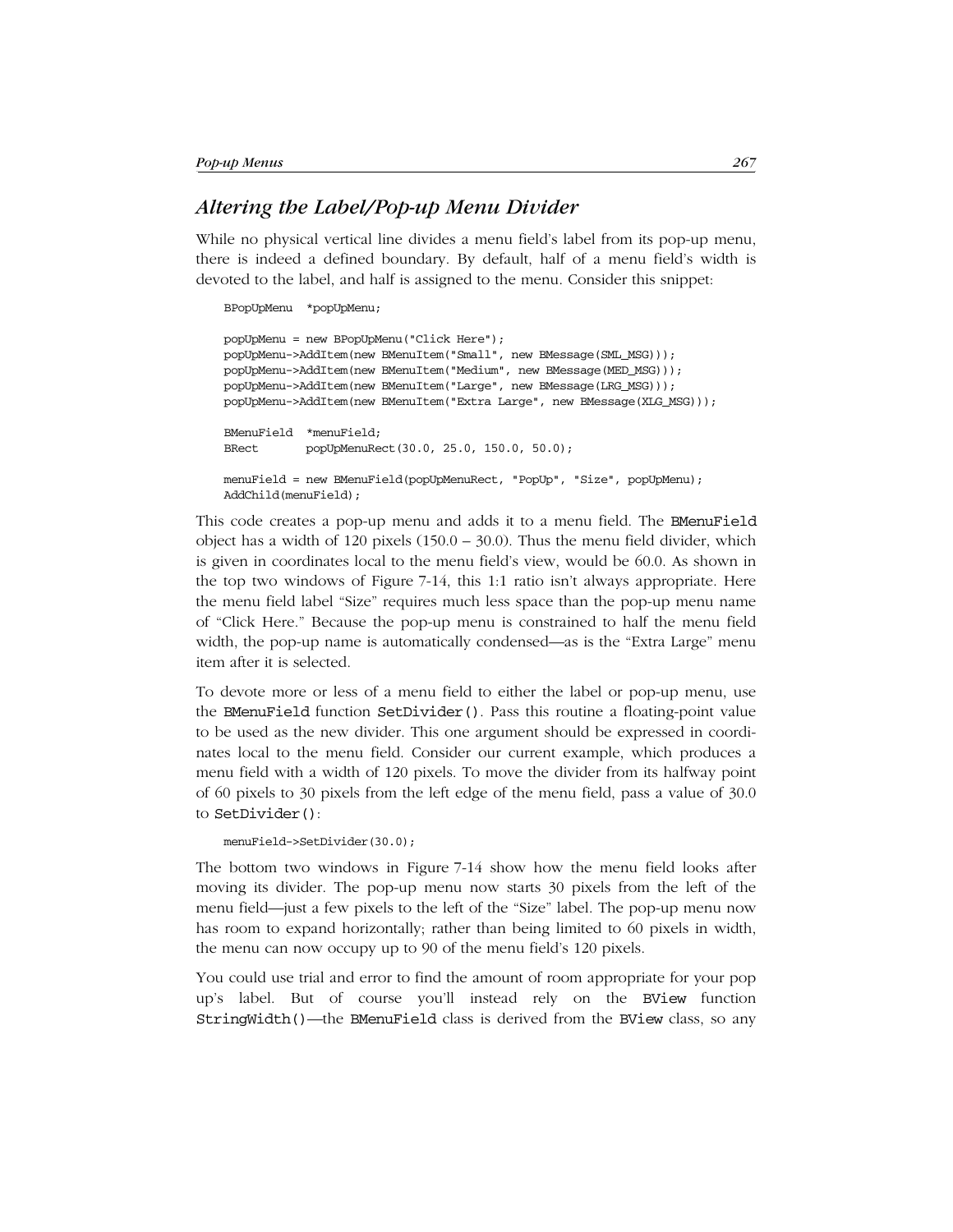

*Figure 7-14. A menu field with its default divider (top) and an adjusted divider (bottom)*

view member function can be invoked by a pop-up menu object. When passed a string, StringWidth() returns the number of pixels that string requires (based on the characteristics of the font currently used by the BMenuField object). For instance:

```
#define LABEL_MARGIN5.0
float labelWidth;
labelWidth = menuField->StringWidth("Size");
menuField->SetDivider(labelWidth + LABEL_MARGIN);
```
The above snippet determines the width of the string "Size" (the label used in the previous snippets), then uses that pixel width in setting the width of the space used to hold the label. Because the label starts a few pixels in from the left edge of the area reserved for the label, a few pixels are added as a margin, or buffer. If that wasn't done, the divider would be placed somewhere on the last character in the label, cutting a part of it off.

## *Submenus*

A menu item can act as a *submenu*, or *hierarchical menu—*a menu within a menu. To operate a submenu, the user simply clicks on the submenu name, exposing a new menu of choices. To choose an item from the submenu, the user keeps the mouse button held down, slides the cursor onto the item, and releases the mouse button. Figure 7-15 provides an example of a submenu. Here a separator item and a submenu have been added to the Visual menu that was introduced in this chapter's TwoMenus project. The Number of Shapes submenu consists of three items: 10, 20, and 30.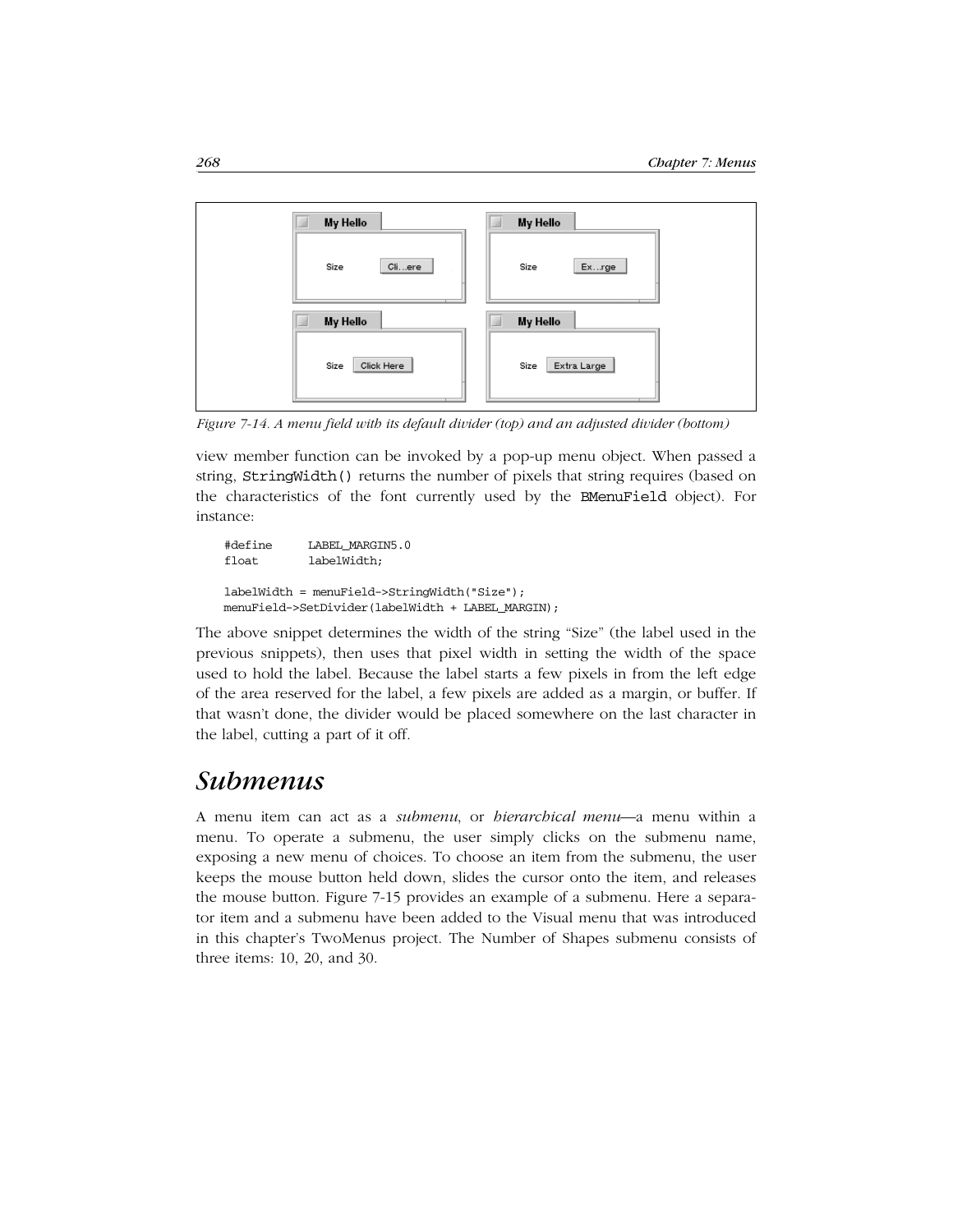

*Figure 7-15. An example of a submenu*

## *Creating a Submenu*

A submenu is nothing more than a BMenu object that is added to another BMenu object in place of a menu item. Consider an Animals menu that has five types of animals for its menu items: armadillo, duck, labrador, poodle, and shepherd. Because three of the five animal types fall into the same category—dogs—this example would be well served by grouping the three dog items into a submenu. Figure 7-16 shows what the Animals menu would look like with a submenu, and this next snippet shows the code needed to produce this menu:

```
BMenu *menu;
BMenu *subMenu;
menu = new BMenu("Animals");
menuBar->AddItem(menu);
menu->AddItem(new BMenuItem("Armadillo", new BMessage(ARMADILLO_MSG)));
subMenu = new BMenu("Dogs");
menu->AddItem(subMenu);
subMenu->AddItem(new BMenuItem("Labrador", new BMessage(LAB_MSG)));
subMenu->AddItem(new BMenuItem("Poodle", new BMessage(POODLE_MSG)));
subMenu->AddItem(new BMenuItem("Shepherd", new BMessage(SHEPHERD_MSG)));
menu->AddItem(new BMenuItem("Duck", new BMessage(DUCK_MSG)));
```
Notice in this snippet that while I've given the variable used to represent the submenu the name subMenu, it really is nothing more than a BMenu object. The items in the Dogs submenu were added the same way as the items in the Animal menu—by invoking the BMenu member function AddItem().

## *Submenu Example Project*

The MenusAndSubmenus project builds an application that displays the window shown back in Figure 7-15. Most of the code in this project comes from the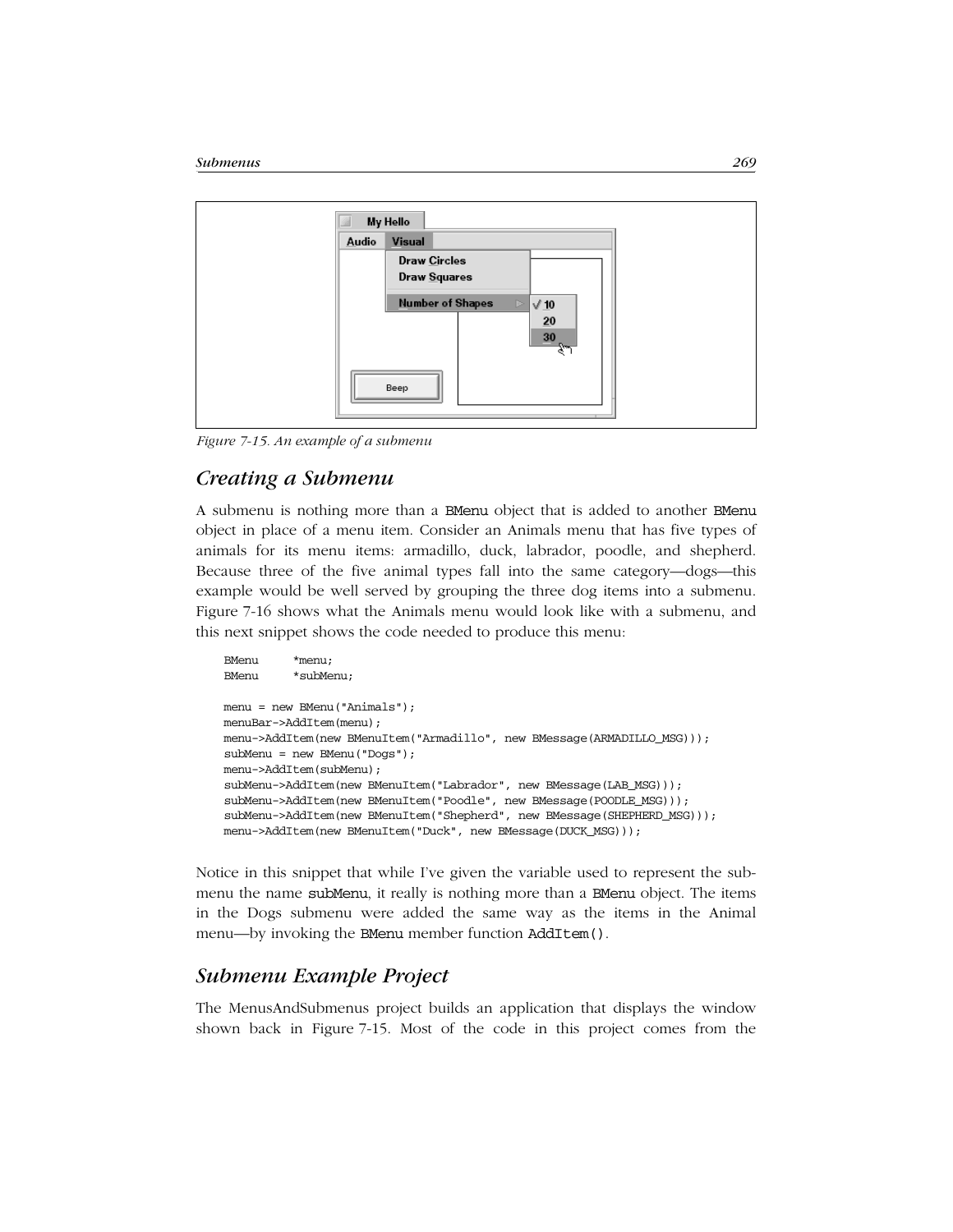| 31 | <b>My Hello</b> |                               |  |
|----|-----------------|-------------------------------|--|
|    | <b>Animals</b>  |                               |  |
|    | Armadillo       |                               |  |
|    | Dogs<br>Þ       | Labrador                      |  |
|    | <b>Duck</b>     | $\mathbf{p}_{\mathbf{oodle}}$ |  |
|    |                 | Shepherd                      |  |
|    |                 |                               |  |

*Figure 7-16. Categorizing things using a menu and submenu*

TwoMenus project, along with new code supporting the new submenu. The MyHelloWindow class now holds a new int32 data member named fNumShapes that keeps track of the number of circles or squares that should be used when Draw Circles or Draw Squares is selected:

```
class MyHelloWindow : public BWindow {
   ...
   ...
   private:
     MyDrawView *fMyView;
     BButton *fButtonBeep;
    BMenuBar *fMenuBar;
      int32 fNumBeeps;
      int32 fNumShapes;
};
```
The MyHelloWindow constructor includes new code that adds a separator item to the Visual menu and creates and initializes the Number of Shapes submenu that's now housed as the last item in the Visual menu. Here's a part of the MyHelloWindow constructor:

```
BMenu *menu;
BMenu *subMenu;
BMenuItem *menuItem;
// create menubar and add to window
// create Audio menu, add to menubar, add items to it, set
// to radio mode and mark one item
menu = new BMenu("Visual");
fMenuBar->AddItem(menu);
menu->AddItem(new BMenuItem("Draw Circles",
                            new BMessage(MENU_DRAW_CIRCLES_MSG)));
menu->AddItem(new BMenuItem("Draw Squares",
                             new BMessage(MENU_DRAW_SQUARES_MSG)));
menu->AddSeparatorItem();
subMenu = new BMenu("Number of Shapes");
menu->AddItem(subMenu);
```